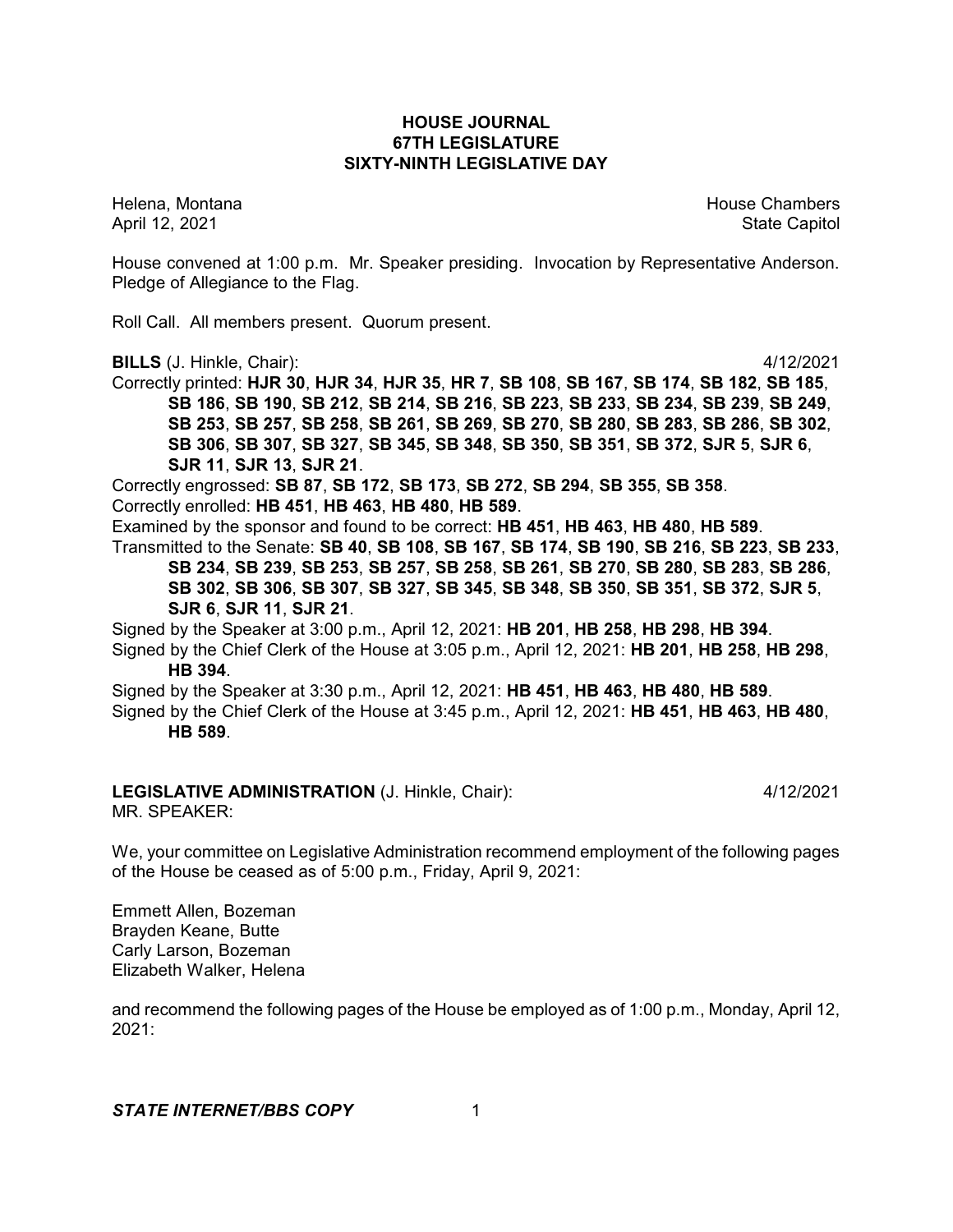Cassidy Carpenter, East Helena Kaitlyn Ruch, Helena Kamdyn Wade, Helena

Report Adopted.

## **REPORTS OF STANDING COMMITTEES**

| <b>APPROPRIATIONS</b> (Jones, Chair):<br>SB 249, be concurred in. Report adopted.   | 4/12/2021 |
|-------------------------------------------------------------------------------------|-----------|
| <b>BUSINESS AND LABOR (Noland, Chair):</b><br><b>SB 172, be amended as follows:</b> | 4/8/2021  |
| 1 Dogo & lino 1                                                                     |           |

1. Page 6, line 1. **Strike**: "or" **Insert**: "and"

And, as amended, be concurred in. Report adopted.

**SB 173**, be amended as follows:

1. Page 1, line 17. **Strike**: "60" **Insert**: "45"

2. Page 1, line 20. **Strike**: "60" **Insert**: "45"

3. Page 2, line 19. **Strike**: "60" **Insert**: "45"

4. Page 3, line 7. **Strike**: "60" **Insert**: "45"

And, as amended, be concurred in. Report adopted.

**SB 185**, be concurred in. Report adopted.

**BUSINESS AND LABOR** (Noland, Chair): 4/92021 **SJR 13**, be concurred in. Report adopted.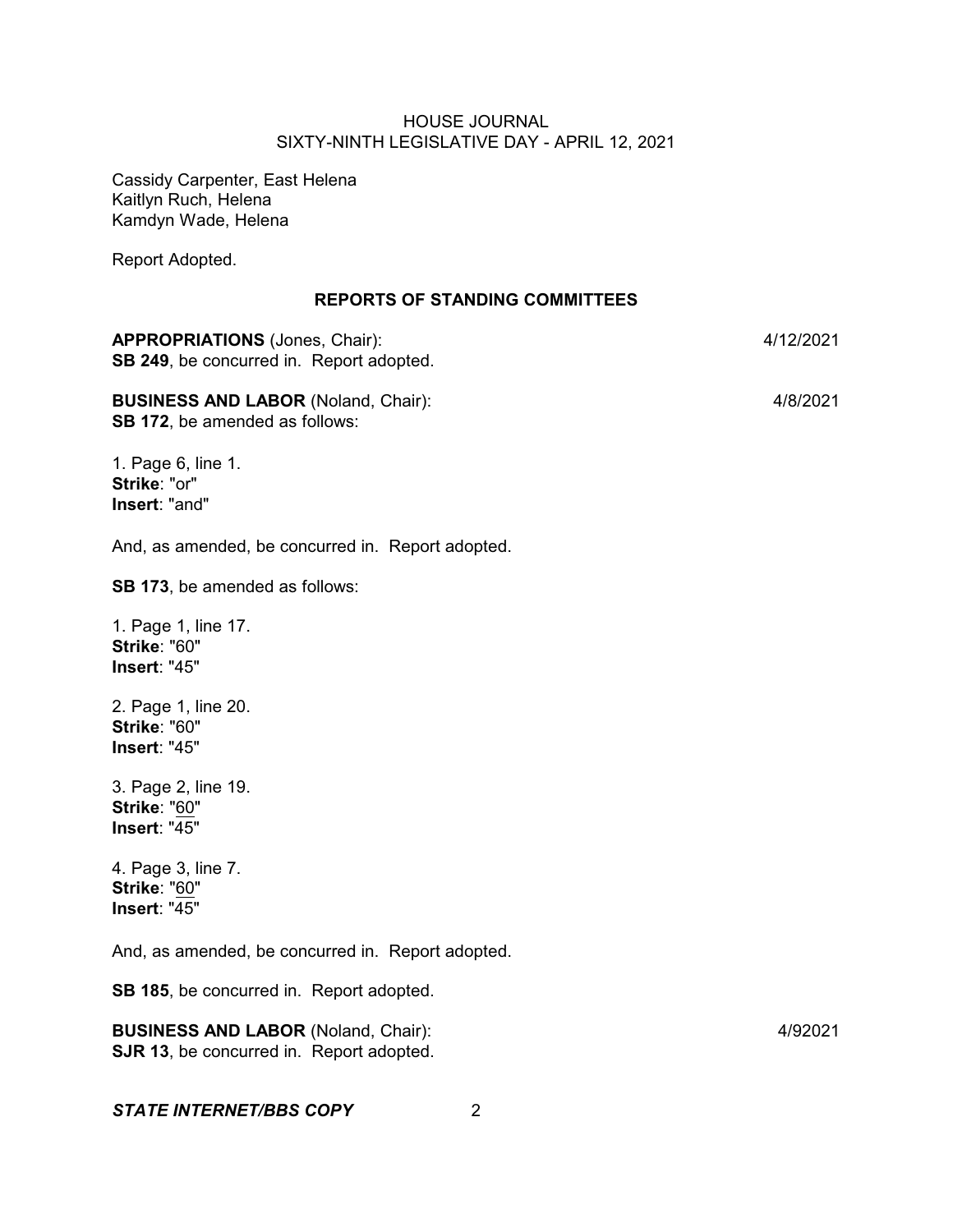**ENERGY, TECHNOLOGY AND FEDERAL RELATIONS** (Skees, Chair): 4/7/2021 **SB 87**, be amended as follows:

1. Title, line 7 through line 8. **Strike**: "CONVEYANCE" on line 7 through "ENSURING" on line 8 **Insert**: "A WATER FEASIBILITY STUDY BE COMPLETED BY THE OWNERS OF A COAL-FIRED GENERATING UNIT TO ENSURE"

2. Title, line 8 through line 9. **Following**: "SUPPLY" **Strike**: "AND" on line 8 through "REMEDIATION" on line 9

3. Title, line 9. **Strike**: "SECTIONS" **Insert**: "SECTION"

4. Title, line 10. **Following**: "75-8-103" **Strike**: "AND 75-10-721"

5. Title, line 10. **Following:** "DATE" **Insert:** "AND AN APPLICABILITY DATE"

6. Page 1.

**Following**: line 13

**Insert**: "NEW SECTION. **Section 1. Water feasibility study.** (1) On or before November 1, 2022, the owners of a coal-fired generating unit shall complete a water feasibility study in accordance with subsection (2). Costs of completing the study must be shared among the owners based on each owner's individual ownership interest in the coal-fired generating unit.

(2) The study required in subsection (1) must include:

(a) planning to ensure a local government attendant to a coal-fired generating unit is able to access the local government's water rights and related infrastructure in the event of closure of the coal-fired generating unit;

(b) an estimation of potential conveyance costs that could be incurred by a local government, for up to a 30-year timeline following closure of a facility; and

(c) recommendations, developed in consultation with the community attendant to a coalfired generating unit, for meeting financial obligations necessary to ensure the affected local government is able to maintain its water supply and water rights.

(3) The study must be submitted to the department and included in remediation plans required in accordance with this part."

Renumber: subsequent sections

7. Page 2, line 24. **Strike**: "compliance with remedial actions in accordance with 75-10-721"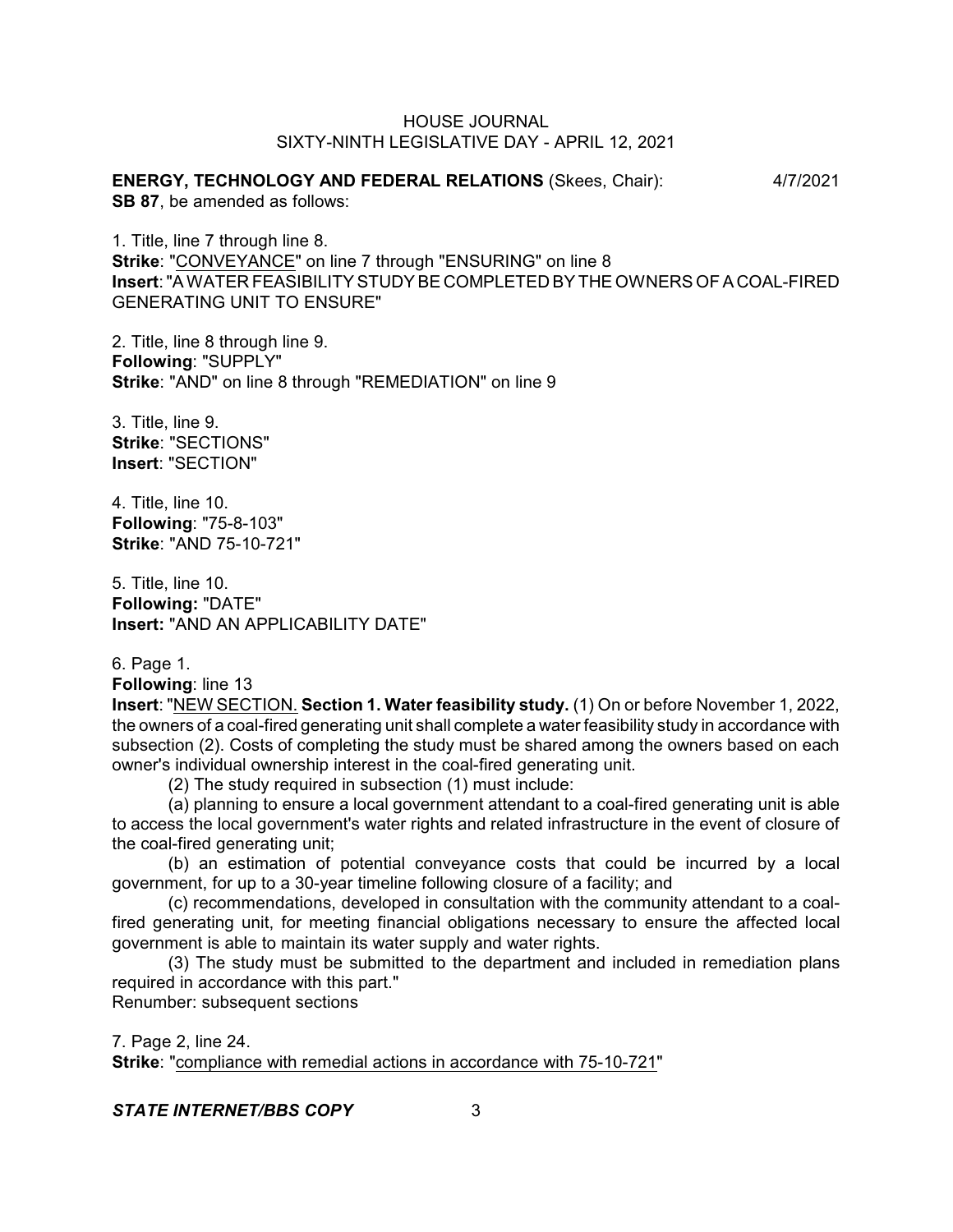**Insert**: "a water feasibility study completed in accordance with [section 1]"

8. Page 3, line 19 through page 5, line 10. **Strike:** section 2 in its entirety **Renumber**: subsequent sections

9. Page 5. **Following**: line 11 **Insert**: "NEW SECTION. **Section 3. Codification instruction.** [Section 1] is intended to be codified as an integral part of Title 75, chapter 8, part 1, and the provisions of Title 75, chapter 8, part 1 apply to [section 1]" **Renumber**: subsequent sections

10. Page 5. **Following:** line 19 **Insert:** "NEW SECTION. **Section 6. Applicability.** [This act] applies to remediation plans filed on or after [the effective date of this act]."

And, as amended, be concurred in. Report adopted.

**ENERGY, TECHNOLOGY AND FEDERAL RELATIONS** (Skees, Chair): 4/9/2021 **SB 272**, be amended as follows:

1. Page 1, line 13. **Strike**: "19" **Insert**: "17"

2. Page 1, line 26 through line 27. **Strike**: subsection (j) in its entirety **Renumber**: subsequent subsections

3. Page 2, line 1 through line 2. **Strike**: subsections (I) and (m) in their entirety **Renumber**: subsequent subsections

4. Page 2, line 19. **Strike**: "is" **Insert**: "and the secretary of state are"

5. Page 2, line 21. **Following**: "justice" **Strike**: ", THE SECRETARY OF STATE,"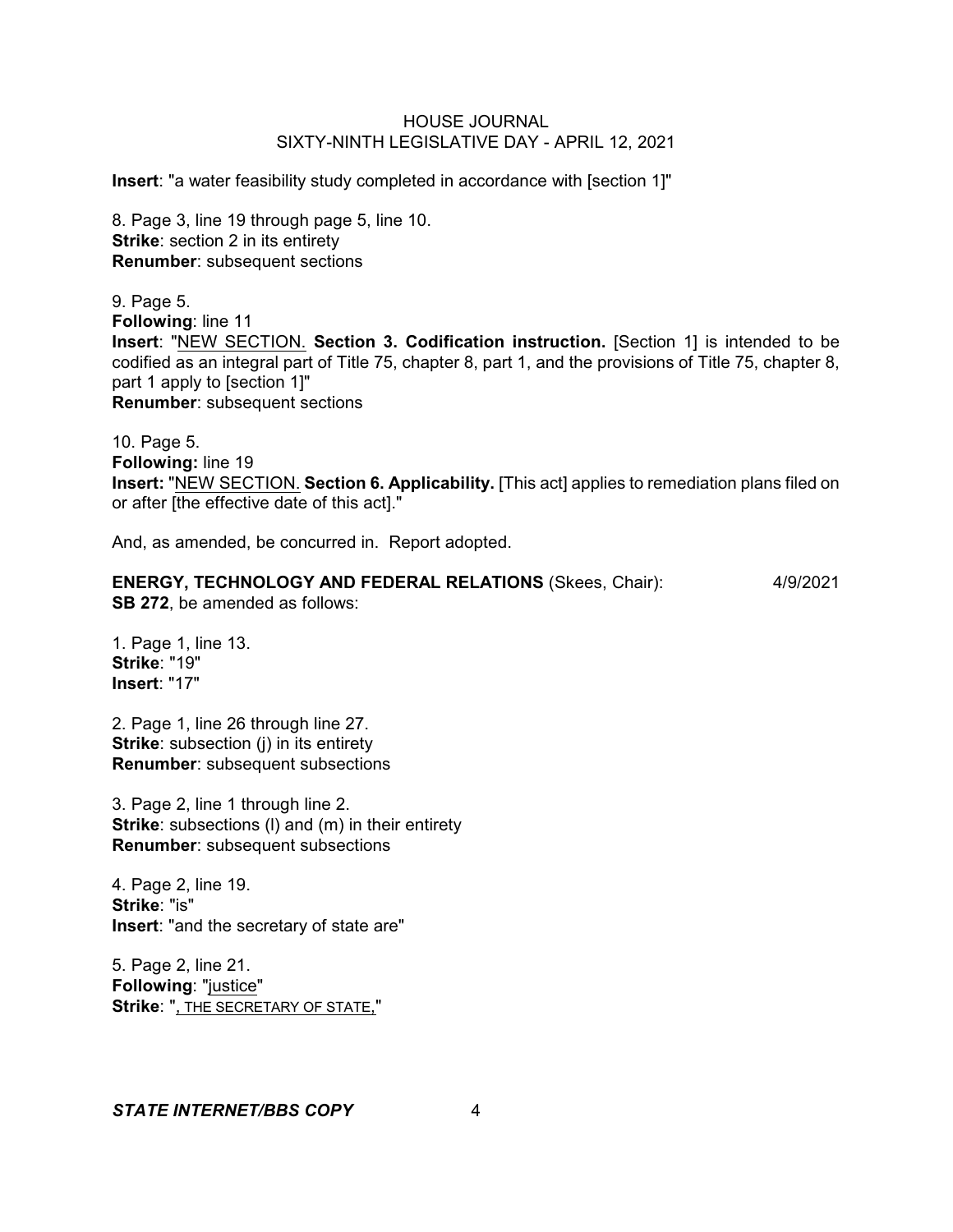6. Page 3, line 6. **Following**: "network" **Insert**: "or fails to meet the minimum security policies and standards set by the department"

7. Page 3, line 9.

**Following**: "center."

**Insert**: "If the department of justice, the secretary of state, the university system, or the office of public instruction does not utilize a service program after the department's rate was set for the biennium, the agency shall continue to pay any fees associated with the service or program for the remainder of the biennium."

And, as amended, be concurred in. Report adopted.

**JUDICIARY** (Usher, Chair): 4/9/2021 **HR 7**, be adopted. Report adopted.

## **MESSAGES FROM THE SENATE**

**SB 227** - The Senate, on motion duly carried, overrode the Governor's veto of **SB 227**, and request that the House make a like motion and report the subsequent vote to the Senate for further action. 4/12/2021

## **MESSAGES FROM THE GOVERNOR**

April 9, 2021

The Honorable Wylie Galt Speaker of the House State Capitol Helena, Montana 59620

Dear Speaker Galt:

On Thursday, April 8, 2021, I signed the following bills:

**House Bill 37** - Welch **House Bill 39** - Lenz **House Bill 58** - Karjala **House Bill 71** - Garner **House Bill 95** - Tschida **House Bill 139** - Welch **House Bill 157** - Marshall **House Bill 224** - Fielder **House Bill 225** - Fielder **House Bill 304** - Garner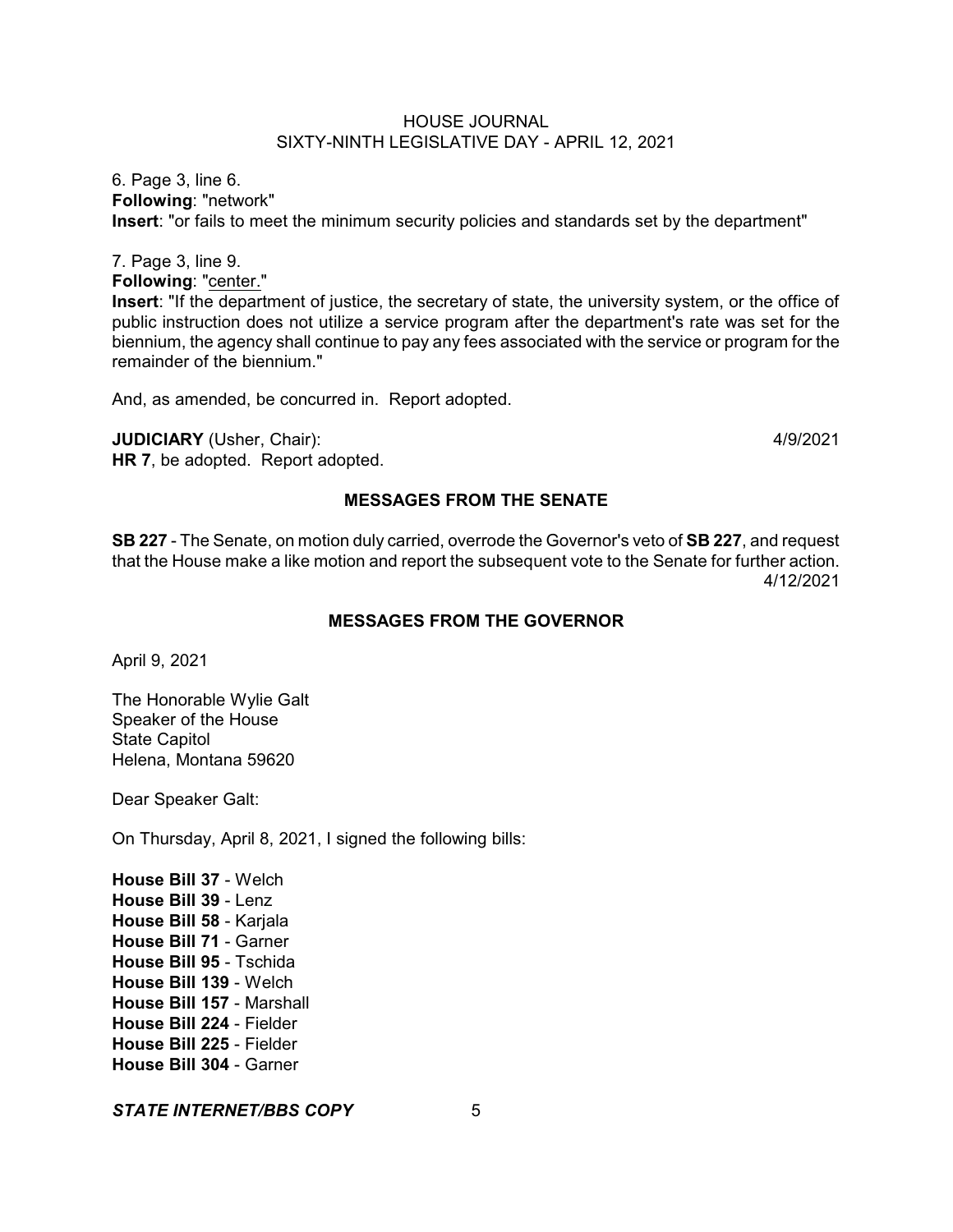**House Bill 309** - Read **House Bill 353** - Gunderson **House Bill 437** - Keane **House Bill 566** - Welch **House Bill 594** - Read

The bills have been delivered to the Secretary of State's office.

I have vetoed **House Bill 97** - McKamey

Sincerely,

GREG GIANFORTE Governor

April 9, 2021

The Honorable Wylie Galt Speaker of the House State Capitol Helena, MT 59620

The Honorable Mark Blasdel President of the Senate State Capitol Helena, MT 59620

Dear Speaker Galt and President Blasdel:

In accordance with the power vested in me as Governor by the Constitution and the laws of the State of Montana, I hereby veto House Bill 97, **"AN ACT CLARIFYING ETHICS ENFORCEMENT AND REQUIREMENTS AS THEY PERTAIN TO MEMBERS OF CERTAIN BOARDS AND COMMISSIONS, AND COMMITTEES; AND AMENDING SECTIONS 2-2-102, 2-2-103, 2-2-136, AND 2-2-144, MCA**".

HB 97 expands the authority of the Commissioner of Political Practices (COPP) to adjudicate ethics violations of certain board, commission, and committee members. The bill was presented to the legislature as a clean-up bill. It is anything but.

The legislature has the obligation under Article XIII, Sec. 4 of the Montana Constitution to provide a code of ethics, which it has fulfilled in Title 2, Section 2, MCA. In deciding to grant COPP's enforcement authority of the code in 1995, the legislature carefully limited the scope of that authority to state officers, legislators, and employees. The COPP nevertheless assumed broader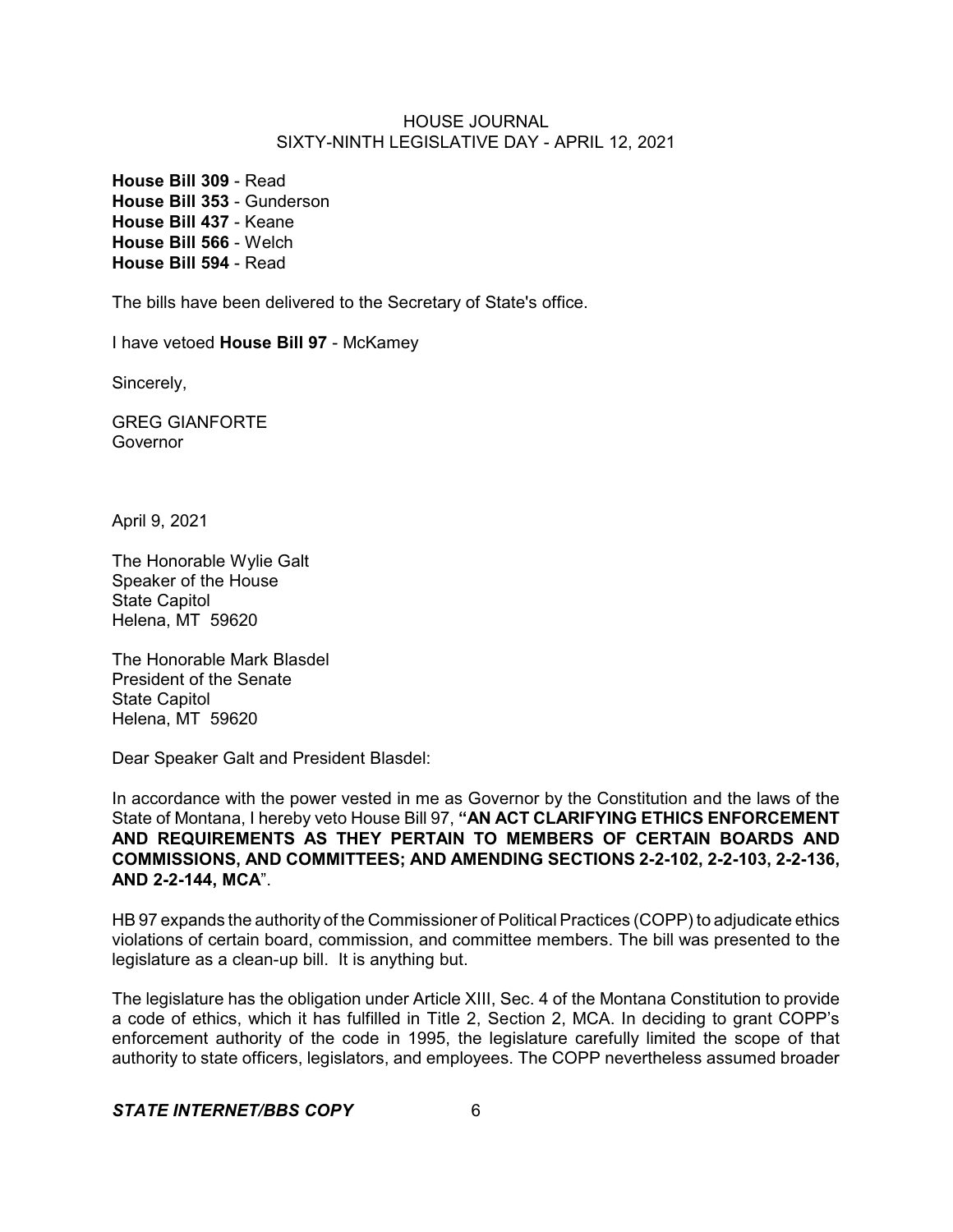authority over state boards, commissions, and committees and would still be unlawfully exerting that authority but for a recent lawsuit in which the Montana Supreme Court held that no such authority exists. The COPP's failure to operate within the scope of authority granted the agency suggests it is ill-suited for an increase of that authority.

Noris expanded authority necessary. Unlike other government entities, state boards, commissions, and committees are comprised largely of volunteers. Rather than subject these volunteers to the jurisdiction of COPP, their ethical conduct can be overseen by the boards, commissions, and committees themselves, which have internal ethics rules and review processes to ensure ethical behavior.

For these reasons, I veto HB 97.

Sincerely,

GREG GIANFORTE **Governor** 

cc: Legislative Services Division Secretary Christi Jacobsen

April 12, 2021

The Honorable Wylie Galt Speaker of the House State Capitol Helena, Montana 59620

Dear Speaker Galt:

On Sunday, April 11, 2021, I signed the following bills:

**House Bill 13** - Dooling **House Bill 81** - Hamilton **House Bill 88** - Bertoglio **House Bill 195** - Ricci **House Bill 208** - Gillette **House Bill 275** - Caferro **House Bill 293** - Mercer **House Bill 295** - Caferro **House Bill 396** - Kassmier **House Bill 548** - Patelis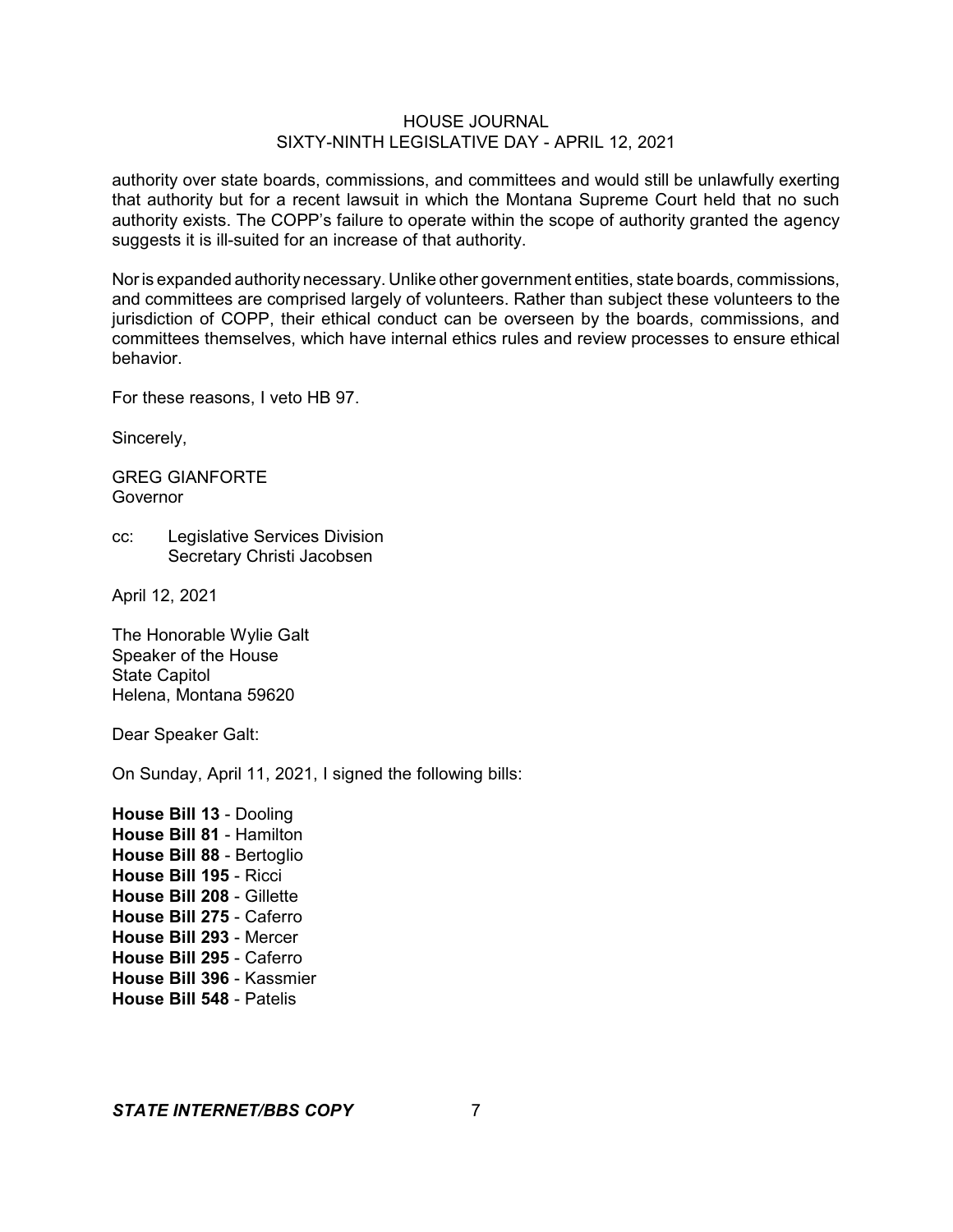The bills have been delivered to the Secretary of State's office.

Sincerely,

GREG GIANFORTE Governor

## **FIRST READING AND COMMITMENT OF BILLS**

The following House joint resolutions were introduced, read first time, and referred to committees:

**HJR 36**, introduced by D. Fern, B. Beard, M. Dunwell, S. Gist, B. Mitchell, J. Schillinger, T. Welch, referred to Taxation.

**HJR 37**, introduced by S. Gunderson, referred to Natural Resources.

**HJR 38**, introduced by C. Knudsen, referred to Human Services.

The following Senate bill was introduced, read first time, and referred to committee:

**SB 379**, introduced by S. Fitzpatrick, referred to Energy, Technology and Federal Relations.

## **SECOND READING OF BILLS (COMMITTEE OF THE WHOLE)**

Majority Leader Vinton moved the House resolve itself into a Committee of the Whole for consideration of business on second reading. Motion carried. Representative A. Regier in the chair.

Mr. Speaker: We, your Committee of the Whole, having had under consideration business on second reading, recommend as follows:

**SB 284** - Majority Leader Vinton moved consideration of **SB 284** be passed for the day. Without objection, so ordered.

**SJR 19** - Majority Leader Vinton moved consideration of **SJR 19** be placed at the top of the second reading board. Without objection, so ordered.

**SJR 19** - Representative F. Smith moved **SJR 19** be concurred in. Motion carried as follows:

Yeas: Abbott, Anderson, Bartel, Beard, Bedey, Berglee, Bertoglio, Binkley, Bishop, Brewster, Buckley, Buttrey, Caferro, Carlson, Curdy, Custer, Dooling, Dunwell, Duram, Farris-Olsen, Fern, Fielder, Fitzgerald, Fleming, France, Frazer, Fuller, Funk, Galloway, Garner, Gillette, Gist, Greef, Gunderson, Hamilton, Harvey, Hawk, Hayman, Hill, Hinkle C, Hinkle J, Holmlund, Hopkins, Jones, Karjala, Kassmier, Keane, Kelker, Keogh, Kerns, Kerr-Carpenter, Knudsen C, Knudsen R, Kortum, Lenz, Ler, Loge, Malone, Marler, Marshall, McKamey, Mercer, Mitchell, Moore, Nave, Noland, Novak, Olsen, Patelis, Phalen, Putnam, Read, Regier A, Regier M, Reksten, Ricci, Running Wolf,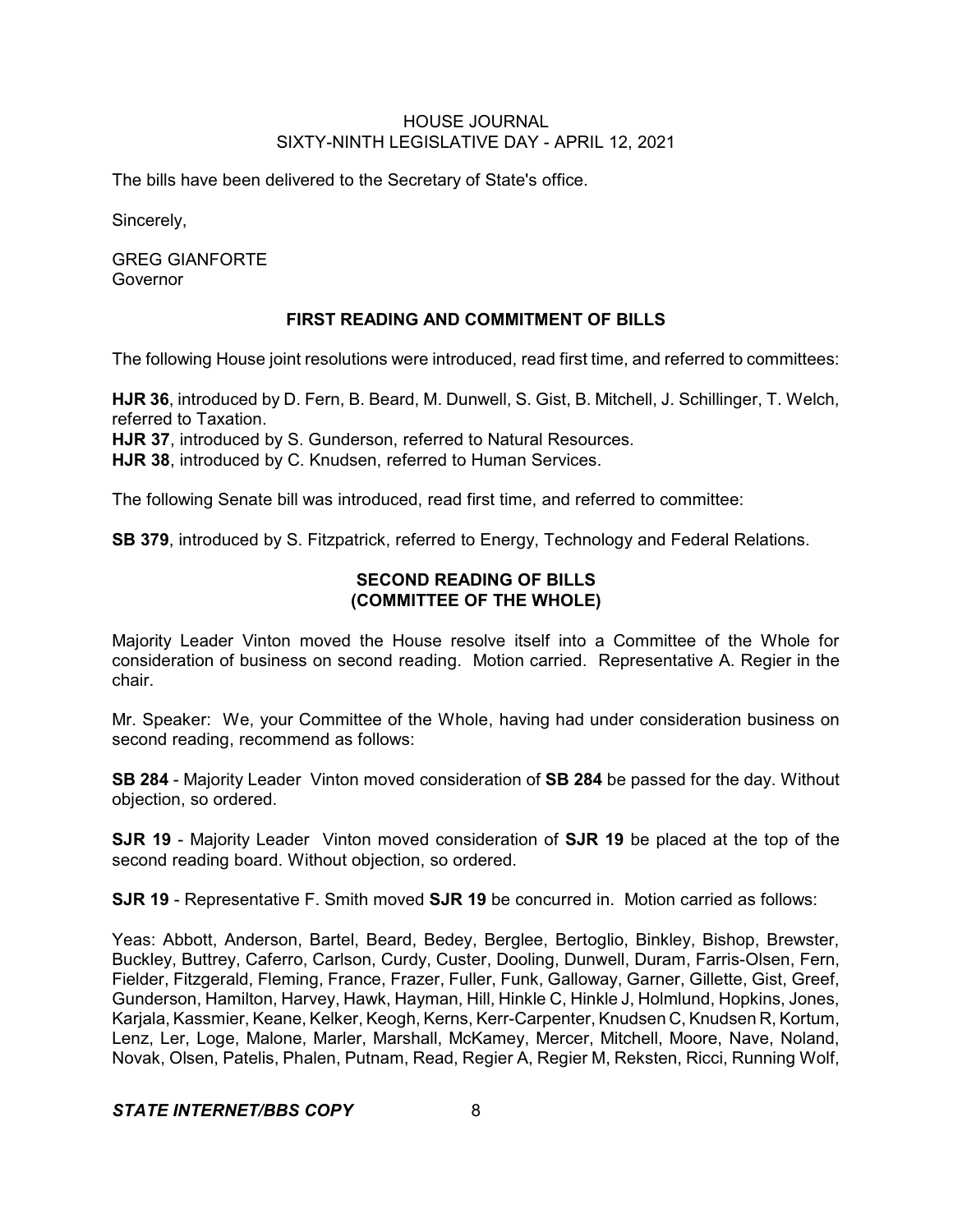Schillinger, Seekins-Crowe, Sheldon-Galloway, Skees, Smith, Stafman, Stewart Peregoy, Stromswold, Sullivan, Tenenbaum, Thane, Trebas, Tschida, Usher, Vinton, Walsh, Weatherwax, Welch, Whiteman Pena, Whitman, Windy Boy, Zolnikov, Mr. Speaker. Total 100

Nays: None. Total 0

Voted absentee: None.

Excused: None. Total 0

Absent or not voting: None. Total 0

**HB 63** - **Senate Amendments** - Representative Dooling moved Senate amendments to **HB 63** be **not** concurred in. Motion **failed** as follows:

Yeas: Abbott, Bishop, Buckley, Caferro, Dooling, Fern, France, Funk, Hamilton, Harvey, Hawk, Hayman, Jones, Karjala, Kelker, Keogh, Kerr-Carpenter, Knudsen C, Kortum, Novak, Seekins-Crowe, Smith, Sullivan, Tenenbaum, Trebas, Welch, Mr. Speaker. Total 27

Nays: Anderson, Bartel, Beard, Bedey, Berglee, Bertoglio, Binkley, Brewster, Buttrey, Carlson, Curdy, Custer, Dunwell, Duram, Farris-Olsen, Fielder, Fitzgerald, Fleming, Frazer, Fuller,Galloway, Garner, Gillette, Gist, Greef, Gunderson, Hill, Hinkle C, Hinkle J, Holmlund, Hopkins, Kassmier, Keane, Kerns, Knudsen R, Lenz, Ler, Loge, Malone, Marler, Marshall, McKamey, Mercer, Mitchell, Moore, Nave, Noland, Olsen, Patelis, Phalen, Putnam, Read, Regier A, Regier M, Reksten, Ricci, Running Wolf, Schillinger, Sheldon-Galloway, Skees, Stafman, Stewart Peregoy, Stromswold, Thane, Tschida, Usher, Vinton, Walsh, Whiteman Pena, Whitman, Windy Boy, Zolnikov. Total 72

Voted absentee: None.

Excused: None. Total 0

Absent or not voting: Weatherwax. Total 1

**HB 112** - **Senate Amendments** - Representative Fuller moved Senate amendments to **HB 112** be **not** concurred in. Motion carried as follows:

Yeas: Abbott, Anderson, Bartel, Beard, Bedey, Berglee, Bertoglio, Binkley, Bishop, Brewster,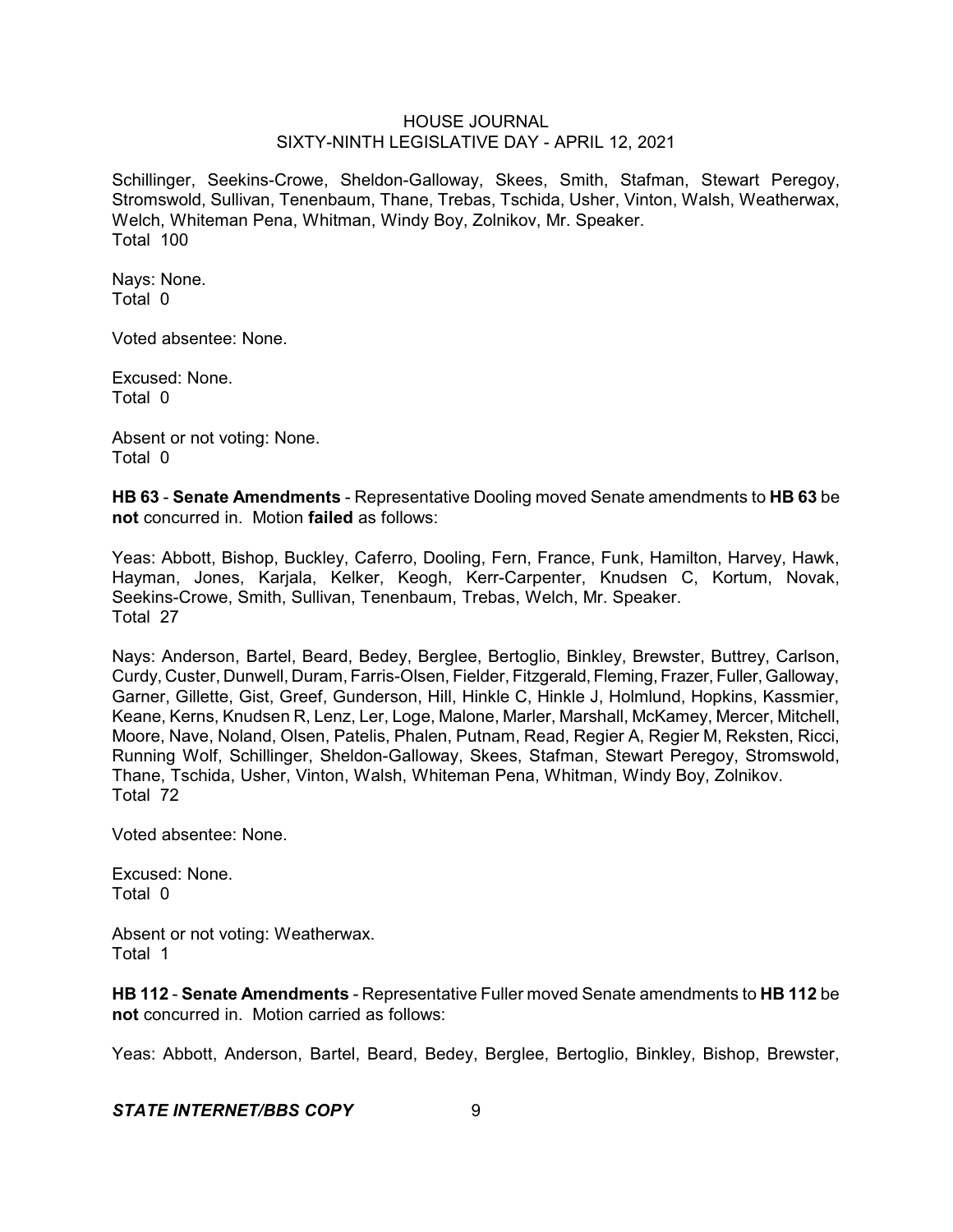Buckley, Buttrey, Caferro, Carlson, Curdy, Dooling, Dunwell, Duram, Farris-Olsen, Fern, Fielder, Fitzgerald, Fleming, France, Frazer, Fuller, Funk, Galloway, Garner, Gillette, Gist, Greef, Gunderson, Hamilton, Harvey, Hawk, Hayman, Hill, Hinkle C, Hinkle J, Holmlund, Jones, Karjala, Kassmier, Keane, Kelker, Keogh, Kerns, Kerr-Carpenter, Knudsen C, Knudsen R, Kortum, Lenz, Ler, Loge, Malone, Marler, Marshall, McKamey, Mercer, Mitchell, Moore, Nave, Noland, Novak, Olsen, Patelis, Phalen, Putnam, Read, Regier A, Regier M, Reksten, Ricci, Running Wolf, Schillinger, Seekins-Crowe, Sheldon-Galloway, Skees, Smith, Stafman, Stewart Peregoy,

Stromswold, Sullivan, Tenenbaum, Thane, Trebas, Tschida, Usher, Vinton, Walsh, Welch, Whiteman Pena, Whitman, Windy Boy, Zolnikov, Mr. Speaker. Total 97

Nays: Custer, Hopkins. Total 2

Voted absentee: None.

Excused: None. Total 0

Absent or not voting: Weatherwax. Total 1

**HB 129** - **Senate Amendments** - Representative Bedey moved Senate amendments to **HB 129** be concurred in. Motion carried as follows:

Yeas: Abbott, Anderson, Bartel, Beard, Bedey, Berglee, Bertoglio, Binkley, Bishop, Brewster, Buckley, Buttrey, Caferro, Carlson, Curdy, Custer, Dooling, Dunwell, Duram, Farris-Olsen, Fern, Fielder, Fitzgerald, Fleming, France, Frazer, Fuller, Funk, Galloway, Garner, Gillette, Gist, Greef, Gunderson, Hamilton, Harvey, Hawk, Hayman, Hill, Hinkle C, Hinkle J, Holmlund, Hopkins, Jones, Karjala, Kassmier, Keane, Kelker, Keogh, Kerns, Kerr-Carpenter, Knudsen C, Knudsen R, Kortum, Lenz, Ler, Loge, Malone, Marler, Marshall, McKamey, Mercer, Mitchell, Moore, Nave, Noland, Novak, Olsen, Patelis, Phalen, Putnam, Read, Regier A, Regier M, Reksten, Ricci, Running Wolf, Schillinger, Seekins-Crowe, Sheldon-Galloway, Skees, Smith, Stafman, Stewart Peregoy, Stromswold, Sullivan, Tenenbaum, Thane, Trebas, Tschida, Usher, Vinton, Walsh, Weatherwax, Welch, Whiteman Pena, Whitman, Windy Boy, Zolnikov, Mr. Speaker. Total 100

Nays: None. Total 0

Voted absentee: None.

Excused: None. Total 0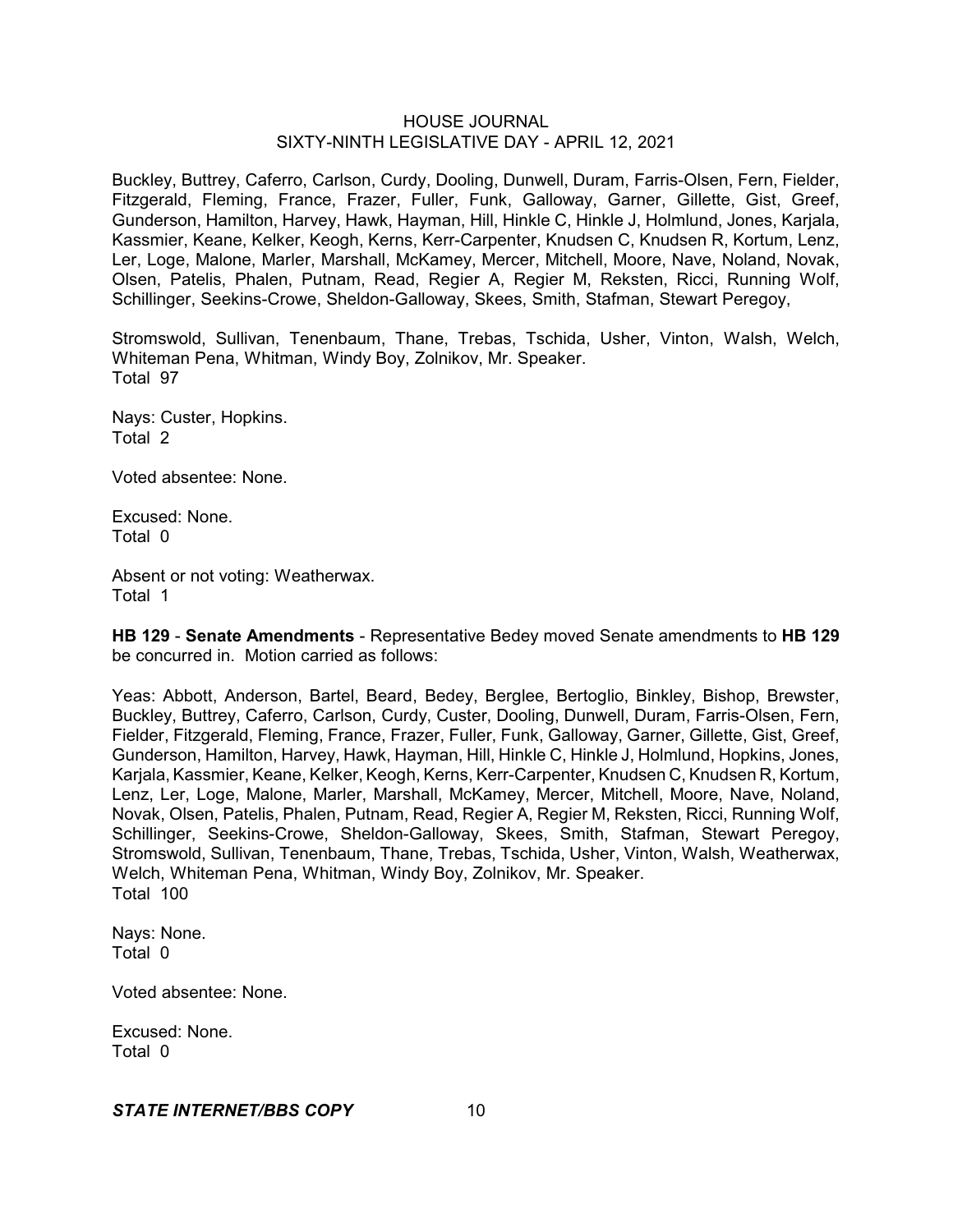Absent or not voting: None. Total 0

**HB 146** - **Senate Amendments** - Representative Mercer moved Senate amendments to **HB 146** be concurred in. Motion carried as follows:

Yeas: Abbott, Anderson, Bartel, Beard, Bedey, Berglee, Bertoglio, Binkley, Bishop, Brewster, Buckley, Buttrey, Caferro, Carlson, Curdy, Custer, Dooling, Dunwell, Duram, Farris-Olsen, Fern, Fielder, Fitzgerald, Fleming, France, Frazer, Fuller, Funk, Galloway, Garner, Gillette, Gist, Greef, Gunderson, Hamilton, Harvey, Hawk, Hayman, Hill, Hinkle C, Hinkle J, Holmlund, Hopkins, Jones, Karjala, Kassmier, Keane, Kelker, Keogh, Kerns, Kerr-Carpenter, Knudsen C, Knudsen R, Kortum, Lenz, Ler, Loge, Malone, Marler, Marshall, McKamey, Mercer, Mitchell, Moore, Nave, Noland, Novak, Olsen, Patelis, Phalen, Putnam, Read, Regier A, Regier M, Reksten, Ricci, Running Wolf, Schillinger, Seekins-Crowe, Sheldon-Galloway, Skees, Smith, Stafman, Stewart Peregoy, Stromswold, Sullivan, Tenenbaum, Thane, Trebas, Tschida, Usher, Vinton, Walsh, Weatherwax, Welch, Whiteman Pena, Whitman, Windy Boy, Zolnikov, Mr. Speaker. Total 100

Nays: None. Total 0

Voted absentee: None.

Excused: None. Total 0

Absent or not voting: None. Total 0

**HB 334** - **Senate Amendments** - Representative Carlson moved Senate amendments to **HB 334** be concurred in. Motion carried as follows:

Yeas: Anderson, Bartel, Beard, Bedey, Berglee, Bertoglio, Binkley, Brewster, Buttrey, Carlson, Custer, Dooling, Duram, Fielder, Fitzgerald, Fleming, Frazer, Fuller, Galloway, Garner, Gillette, Gist, Greef, Gunderson, Hamilton, Hill, Hinkle C, Hinkle J, Holmlund, Hopkins, Jones, Kassmier, Kerns, Knudsen C, Knudsen R, Lenz, Ler, Loge, Malone, Marshall, McKamey, Mercer, Mitchell, Moore, Nave, Noland, Patelis, Phalen, Putnam, Read, Regier A, Regier M, Reksten, Ricci, Schillinger, Seekins-Crowe, Sheldon-Galloway, Skees, Stromswold, Trebas, Tschida, Usher, Vinton, Walsh, Welch, Zolnikov, Mr. Speaker. Total 67

Nays: Abbott, Bishop, Buckley, Caferro, Curdy, Dunwell, Farris-Olsen, Fern, France, Funk, Harvey, Hawk, Hayman, Karjala, Keane, Kelker, Keogh, Kerr-Carpenter, Kortum, Marler, Novak, Olsen,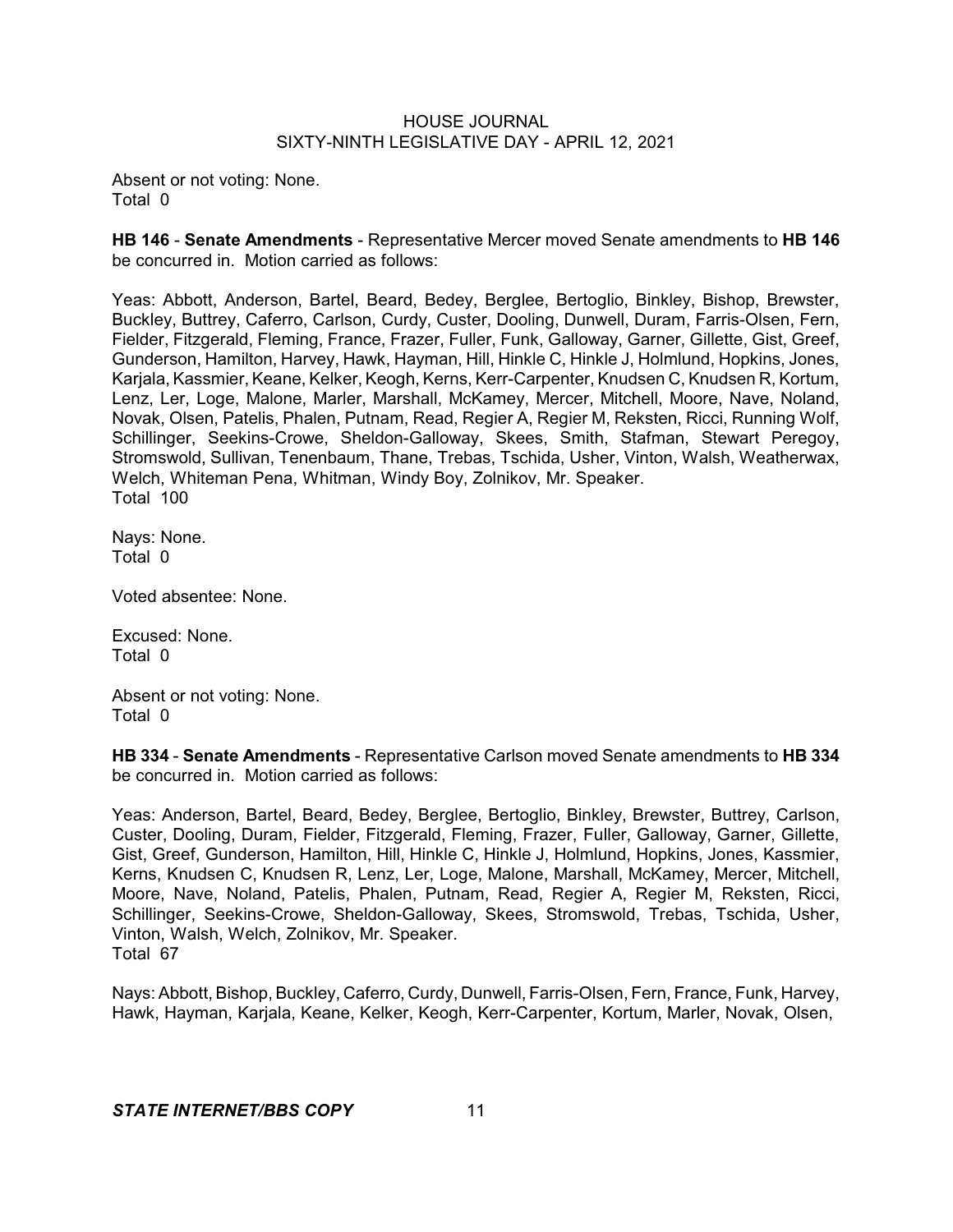Running Wolf, Smith, Stafman, Stewart Peregoy, Sullivan, Tenenbaum, Thane, Weatherwax, Whiteman Pena, Windy Boy. Total 32

Voted absentee: None.

Excused: None. Total 0

Absent or not voting: Whitman. Total 1

**SB 201** - Representative Kassmier moved **SB 201** be concurred in. Motion carried as follows:

Yeas: Anderson, Bartel, Beard, Bedey, Berglee, Bertoglio, Binkley, Brewster, Buttrey, Carlson, Custer, Dooling, Duram, Fielder, Fitzgerald, Fleming, Frazer, Fuller, Galloway, Garner, Gillette, Gist, Greef, Gunderson, Hill, Hinkle C, Hinkle J, Holmlund, Hopkins, Jones, Kassmier, Kerns, Knudsen C, Knudsen R, Lenz, Ler, Loge, Malone, Marshall, McKamey, Mercer, Mitchell, Moore, Nave, Noland, Patelis, Phalen, Putnam, Read, Regier A, Regier M, Reksten, Ricci, Schillinger, Seekins-Crowe, Sheldon-Galloway, Skees, Smith, Stromswold, Trebas, Tschida, Usher, Vinton, Walsh, Welch, Whitman, Zolnikov, Mr. Speaker. Total 68

Nays: Abbott, Bishop, Buckley, Caferro, Curdy, Dunwell, Farris-Olsen, Fern, France, Funk, Hamilton, Harvey, Hawk, Hayman, Karjala, Keane, Kelker, Keogh, Kerr-Carpenter, Kortum, Marler, Novak, Olsen, Running Wolf, Stafman, Stewart Peregoy, Sullivan, Tenenbaum, Thane, Weatherwax, Whiteman Pena, Windy Boy. Total 32

Voted absentee: None.

Excused: None. Total 0

Absent or not voting: None. Total 0

**SB 265** - Representative Phalen moved **SB 265** be concurred in. Motion carried as follows:

Yeas: Anderson, Bartel, Beard, Bedey, Berglee, Bertoglio, Binkley, Brewster, Buttrey, Carlson, Custer, Dooling, Duram, Fielder, Fitzgerald, Fleming, Frazer, Fuller, Galloway, Garner, Gillette, Gist, Greef, Gunderson, Hill, Hinkle C, Hinkle J, Holmlund, Hopkins, Jones, Kassmier, Kerns, Knudsen C, Knudsen R, Lenz, Ler, Loge, Malone, Marshall, McKamey, Mitchell, Nave, Noland,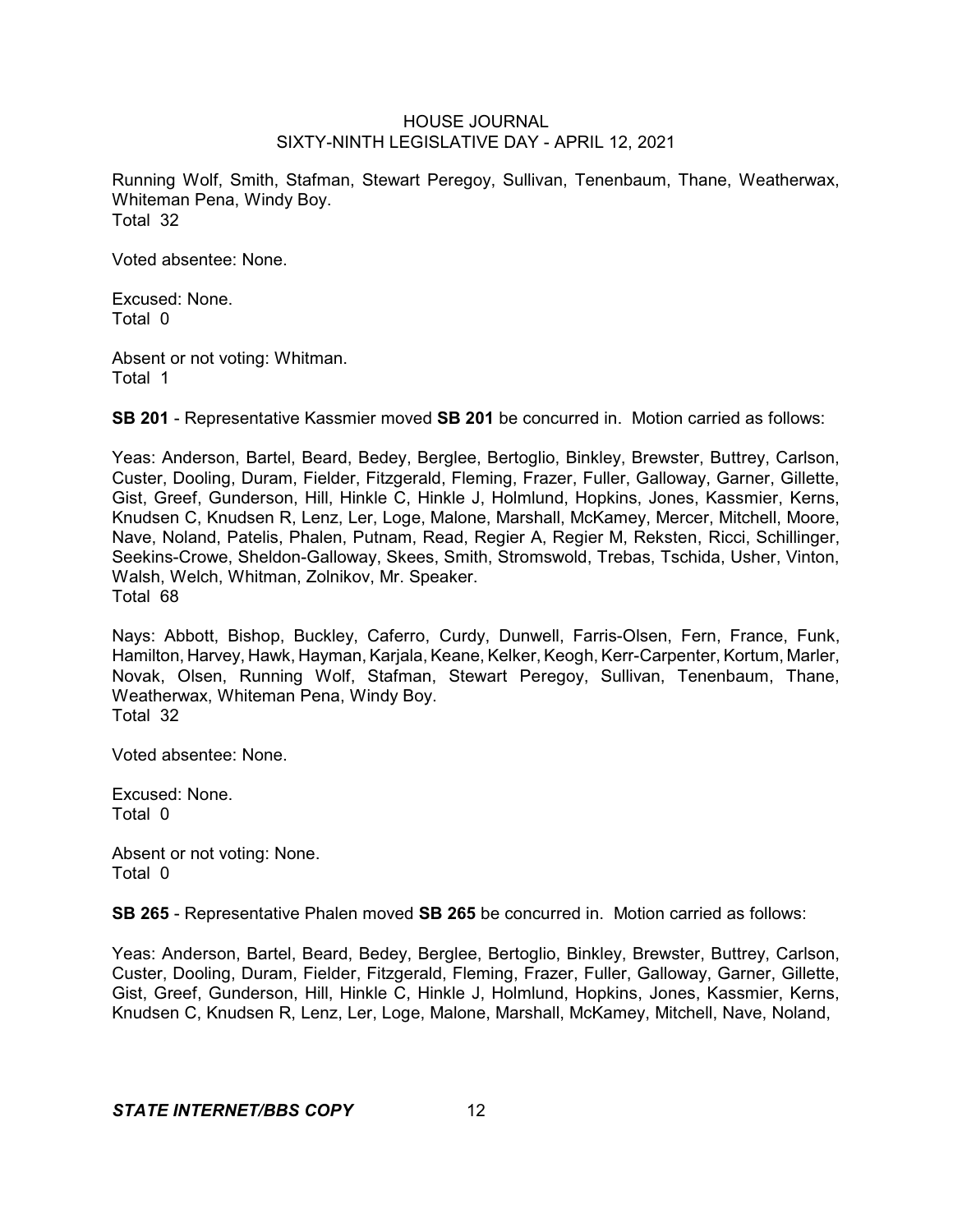Patelis, Phalen, Putnam, Read, Regier A, Regier M, Reksten, Ricci, Schillinger, Seekins-Crowe, Sheldon-Galloway, Skees, Stromswold, Trebas, Tschida, Usher, Vinton, Walsh, Welch, Whitman, Zolnikov, Mr. Speaker. Total 65

Nays: Abbott, Bishop, Buckley, Caferro, Curdy, Dunwell, Farris-Olsen, Fern, France, Funk, Hamilton, Harvey, Hawk, Hayman, Karjala, Keane, Kelker, Keogh, Kerr-Carpenter, Kortum, Marler, Mercer, Moore, Novak, Olsen, Running Wolf, Smith, Stafman, Stewart Peregoy, Sullivan, Tenenbaum, Thane, Weatherwax, Whiteman Pena, Windy Boy. Total 35

Voted absentee: None.

Excused: None. Total 0

Absent or not voting: None. Total 0

**SB 266** - Representative Skees moved **SB 266** be concurred in. Motion carried as follows:

Yeas: Anderson, Bartel, Beard, Bedey, Berglee, Bertoglio, Binkley, Brewster, Buttrey, Carlson, Custer, Dooling, Duram, Fielder, Fitzgerald, Fleming, Frazer, Fuller, Galloway, Garner, Gillette, Gist, Greef, Gunderson, Harvey, Hawk, Hill, Hinkle C, Hinkle J, Holmlund, Hopkins, Jones, Kassmier, Keane, Kerns, Knudsen C, Knudsen R, Lenz, Ler, Loge, Malone, Marshall, McKamey, Mercer, Mitchell, Moore, Nave, Noland, Novak, Patelis, Phalen, Putnam, Read, Regier A, Regier M, Reksten, Ricci, Schillinger, Seekins-Crowe, Sheldon-Galloway, Skees, Smith, Stromswold, Trebas, Tschida, Usher, Vinton, Walsh, Welch, Whitman, Zolnikov, Mr. Speaker. Total 72

Nays: Abbott, Bishop, Buckley, Caferro, Curdy, Dunwell, Farris-Olsen, Fern, France, Funk, Hamilton, Hayman, Karjala, Kelker, Keogh, Kerr-Carpenter, Kortum, Marler, Olsen, Running Wolf, Stafman, Stewart Peregoy, Sullivan, Tenenbaum, Thane, Weatherwax, Whiteman Pena, Windy Boy. Total 28

Voted absentee: None.

Excused: None. Total 0

Absent or not voting: None. Total 0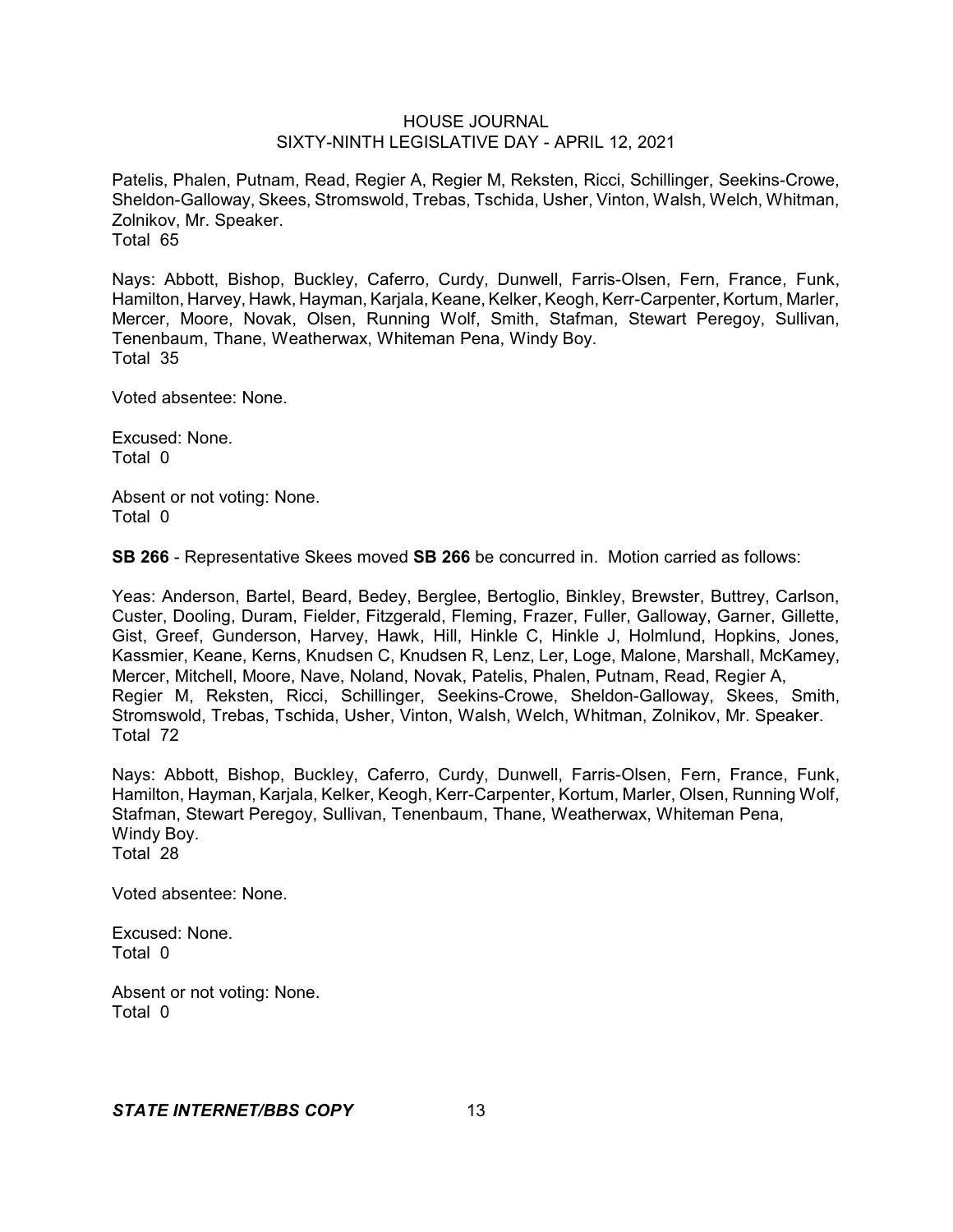**SB 328** - Representative R. Knudsen moved **SB 328** be concurred in. Motion carried as follows:

Yeas: Abbott, Anderson, Bartel, Beard, Bedey, Berglee, Bertoglio, Binkley, Bishop, Brewster, Buckley, Buttrey, Caferro, Carlson, Curdy, Custer, Dooling, Dunwell, Duram, Farris-Olsen, Fern, Fielder, Fitzgerald, Fleming, France, Frazer, Fuller, Funk, Galloway, Garner, Gillette, Gist, Greef, Gunderson, Hamilton, Harvey, Hawk, Hayman, Hill, Hinkle C, Hinkle J, Holmlund, Hopkins, Jones, Karjala, Kassmier, Keane, Kelker, Keogh, Kerns, Kerr-Carpenter, Knudsen C, Knudsen R, Kortum, Lenz, Ler, Loge, Malone, Marler, Marshall, McKamey, Mercer, Mitchell, Moore, Nave, Noland, Novak, Olsen, Patelis, Phalen, Putnam, Read, Regier A, Regier M, Reksten, Ricci, Running Wolf, Schillinger, Seekins-Crowe, Sheldon-Galloway, Skees, Smith, Stafman, Stewart Peregoy, Stromswold, Sullivan, Tenenbaum, Thane, Trebas, Tschida, Usher, Vinton, Walsh, Weatherwax, Welch, Whiteman Pena, Whitman, Windy Boy, Zolnikov, Mr. Speaker. Total 100

Nays: None. Total 0

Voted absentee: None.

Excused: None. Total 0

Absent or not voting: None. Total 0

**SB 355** - Representative R. Knudsen moved **SB 355** be concurred in.

**SB 355** - Representative R. Knudsen moved **SB 355**, second reading copy, be amended as follows:

1. Title, line 6. **Following:** "REVENUE;" **Insert:** "PROVIDING AN APPROPRIATION;"

2. Page 4, line 18. **Following:** "annually" **Insert:** "at the end of each fiscal year"

3. Page 7.

**Following:** line 26

**Insert:** "NEW SECTION. **Section 4. Appropriation**. There is appropriated \$482,000 from the taxes collected pursuant to Title 15, chapter 68, to the counties listed in 15-68-820(3)(a) for each of the fiscal years in the biennium beginning July 1, 2021." **Renumber:** subsequent sections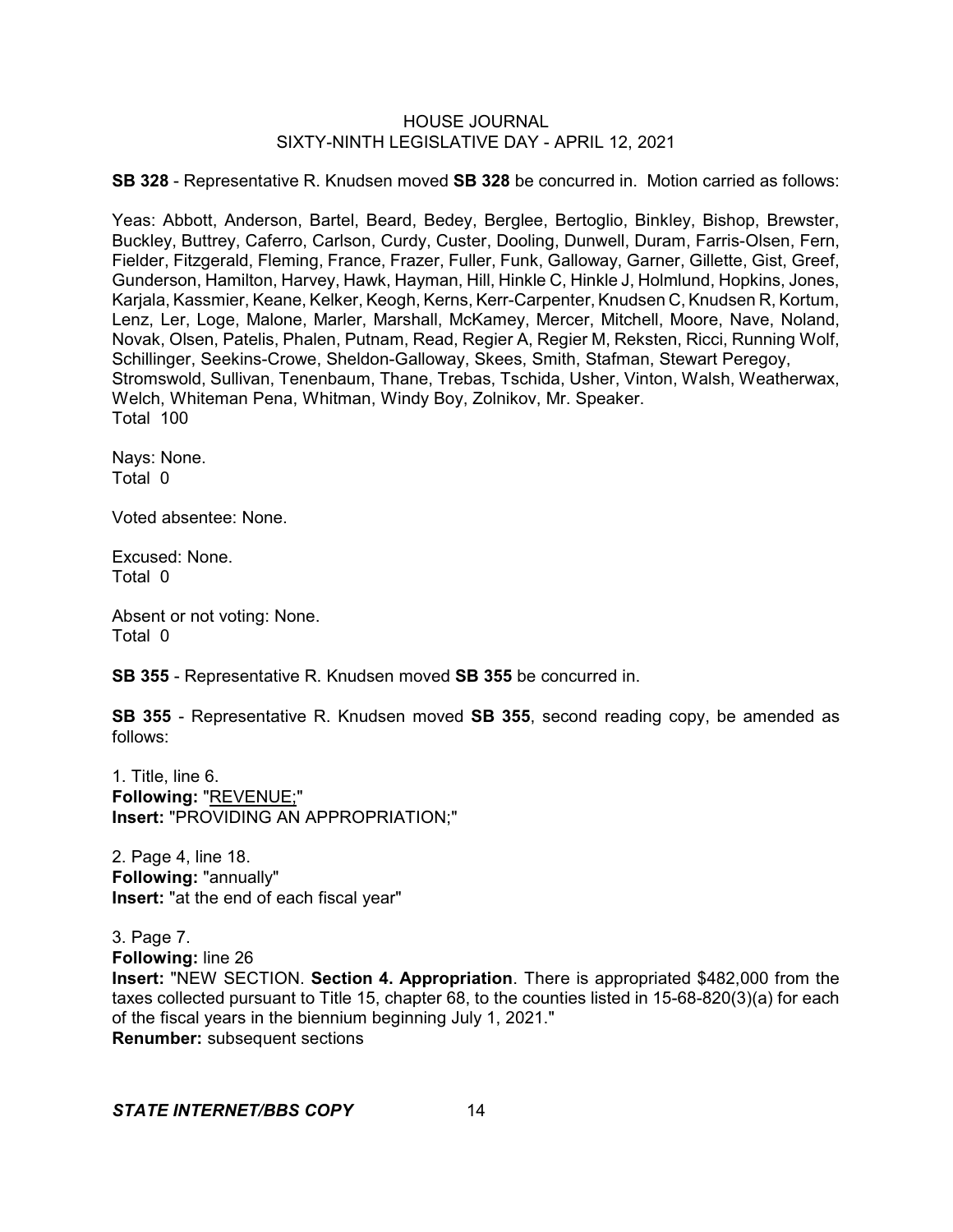Amendment adopted as follows:

Yeas: Anderson, Bartel, Beard, Bedey, Berglee, Bertoglio, Binkley, Brewster, Buckley, Buttrey, Carlson, Curdy, Custer, Dooling, Duram, Fern, Fielder, Fitzgerald, Fleming, Frazer, Fuller, Funk, Galloway, Garner, Gillette, Gist, Greef, Gunderson, Hawk, Hill, Hinkle C, Hinkle J, Holmlund, Hopkins, Jones, Kassmier, Keane, Kelker, Kerns, Kerr-Carpenter, Knudsen C, Knudsen R,Kortum, Lenz, Ler, Loge, Malone, Marshall, McKamey, Mitchell, Moore, Nave, Noland, Novak, Patelis, Phalen, Putnam, Read, Regier A, Regier M, Reksten, Ricci, Schillinger, Seekins-Crowe,

Sheldon-Galloway, Skees, Smith, Stromswold, Tenenbaum, Thane, Trebas, Tschida, Usher, Vinton, Walsh, Weatherwax, Welch, Whitman, Windy Boy, Zolnikov, Mr. Speaker. Total 81

Nays: Abbott, Bishop, Caferro, Dunwell, Farris-Olsen, France, Hamilton, Harvey, Hayman, Karjala, Keogh, Marler, Mercer, Olsen, Running Wolf, Stafman, Stewart Peregoy, Sullivan, Whiteman Pena. Total 19

Voted absentee: None.

Excused: None. Total 0

Absent or not voting: None. Total 0

**SB 355** - Representative R. Knudsen moved **SB 355**, as amended, be concurred in. Motion carried as follows:

Yeas: Bartel, Beard, Bedey, Berglee, Bertoglio, Binkley, Brewster, Carlson, Curdy, Custer, Dooling, Duram, Fern, Fielder, Fitzgerald, Fleming, Frazer, Fuller, Funk, Garner, Gillette, Gist, Greef, Gunderson, Hawk, Hill, Hinkle C, Hinkle J, Holmlund, Hopkins, Kassmier, Keane, Kelker, Kerns, Kerr-Carpenter, Knudsen C, Knudsen R, Lenz, Ler, Malone, Marshall, McKamey, Mitchell, Moore, Nave, Noland, Novak, Patelis, Phalen, Putnam, Read, Regier A, Regier M, Reksten, Ricci, Schillinger, Seekins-Crowe, Skees, Smith, Stromswold, Trebas, Tschida, Usher, Vinton, Walsh, Welch, Whitman, Windy Boy, Zolnikov, Mr. Speaker. Total 70

Nays: Abbott, Anderson, Bishop, Buckley, Buttrey, Caferro, Dunwell, Farris-Olsen, France, Galloway, Hamilton, Harvey, Hayman, Jones, Karjala, Keogh, Kortum, Loge, Marler, Mercer, Olsen, Running Wolf, Sheldon-Galloway, Stafman, Stewart Peregoy, Sullivan, Tenenbaum, Thane, Weatherwax, Whiteman Pena. Total 30

Voted absentee: None.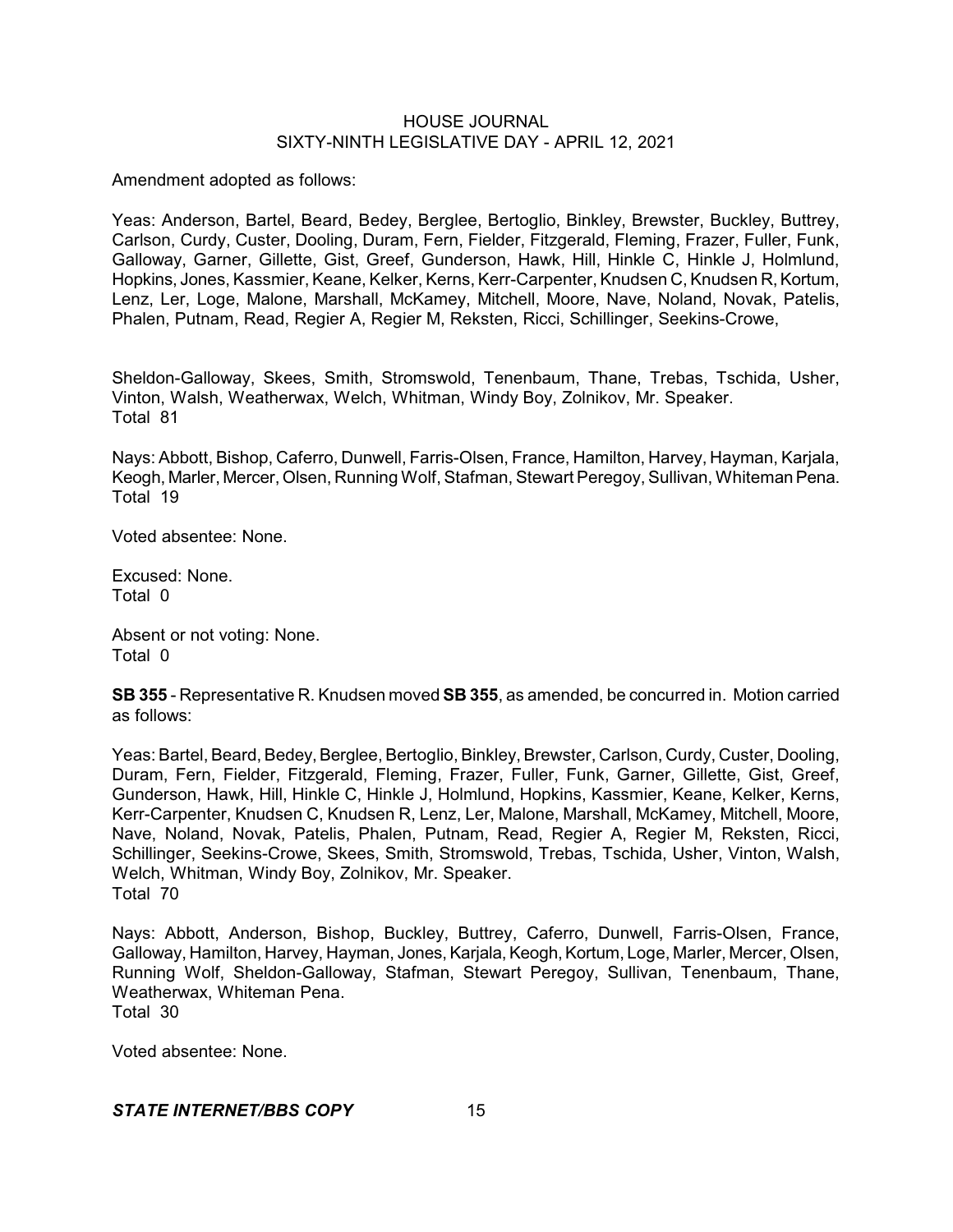Excused: None. Total 0

Absent or not voting: None. Total 0

**SB 364** - Representative Noland moved **SB 364** be concurred in. Motion carried as follows:

Yeas: Abbott, Anderson, Bartel, Beard, Bedey, Berglee, Bertoglio, Binkley, Bishop, Brewster, Buckley, Buttrey, Caferro, Carlson, Curdy, Custer, Dooling, Dunwell, Duram, Farris-Olsen, Fern, Fielder, Fitzgerald, Fleming, France, Frazer, Fuller, Funk, Galloway, Garner, Gillette, Gist, Greef, Gunderson, Hamilton, Harvey, Hawk, Hayman, Hill, Hinkle C, Hinkle J, Holmlund, Hopkins, Jones, Karjala, Kassmier, Keane, Kelker, Keogh, Kerns, Kerr-Carpenter, Knudsen C, Knudsen R, Kortum, Lenz, Ler, Loge, Malone, Marler, Marshall, McKamey, Mercer, Mitchell, Moore, Nave, Noland, Novak, Olsen, Patelis, Phalen, Putnam, Read, Regier A, Regier M, Reksten, Ricci, Running Wolf, Schillinger, Seekins-Crowe, Sheldon-Galloway, Skees, Smith, Stafman, Stewart Peregoy, Stromswold, Sullivan, Tenenbaum, Thane, Trebas, Tschida, Usher, Vinton, Walsh, Weatherwax, Welch, Whiteman Pena, Whitman, Windy Boy, Zolnikov, Mr. Speaker. Total 100

Nays: None. Total 0

Voted absentee: None.

Excused: None. Total 0

Absent or not voting: None. Total 0

**SB 363** - Representative Noland moved **SB 363** be concurred in. Motion carried as follows:

Yeas: Abbott, Anderson, Bartel, Beard, Bedey, Berglee, Bertoglio, Binkley, Bishop, Brewster, Buckley, Buttrey, Caferro, Carlson, Curdy, Custer, Dooling, Dunwell, Duram, Farris-Olsen, Fern, Fielder, Fitzgerald, Fleming, France, Frazer, Fuller, Galloway, Garner, Gillette, Gist, Greef, Gunderson, Hamilton, Harvey, Hawk, Hayman, Hill, Hinkle C, Hinkle J, Holmlund, Hopkins, Jones, Kassmier, Keane, Kelker, Keogh, Kerns, Kerr-Carpenter, Knudsen C, Knudsen R, Kortum, Lenz, Ler, Loge, Malone, Marler, Marshall, McKamey, Mercer, Mitchell, Moore, Nave, Noland, Novak, Patelis, Phalen, Putnam, Read, Regier A, Regier M, Reksten, Ricci, Running Wolf, Schillinger, Seekins-Crowe, Sheldon-Galloway, Skees, Smith, Stafman, Stewart Peregoy, Stromswold, Sullivan, Thane, Trebas, Tschida, Usher, Vinton, Walsh, Weatherwax, Welch, Whitman, Windy Boy, Zolnikov, Mr. Speaker. Total 95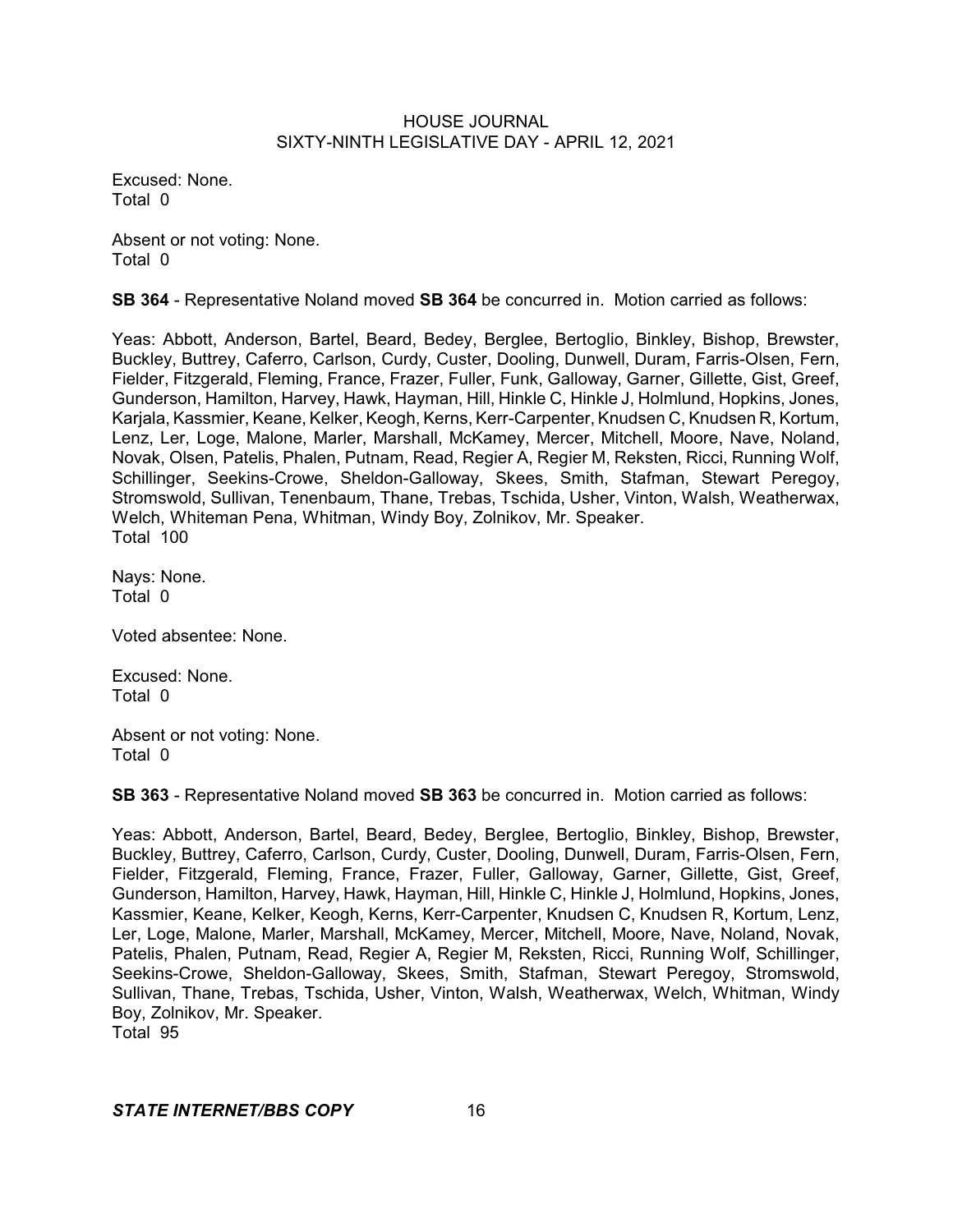Nays: Funk, Karjala, Olsen, Tenenbaum, Whiteman Pena. Total 5

Voted absentee: None.

Excused: None. Total 0

Absent or not voting: None. Total 0

**SJR 16** - Representative Schillinger moved **SJR 16** be concurred in. Motion carried as follows:

Yeas: Anderson, Bartel, Beard, Bedey, Berglee, Bertoglio, Binkley, Brewster, Buttrey, Carlson, Custer, Dooling, Duram, Fielder, Fitzgerald, Fleming, Frazer, Fuller, Galloway, Garner, Gillette, Gist, Greef, Gunderson, Harvey, Hawk, Hill, Hinkle C, Hinkle J, Holmlund, Hopkins, Jones, Kassmier, Keane, Kerns, Knudsen C, Knudsen R, Lenz, Ler, Loge, Malone, Marshall, McKamey, Mercer, Mitchell, Moore, Nave, Noland, Novak, Patelis, Phalen, Putnam, Read, Regier A, Regier M, Reksten, Ricci, Schillinger, Seekins-Crowe, Sheldon-Galloway, Skees, Stromswold, Trebas, Tschida, Usher, Vinton, Walsh, Welch, Whitman, Zolnikov, Mr. Speaker. Total 71

Nays: Abbott, Bishop, Buckley, Caferro, Curdy, Dunwell, Farris-Olsen, Fern, France, Funk, Hamilton, Hayman, Karjala, Kelker, Keogh, Kerr-Carpenter, Kortum, Marler, Olsen, Running Wolf, Smith, Stafman, Stewart Peregoy, Sullivan, Tenenbaum, Thane, Weatherwax, Whiteman Pena, Windy Boy. Total 29

Excused: None.

Voted absentee: None.

Total 0

Absent or not voting: None. Total 0

Majority Leader Vinton moved the Committee rise and report. Motion carried. Committee arose. House resumed. Mr. Speaker presiding. Chair A. Regier moved the Committee of the Whole report be adopted. Report adopted as follows:

Yeas: Abbott, Anderson, Bartel, Beard, Bedey, Berglee, Bertoglio, Binkley, Bishop, Brewster, Buckley, Buttrey, Caferro, Carlson, Curdy, Custer, Dooling, Dunwell, Duram, Farris-Olsen, Fern, Fitzgerald, Fleming, France, Frazer, Fuller, Funk, Galloway, Garner, Gillette, Gist, Greef, Gunderson, Hamilton, Harvey, Hill, Hinkle C, Hinkle J, Holmlund, Hopkins, Jones, Karjala, Kassmier, Keane, Kelker, Keogh, Kerns, Kerr-Carpenter, Knudsen C, Knudsen R, Lenz, Ler, Loge, Malone, Marler, Marshall, McKamey, Mercer, Mitchell, Moore, Nave, Noland, Novak, Patelis,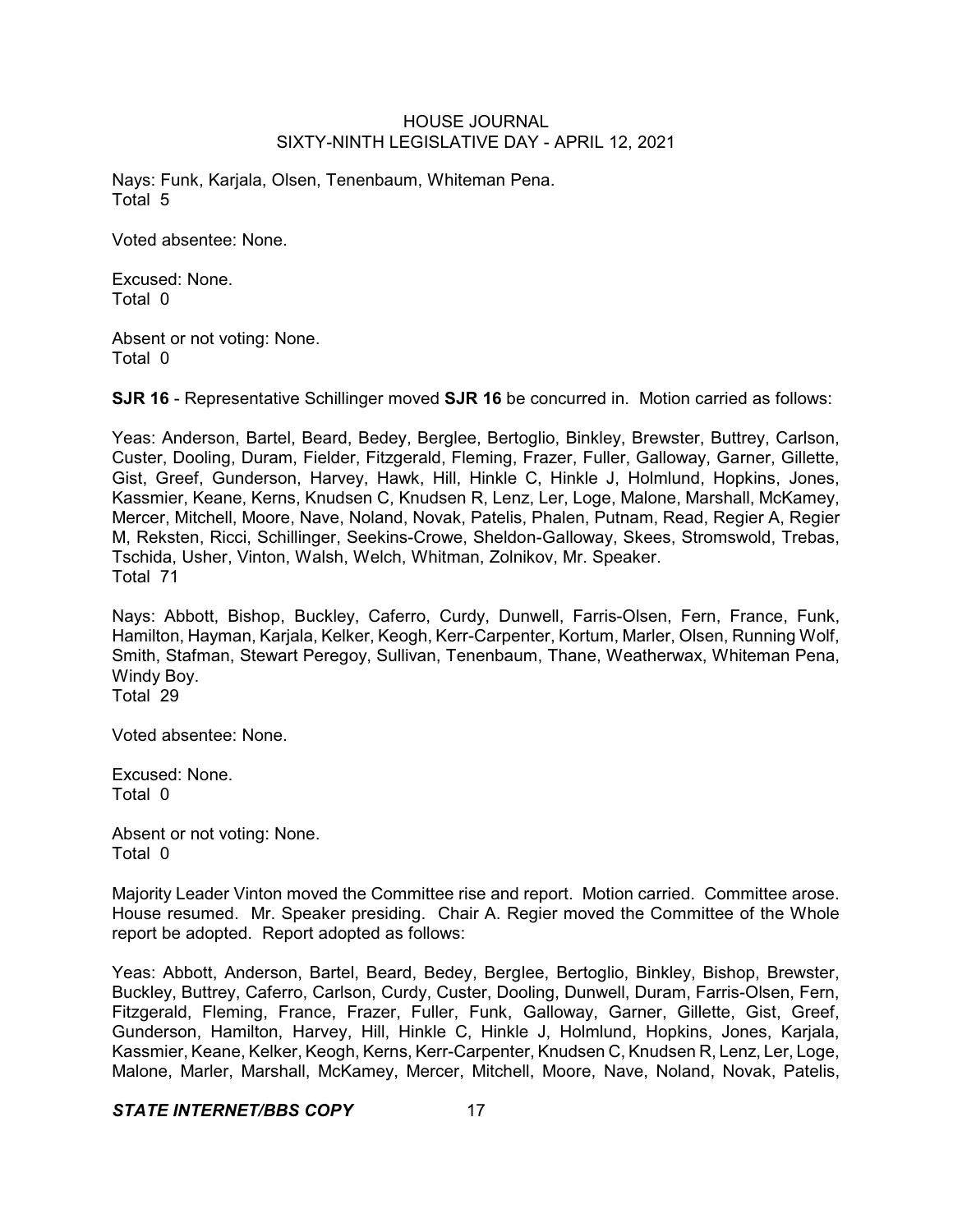Phalen, Putnam, Read, Regier A, Regier M, Reksten, Ricci, Running Wolf, Schillinger, Seekins-Crowe, Sheldon-Galloway, Skees, Stromswold, Sullivan, Tenenbaum, Thane, Trebas, Tschida, Vinton, Walsh, Weatherwax, Welch, Whitman, Zolnikov, Mr. Speaker. Total 89

Nays: Hawk, Hayman, Kortum, Olsen, Smith, Stafman, Stewart Peregoy, Whiteman Pena, Windy Boy.

Total 9

Voted absentee: None.

Excused: None. Total 0

Absent or not voting: Fielder, Usher. Total 2

## **THIRD READING OF BILLS**

The following bills having been read three several times, title and history agreed to, were disposed of in the following manner:

**SB 40** concurred in as follows:

Yeas: Abbott, Anderson, Beard, Bedey, Berglee, Bertoglio, Bishop, Brewster, Buckley, Buttrey, Caferro, Carlson, Curdy, Custer, Dooling, Dunwell, Duram, Farris-Olsen, Fern, Fielder, Fitzgerald, Fleming, Frazer, Fuller, Funk, Galloway, Garner, Gillette, Gist, Greef, Gunderson, Hamilton, Harvey, Hawk, Hayman, Hinkle C, Hinkle J, Holmlund, Hopkins, Jones, Karjala, Kassmier, Keane, Kelker, Keogh, Kerns, Kerr-Carpenter, Knudsen C, Knudsen R, Kortum, Loge, Malone, Marler, Marshall, McKamey, Mercer, Nave, Noland, Novak, Olsen, Patelis, Phalen, Putnam, Read, Regier A, Reksten, Ricci, Running Wolf, Schillinger, Seekins-Crowe, Skees, Smith, Stafman, Stewart Peregoy, Sullivan, Tenenbaum, Thane, Trebas, Tschida, Usher, Vinton, Walsh, Weatherwax, Welch, Whiteman Pena, Whitman, Windy Boy, Mr. Speaker. Total 88

Nays: Bartel, Binkley, France, Hill, Lenz, Ler, Mitchell, Moore, Regier M, Sheldon-Galloway, Stromswold, Zolnikov. Total 12

Voted absentee: None.

Excused: None. Total 0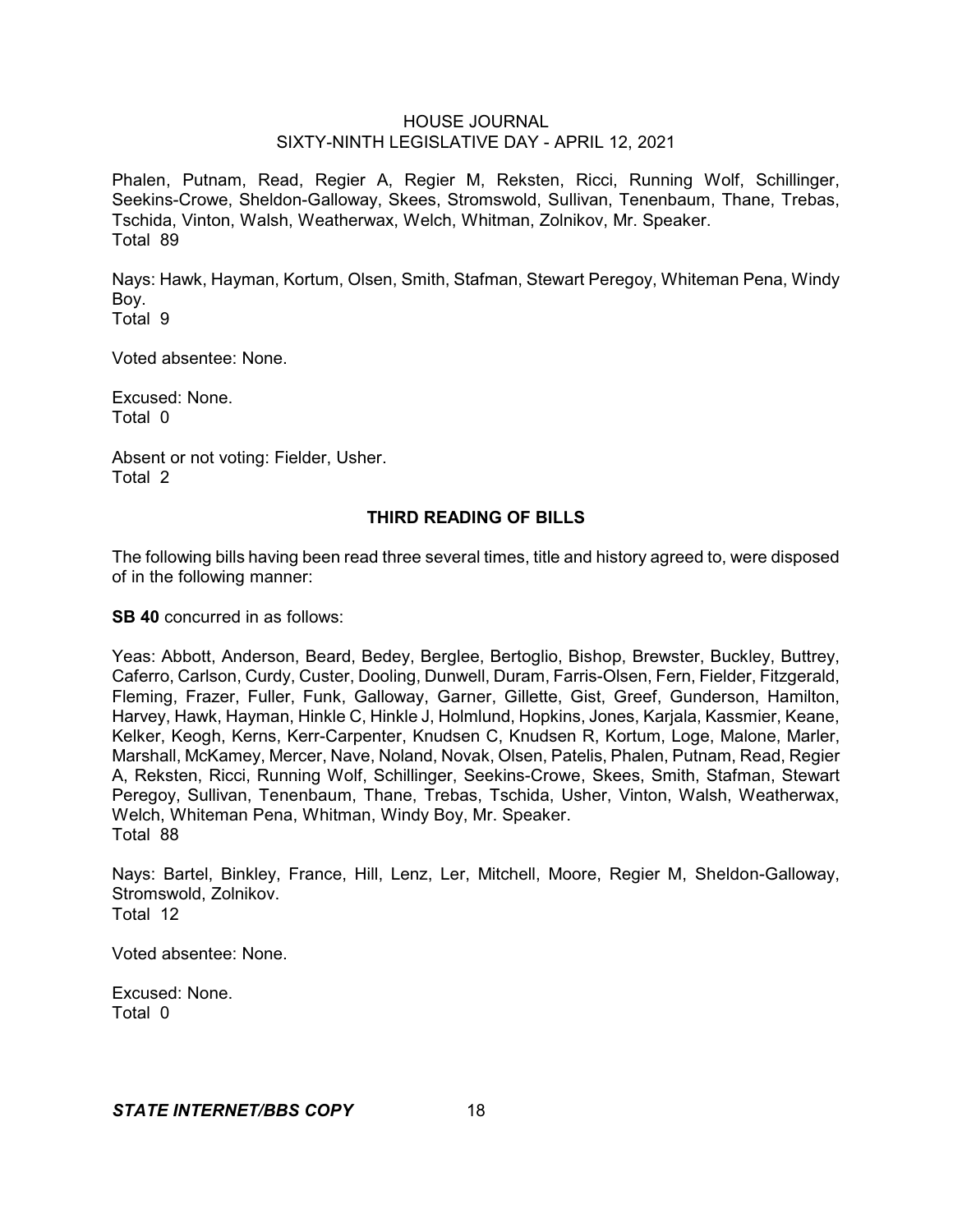Absent or not voting: None. Total 0

**SB 108** concurred in as follows:

Yeas: Anderson, Bartel, Beard, Bedey, Berglee, Bertoglio, Binkley, Brewster, Buttrey, Carlson, Dooling, Duram, Fielder, Fitzgerald, Fleming, Frazer, Fuller, Galloway, Garner, Gillette, Gist, Greef, Gunderson, Hill, Hinkle C, Hinkle J, Holmlund, Hopkins, Jones, Kassmier, Kerns, Kerr-Carpenter, Knudsen C, Knudsen R, Lenz, Ler, Loge, Malone, Marshall, McKamey, Mercer, Mitchell, Moore, Nave, Noland, Patelis, Phalen, Putnam, Read, Regier A, Regier M, Reksten, Ricci, Running Wolf, Schillinger, Seekins-Crowe, Sheldon-Galloway, Skees, Stromswold, Trebas, Tschida, Usher, Vinton, Walsh, Welch, Whitman, Zolnikov, Mr. Speaker. Total 68

Nays: Abbott, Bishop, Buckley, Caferro, Curdy, Custer, Dunwell, Farris-Olsen, Fern, France, Funk, Hamilton, Harvey, Hawk, Hayman, Karjala, Keane, Kelker, Keogh, Kortum, Marler, Novak, Olsen, Smith, Stafman, Stewart Peregoy, Sullivan, Tenenbaum, Thane, Weatherwax, Whiteman Pena, Windy Boy. Total 32

Voted absentee: None.

Excused: None. Total 0

Absent or not voting: None. Total 0

**SB 167** concurred in as follows:

Yeas: Anderson, Bartel, Beard, Bedey, Berglee, Bertoglio, Binkley, Brewster, Buckley, Buttrey, Carlson, Curdy, Custer, Dooling, Duram, Fern, Fielder, Fitzgerald, Fleming, Frazer, Fuller, Galloway, Garner, Gillette, Gist, Greef, Gunderson, Hamilton, Hill, Hinkle C, Hinkle J, Holmlund, Hopkins, Jones, Kassmier, Kelker, Kerns, Kerr-Carpenter, Knudsen C, Knudsen R, Lenz, Ler, Loge, Malone, Marshall, McKamey, Mercer, Mitchell, Moore, Nave, Noland, Patelis, Phalen, Putnam, Read, Regier A, Regier M, Reksten, Ricci, Schillinger, Seekins-Crowe, Sheldon-Galloway, Skees, Stromswold, Trebas, Tschida, Usher, Vinton, Walsh, Welch, Whitman, Zolnikov, Mr. Speaker.

Total 73

Nays: Abbott, Bishop, Caferro, Dunwell, Farris-Olsen, France, Funk, Harvey, Hawk, Hayman, Karjala, Keane, Keogh, Kortum, Marler, Novak, Olsen, Running Wolf, Smith, Stafman, Stewart Peregoy, Sullivan, Tenenbaum, Thane, Weatherwax, Whiteman Pena, Windy Boy. Total 27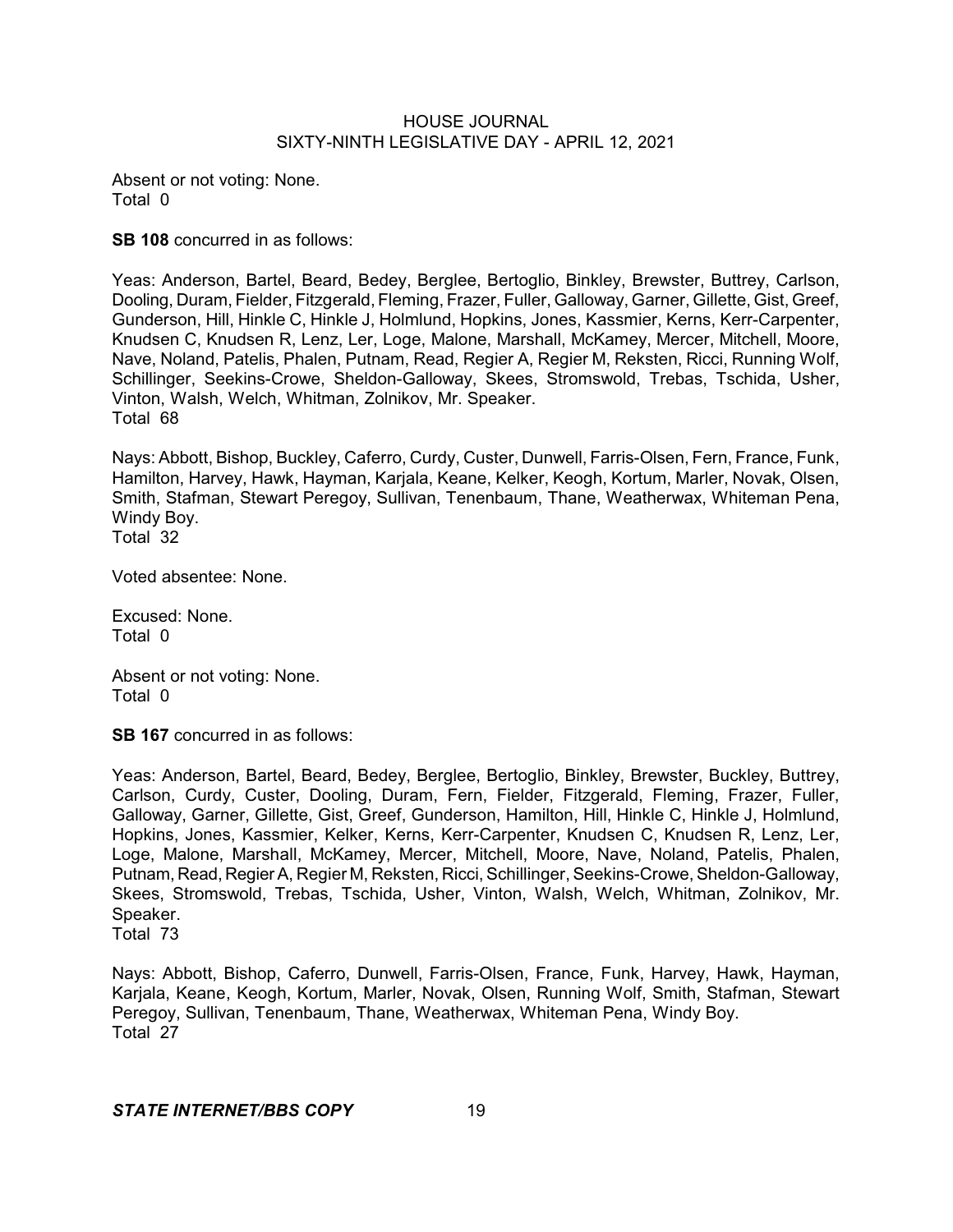Voted absentee: None.

Excused: None. Total 0

Absent or not voting: None. Total 0

**SB 174** concurred in as follows:

Yeas: Anderson, Bartel, Beard, Bedey, Berglee, Bertoglio, Binkley, Brewster, Buttrey, Carlson, Custer, Dooling, Duram, Fielder, Fitzgerald, Fleming, Frazer, Fuller, Galloway, Garner, Gillette, Gist, Greef, Gunderson, Hill, Hinkle C, Hinkle J, Holmlund, Hopkins, Jones, Kassmier, Kerns, Knudsen C, Knudsen R, Lenz, Ler, Loge, Malone, Marshall, McKamey, Mercer, Mitchell, Moore, Nave, Noland, Patelis, Phalen, Putnam, Read, Regier A, Regier M, Reksten, Ricci, Schillinger, Seekins-Crowe, Sheldon-Galloway, Skees, Stromswold, Trebas, Tschida, Usher, Vinton, Walsh, Welch, Whitman, Zolnikov, Mr. Speaker. Total 67

Nays: Abbott, Bishop, Buckley, Caferro, Curdy, Dunwell, Farris-Olsen, Fern, France, Funk, Hamilton, Harvey, Hawk, Hayman, Karjala, Keane, Kelker, Keogh, Kerr-Carpenter, Kortum, Marler, Novak, Olsen, Running Wolf, Smith, Stafman, Stewart Peregoy, Sullivan, Tenenbaum, Thane, Weatherwax, Whiteman Pena, Windy Boy. Total 33

Voted absentee: None.

Excused: None. Total 0

Absent or not voting: None. Total 0

**SB 186 failed** as follows:

Yeas: Bartel, Beard, Berglee, Binkley, Brewster, Carlson, Duram, Fielder, Fleming, Fuller, Galloway, Gillette, Gist, Gunderson, Hinkle C, Hinkle J, Kerns, Knudsen C, Knudsen R, Lenz, Ler, Malone, Marshall, Mercer, Mitchell, Moore, Nave, Noland, Phalen, Read, Regier A, Regier M, Reksten, Ricci, Schillinger, Seekins-Crowe, Sheldon-Galloway, Skees, Trebas, Tschida, Usher, Vinton, Whitman, Zolnikov, Mr. Speaker. Total 45

Nays: Abbott, Anderson, Bedey, Bertoglio, Bishop, Buckley, Buttrey, Caferro, Curdy, Custer, Dooling, Dunwell, Farris-Olsen, Fern, Fitzgerald, France, Frazer, Funk, Garner, Greef, Hamilton, Hawk, Hayman, Hill, Holmlund, Hopkins, Jones, Karjala, Kassmier, Keane, Kelker, Keogh,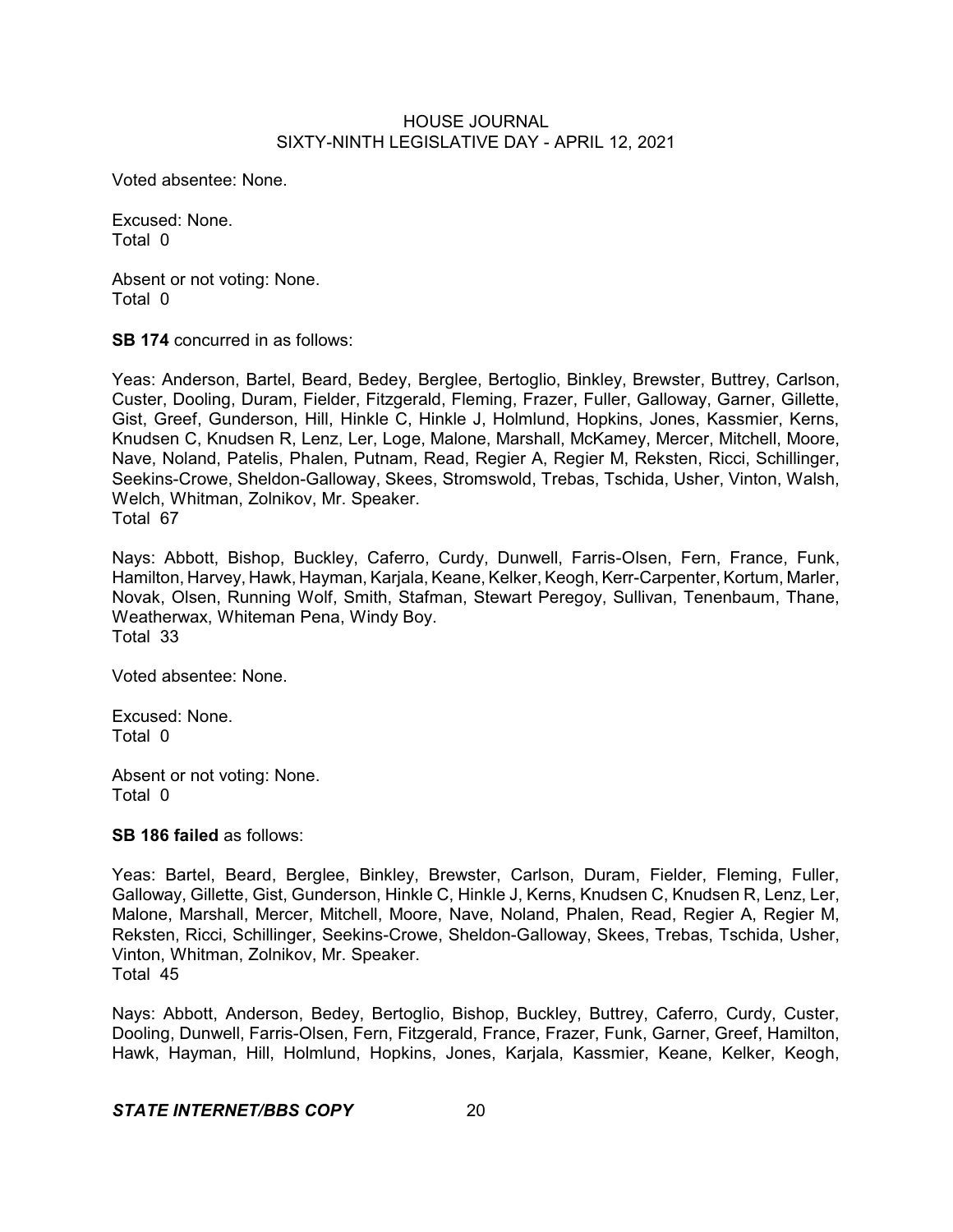Kerr-Carpenter, Kortum, Loge, Marler, McKamey, Novak, Olsen, Patelis, Putnam, Running Wolf, Smith, Stafman, Stewart Peregoy, Stromswold, Sullivan, Tenenbaum, Thane, Walsh, Weatherwax, Welch, Whiteman Pena, Windy Boy. Total 54

Voted absentee: None.

Excused: None. Total 0

Absent or not voting: Harvey. Total 1

**SB 190** concurred in as follows:

Yeas: Abbott, Anderson, Bartel, Bedey, Berglee, Bertoglio, Binkley, Bishop, Brewster, Buckley, Buttrey, Carlson, Curdy, Custer, Duram, Farris-Olsen, Fern, Fielder, Fitzgerald, Fleming, France, Frazer, Fuller, Funk, Galloway, Garner, Gillette, Gist, Greef, Gunderson, Harvey, Hawk, Hinkle C, Hinkle J, Holmlund, Hopkins, Jones, Kassmier, Keane, Kelker, Keogh, Kerns, Kerr-Carpenter, Knudsen C, Knudsen R, Ler, Loge, Malone, Marler, Marshall, McKamey, Mercer, Mitchell, Moore, Nave, Noland, Novak, Patelis, Phalen, Putnam, Read, Regier A, Reksten, Ricci, Running Wolf, Schillinger, Seekins-Crowe, Sheldon-Galloway, Skees, Smith, Stafman, Stromswold, Tenenbaum, Thane, Trebas, Tschida, Usher, Vinton, Walsh, Welch, Whitman, Zolnikov, Mr. Speaker. Total 83

Nays: Beard, Caferro, Dooling, Dunwell, Hamilton, Hayman, Hill, Karjala, Kortum, Lenz, Olsen, Regier M, Stewart Peregoy, Sullivan, Weatherwax, Whiteman Pena, Windy Boy. Total 17

Voted absentee: None.

Excused: None. Total 0

Absent or not voting: None. Total 0

**SB 216** concurred in as follows:

Yeas: Abbott, Anderson, Bartel, Beard, Bedey, Berglee, Bertoglio, Binkley, Bishop, Brewster, Buckley, Buttrey, Caferro, Carlson, Curdy, Custer, Dooling, Dunwell, Duram, Farris-Olsen, Fern, Fielder, Fitzgerald, Fleming, France, Frazer, Fuller, Funk, Galloway, Garner, Gillette, Gist, Greef, Gunderson, Hamilton, Harvey, Hawk, Hayman, Hinkle C, Hinkle J, Holmlund, Hopkins, Jones, Karjala, Kassmier, Keane, Kelker, Keogh,Kerns, Kerr-Carpenter, Knudsen C, Knudsen R, Kortum, Lenz, Ler, Loge, Malone, Marler, Marshall, McKamey, Mercer, Moore, Nave, Noland, Novak, Olsen,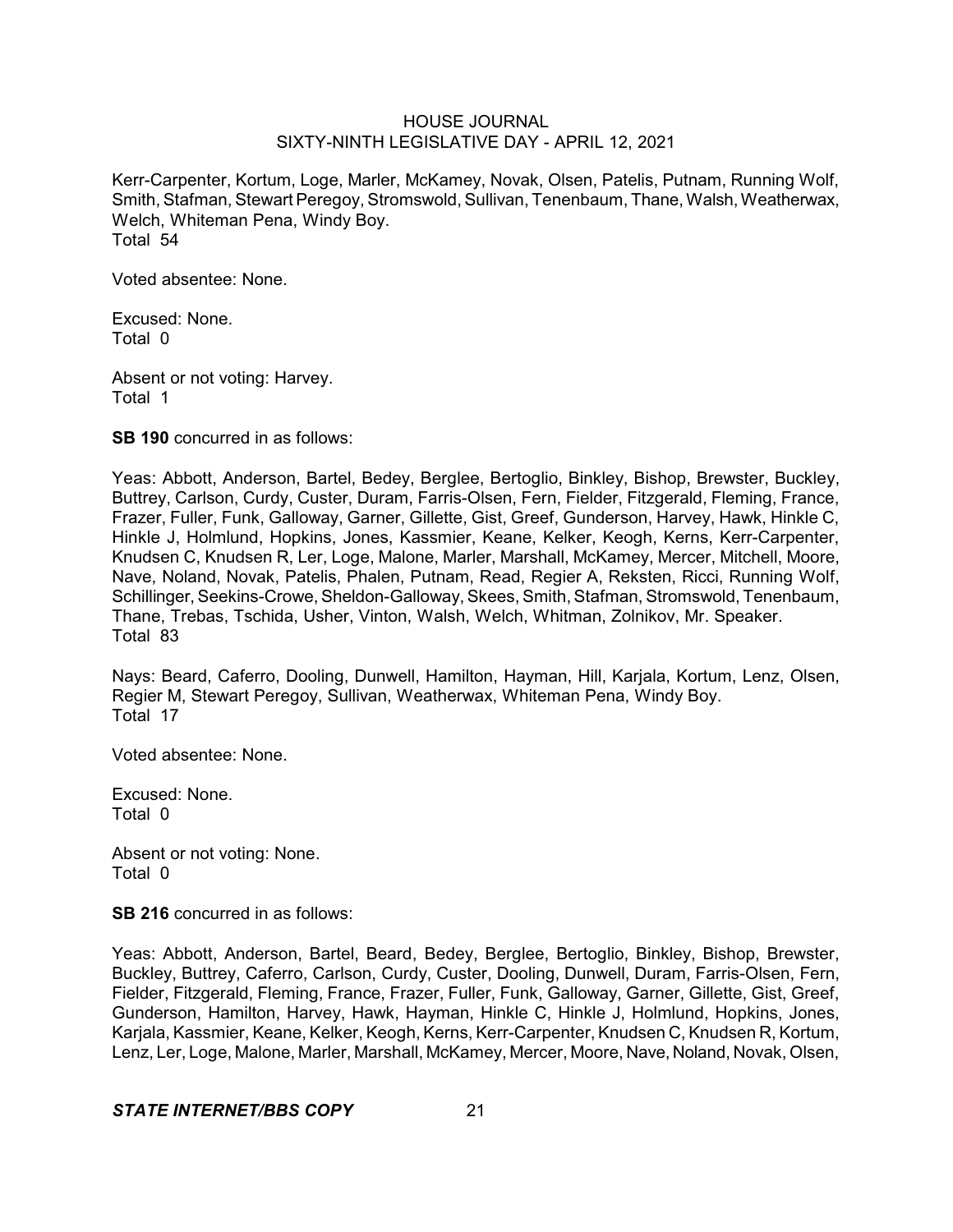Patelis, Phalen, Putnam, Read, Regier A, Regier M, Reksten, Ricci, Running Wolf, Schillinger, Seekins-Crowe, Sheldon-Galloway, Skees, Smith, Stafman, Stewart Peregoy, Stromswold, Sullivan, Tenenbaum, Thane, Trebas, Tschida, Usher, Vinton, Walsh, Welch, Whiteman Pena, Whitman, Windy Boy, Zolnikov, Mr. Speaker. Total 97

Nays: Hill, Weatherwax. Total 2

Voted absentee: None.

Excused: None. Total 0

Absent or not voting: Mitchell. Total 1

**SB 223** concurred in as follows:

Yeas: Abbott, Anderson, Bartel, Beard, Bedey, Berglee, Bertoglio, Binkley, Bishop, Brewster, Buckley, Buttrey, Caferro, Carlson, Curdy, Custer, Dooling, Dunwell, Duram, Farris-Olsen, Fern, Fielder, Fitzgerald, Fleming, France, Frazer, Fuller, Funk, Galloway, Garner, Gillette, Gist, Greef, Gunderson, Hamilton, Harvey, Hawk, Hayman, Hill, Hinkle C, Hinkle J, Holmlund, Hopkins, Jones, Karjala, Kassmier, Keane, Kelker, Keogh, Kerns, Kerr-Carpenter, Knudsen C, Knudsen R, Kortum, Lenz, Ler, Loge, Malone, Marler, Marshall, McKamey, Mercer, Mitchell, Moore, Nave, Noland, Novak, Olsen, Patelis, Phalen, Putnam, Read, Regier A, Regier M, Reksten, Ricci, Running Wolf, Schillinger, Seekins-Crowe, Sheldon-Galloway, Skees, Smith, Stafman, Stewart Peregoy, Stromswold, Sullivan, Tenenbaum, Thane, Trebas, Tschida, Usher, Vinton, Walsh, Weatherwax, Welch, Whiteman Pena, Whitman, Windy Boy, Zolnikov, Mr. Speaker. Total 100

Nays: None. Total 0

Voted absentee: None.

Excused: None. Total 0

Absent or not voting: None. Total 0

**SB 233** concurred in as follows:

Yeas: Abbott, Anderson, Beard, Bedey, Berglee, Bertoglio, Binkley, Bishop, Brewster, Buckley,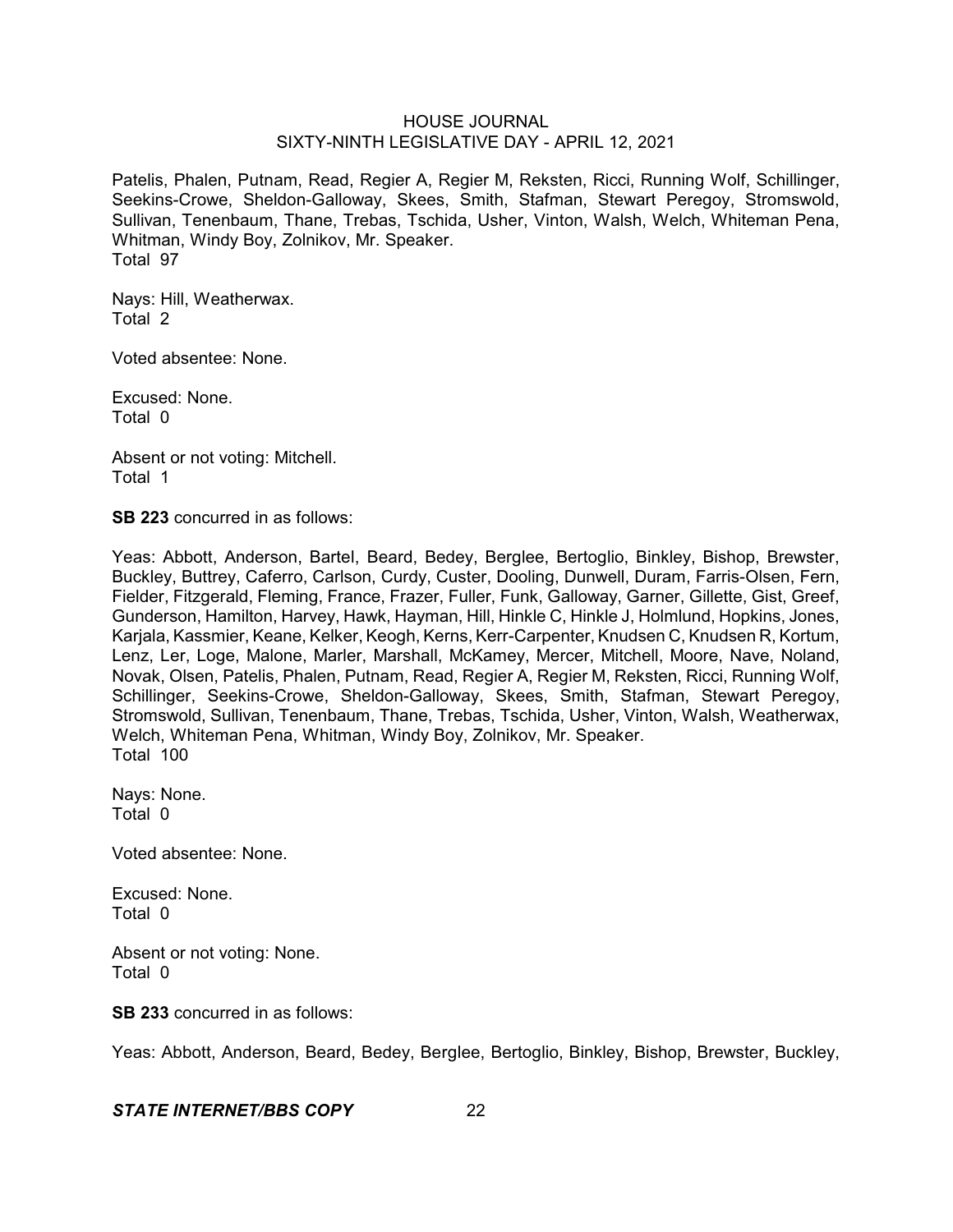Buttrey, Caferro, Carlson, Curdy, Custer, Dooling, Dunwell, Duram, Farris-Olsen, Fern, Fielder, Fitzgerald, Fleming, France, Frazer, Fuller, Funk, Galloway, Garner, Gillette, Gist, Greef, Gunderson, Hamilton, Harvey, Hawk, Hayman, Hinkle C, Hinkle J, Holmlund, Hopkins, Jones, Karjala, Kassmier, Keane, Kelker, Keogh, Kerns, Kerr-Carpenter, Knudsen C, Knudsen R, Kortum, Ler, Loge, Malone, Marler, Marshall, McKamey, Mercer, Moore, Noland, Novak, Olsen, Patelis, Phalen, Putnam, Read, Regier A, Regier M, Reksten, Running Wolf, Schillinger, Seekins-Crowe, Smith, Stafman, Stewart Peregoy, Stromswold, Sullivan, Tenenbaum, Thane, Trebas, Usher, Vinton, Walsh, Weatherwax, Welch, Whiteman Pena, Whitman, Windy Boy, Mr. Speaker. Total 90

Nays: Bartel, Hill, Lenz, Mitchell, Nave, Ricci, Sheldon-Galloway, Skees, Tschida, Zolnikov. Total 10

Voted absentee: None.

Excused: None. Total 0

Absent or not voting: None. Total 0

**SB 234** concurred in as follows:

Yeas: Anderson, Bartel, Beard, Bedey, Berglee, Bertoglio, Binkley, Brewster, Buckley, Buttrey, Carlson, Curdy, Custer, Dooling, Duram, Fern, Fielder, Fitzgerald, Fleming, Frazer, Fuller, Galloway, Garner, Gillette, Gist, Greef, Gunderson, Harvey, Hawk, Hill, Hinkle C, Hinkle J, Holmlund, Hopkins, Jones, Kassmier, Keane, Kerns, Kerr-Carpenter, Knudsen C, Knudsen R, Lenz, Ler, Loge, Malone, Marshall, McKamey, Mercer, Mitchell, Moore, Nave, Noland, Novak, Patelis, Phalen, Putnam, Read, Regier A, Regier M, Reksten, Ricci, Schillinger, Seekins-Crowe, Sheldon-Galloway, Skees, Stromswold, Trebas, Tschida, Usher, Vinton, Walsh, Welch, Whitman, Zolnikov, Mr. Speaker.

Total 75

Nays: Abbott, Bishop, Caferro, Dunwell, Farris-Olsen, France, Funk, Hamilton, Hayman, Karjala, Kelker, Keogh, Kortum, Marler, Olsen, Running Wolf, Smith, Stafman, Stewart Peregoy, Sullivan, Thane, Weatherwax, Whiteman Pena, Windy Boy. Total 24

Voted absentee: None.

Excused: None. Total 0

Absent or not voting: Tenenbaum. Total 1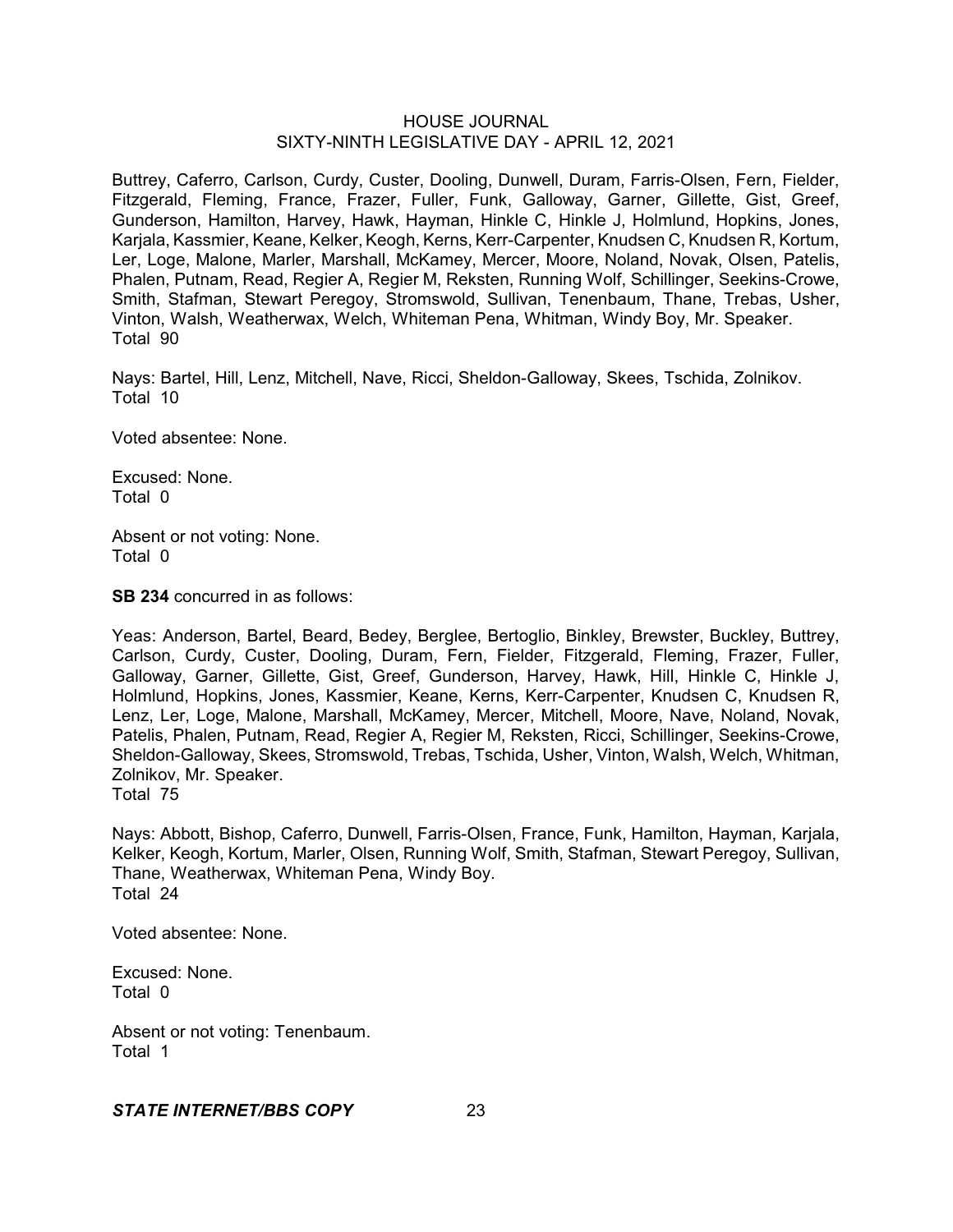**SB 239** concurred in as follows:

Yeas: Abbott, Anderson, Bartel, Bedey, Berglee, Bertoglio, Binkley, Bishop, Brewster, Buckley, Buttrey, Caferro, Carlson, Curdy, Custer, Dooling, Dunwell, Farris-Olsen, Fern, Fielder, Fitzgerald, Fleming, France, Frazer, Fuller, Funk, Galloway, Garner, Gillette, Gist, Greef, Gunderson, Hamilton, Harvey, Hawk, Hayman, Hinkle J, Holmlund, Hopkins, Jones, Karjala, Kassmier, Keane, Kelker, Keogh, Kerns, Kerr-Carpenter, Knudsen C, Knudsen R, Kortum, Lenz, Ler, Loge, Malone, Marler, Marshall, McKamey, Mercer, Mitchell, Nave, Noland, Novak, Olsen, Patelis, Phalen, Putnam, Read, Regier A, Regier M, Reksten, Ricci, Running Wolf, Schillinger, Seekins-Crowe, Sheldon-Galloway, Skees, Smith, Stafman, Stewart Peregoy, Stromswold, Sullivan, Tenenbaum, Thane, Trebas, Usher, Vinton, Walsh, Weatherwax, Welch, Whiteman Pena, Whitman, Windy Boy, Zolnikov, Mr. Speaker. Total 94

Nays: Beard, Duram, Hill, Hinkle C, Moore, Tschida. Total 6

Voted absentee: None.

Excused: None. Total 0

Absent or not voting: None. Total 0

**SB 253** concurred in as follows:

Yeas: Abbott, Anderson, Bartel, Beard, Bedey, Berglee, Bertoglio, Binkley, Bishop, Brewster, Buckley, Buttrey, Caferro, Carlson, Curdy, Custer, Dooling, Dunwell, Duram, Farris-Olsen, Fern, Fielder, Fitzgerald, Fleming, France, Frazer, Fuller, Funk, Galloway, Garner, Gillette, Gist, Greef, Gunderson, Hamilton, Harvey, Hawk, Hayman, Hill, Hinkle C, Hinkle J, Holmlund, Hopkins, Jones, Karjala, Kassmier, Keane, Kelker, Keogh, Kerns, Kerr-Carpenter, Knudsen C, Knudsen R, Kortum, Lenz, Ler, Loge, Malone, Marler, Marshall, McKamey, Mercer, Mitchell, Moore, Nave, Noland, Novak, Olsen, Patelis, Phalen, Putnam, Read, Regier A, Regier M, Reksten, Ricci, Running Wolf, Schillinger, Seekins-Crowe, Sheldon-Galloway, Skees, Smith, Stafman, Stewart Peregoy, Stromswold, Sullivan, Tenenbaum, Thane, Trebas, Tschida, Usher, Vinton, Walsh, Weatherwax, Welch, Whiteman Pena, Whitman, Windy Boy, Zolnikov, Mr. Speaker. Total 100

Nays: None. Total 0

Voted absentee: None.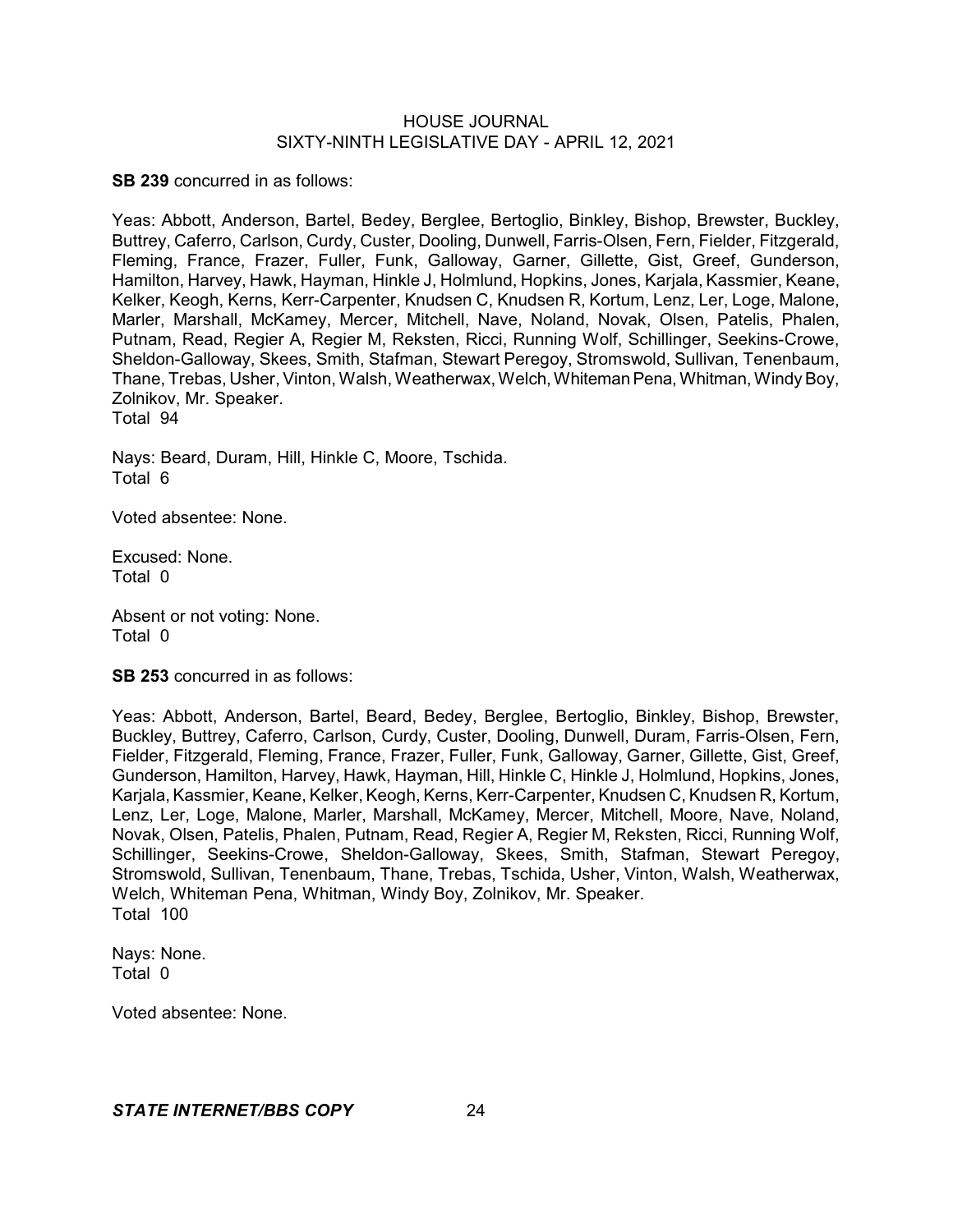Excused: None. Total 0

Absent or not voting: None. Total 0

**SB 257** concurred in as follows:

Yeas: Anderson, Bartel, Beard, Bedey, Berglee, Bertoglio, Binkley, Brewster, Buckley, Buttrey, Carlson, Custer, Dooling, Duram, Fielder, Fitzgerald, Fleming, Frazer, Fuller, Galloway, Garner, Gillette, Gist, Greef, Gunderson, Harvey, Hawk, Hill, Hinkle C, Hinkle J, Holmlund, Hopkins, Jones, Kassmier, Keane, Kerns, Kerr-Carpenter, Knudsen C, Knudsen R, Lenz, Ler, Loge, Malone, Marshall, McKamey, Mercer, Mitchell, Moore, Nave, Noland, Patelis, Phalen, Read, Regier A, Regier M, Reksten, Ricci, Schillinger, Seekins-Crowe, Sheldon-Galloway, Skees, Stromswold, Trebas, Tschida, Usher, Vinton, Walsh, Welch, Whitman, Zolnikov, Mr. Speaker. Total 71

Nays: Abbott, Bishop, Caferro, Curdy, Dunwell, Farris-Olsen, Fern, France, Funk, Hamilton, Hayman, Karjala, Kelker, Keogh, Kortum, Marler, Novak, Olsen, Putnam, Running Wolf, Smith, Stafman, Stewart Peregoy, Sullivan, Tenenbaum, Thane, Weatherwax, Whiteman Pena, Windy Boy.

Total 29

Voted absentee: None.

Excused: None. Total 0

Absent or not voting: None. Total 0

**SB 258** concurred in as follows:

Yeas: Abbott, Anderson, Beard, Bedey, Berglee, Bertoglio, Binkley, Bishop, Brewster, Buckley, Buttrey, Caferro, Carlson, Curdy, Custer, Dooling, Duram, Fern, Fielder, Fitzgerald, Fleming, Frazer, Fuller, Funk, Galloway, Garner, Gillette, Gist, Greef, Gunderson, Harvey, Hawk, Hill, Hinkle C, Hinkle J, Holmlund, Hopkins, Jones, Kassmier, Keane, Kelker, Keogh, Kerns, Kerr-Carpenter, Knudsen C, Knudsen R, Lenz, Ler, Loge, Malone, Marler, Marshall, McKamey, Mercer, Mitchell, Moore, Nave, Noland, Novak, Patelis, Phalen, Putnam, Read, Regier A, Regier M, Reksten, Ricci, Running Wolf, Schillinger, Seekins-Crowe, Skees, Smith, Stafman, Stewart Peregoy, Stromswold, Sullivan, Trebas, Tschida, Usher, Vinton, Walsh, Weatherwax, Welch, Whiteman Pena, Whitman, Windy Boy, Mr. Speaker.

Total 87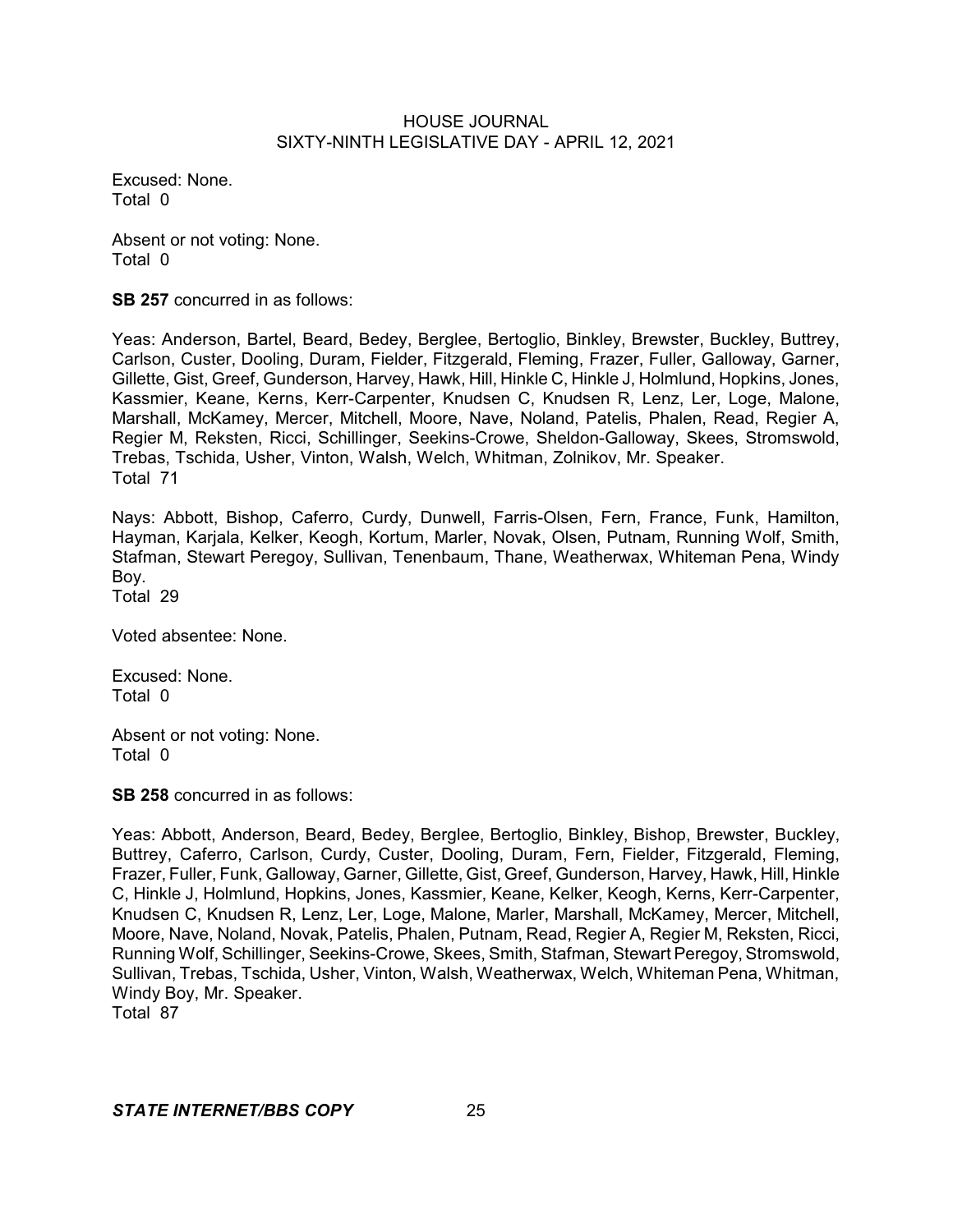Nays: Dunwell, Farris-Olsen, France, Hamilton, Hayman, Karjala, Kortum, Olsen, Sheldon-Galloway, Tenenbaum, Thane, Zolnikov. Total 12

Voted absentee: None.

Excused: None. Total 0

Absent or not voting: Bartel. Total 1

**SB 261** concurred in as follows:

Yeas: Anderson, Bartel, Beard, Bedey, Berglee, Bertoglio, Binkley, Brewster, Buttrey, Carlson, Custer, Dooling, Duram, Fern, Fielder, Fitzgerald, Fleming, Frazer, Fuller, Galloway, Garner, Gillette, Gist, Greef, Gunderson, Hill, Hinkle C, Hinkle J, Holmlund, Hopkins, Jones, Kassmier, Kerns, Knudsen C, Knudsen R, Lenz, Ler, Loge, Malone, Marshall, McKamey, Mercer, Mitchell, Moore, Nave, Noland, Patelis, Phalen, Putnam, Read, Regier A, Regier M, Reksten, Ricci, Schillinger, Seekins-Crowe, Sheldon-Galloway, Skees, Stromswold, Trebas, Tschida, Usher, Vinton, Walsh, Welch, Whitman, Zolnikov, Mr. Speaker. Total 68

Nays: Abbott, Bishop, Buckley, Caferro, Curdy, Dunwell, Farris-Olsen, France, Funk, Hamilton, Harvey, Hawk, Hayman, Karjala, Keane, Kelker, Keogh, Kerr-Carpenter, Kortum, Marler, Novak, Olsen, Running Wolf, Smith, Stafman, Stewart Peregoy, Sullivan, Tenenbaum, Thane, Weatherwax, Whiteman Pena, Windy Boy. Total 32

Voted absentee: None.

Excused: None. Total 0

Absent or not voting: None. Total 0

**SB 270** concurred in as follows:

Yeas: Abbott, Anderson, Bartel, Beard, Bedey, Berglee, Bertoglio, Binkley, Bishop, Brewster, Buckley, Buttrey, Caferro, Carlson, Curdy, Custer, Dooling, Dunwell, Duram, Farris-Olsen, Fern, Fielder, Fitzgerald, Fleming, France, Frazer, Fuller, Funk, Galloway, Garner, Gillette, Gist, Greef, Gunderson, Hamilton, Harvey, Hawk, Hayman, Hill, Hinkle C, Hinkle J, Holmlund, Hopkins, Jones, Karjala, Kassmier, Keane, Kelker, Keogh, Kerns, Kerr-Carpenter, Knudsen C, Knudsen R, Kortum,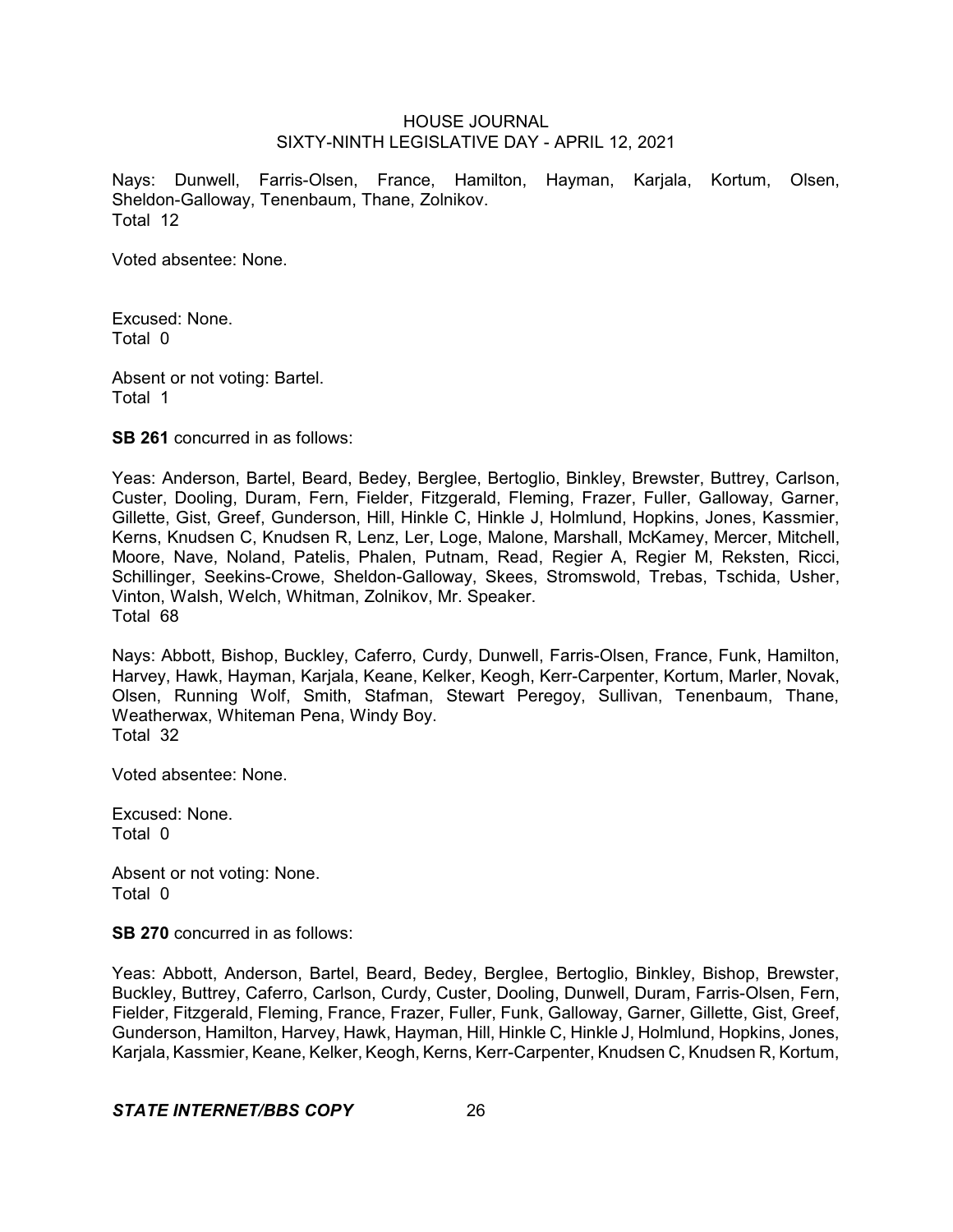Lenz, Ler, Loge, Malone, Marler, Marshall, McKamey, Mercer, Mitchell, Moore, Nave, Noland, Novak, Olsen, Patelis, Phalen, Putnam, Read, Regier A, Regier M, Reksten, Ricci, Running Wolf, Schillinger, Seekins-Crowe, Sheldon-Galloway, Skees, Smith, Stafman, Stewart Peregoy, Stromswold, Sullivan, Tenenbaum, Thane, Trebas, Tschida, Usher, Vinton, Walsh, Weatherwax, Welch, Whiteman Pena, Whitman, Windy Boy, Zolnikov, Mr. Speaker. Total 100

Nays: None. Total 0

Voted absentee: None.

Excused: None. Total 0

Absent or not voting: None. Total 0

**SB 280** concurred in as follows:

Yeas: Bartel, Beard, Bedey, Berglee, Binkley, Brewster, Carlson, Dooling, Duram, Fielder, Fleming, Fuller, Galloway, Gillette, Gist, Gunderson, Hill, Hinkle C, Hinkle J, Holmlund, Jones, Kassmier, Kerns, Knudsen C, Knudsen R, Lenz, Ler, Loge, Malone, Marshall, McKamey, Mercer, Mitchell, Moore, Nave, Noland, Patelis, Phalen, Read, Regier A, Regier M, Reksten, Ricci, Schillinger, Seekins-Crowe, Sheldon-Galloway, Skees, Trebas, Tschida, Usher, Vinton, Whitman, Zolnikov, Mr. Speaker. Total 54

Nays: Abbott, Anderson, Bertoglio, Bishop, Buckley, Buttrey, Caferro, Curdy, Custer, Dunwell, Farris-Olsen, Fern, Fitzgerald, France, Frazer, Funk, Garner, Greef, Hamilton, Harvey, Hawk, Hayman, Hopkins, Karjala, Keane, Kelker, Keogh, Kerr-Carpenter, Kortum, Marler, Novak, Olsen, Putnam, Running Wolf, Smith, Stafman, Stewart Peregoy, Stromswold, Sullivan, Tenenbaum, Thane, Walsh, Weatherwax, Welch, Whiteman Pena, Windy Boy. Total 46

Voted absentee: None.

Excused: None. Total 0

Absent or not voting: None. Total 0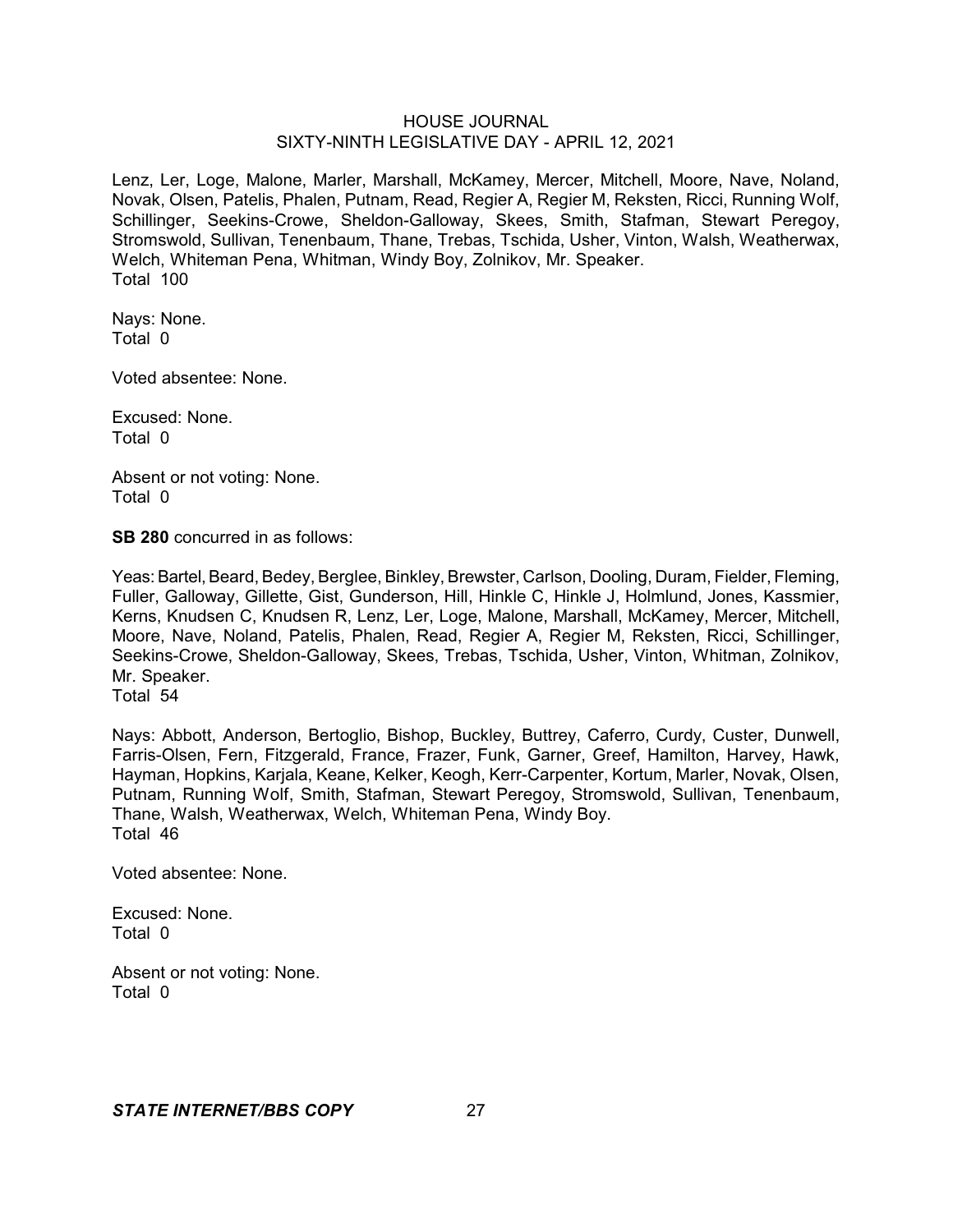**SB 283** concurred in as follows:

Yeas: Abbott, Anderson, Bartel, Beard, Bedey, Berglee, Bertoglio, Binkley, Bishop, Brewster, Buckley, Buttrey, Carlson, Curdy, Custer, Dooling, Duram, Fern, Fielder, Fitzgerald, Fleming, France, Frazer, Fuller, Galloway, Garner, Gillette, Gist, Greef, Gunderson, Hamilton, Harvey, Hawk, Hill, Hinkle C, Hinkle J, Holmlund, Hopkins, Jones, Kassmier, Keane, Kelker, Keogh, Kerns, Kerr-Carpenter, Knudsen C, Knudsen R, Lenz, Ler, Loge, Malone, Marshall, McKamey, Mercer, Mitchell, Moore, Nave, Noland, Novak, Patelis, Phalen, Putnam, Read, Regier A, Regier M, Reksten, Ricci, Running Wolf, Schillinger, Seekins-Crowe, Sheldon-Galloway, Skees, Stafman, Stromswold, Sullivan, Tenenbaum, Thane, Trebas, Tschida, Usher, Vinton, Walsh, Weatherwax, Welch, Whitman, Zolnikov, Mr. Speaker. Total 87

Nays: Caferro, Dunwell, Farris-Olsen, Funk, Hayman, Karjala, Kortum, Marler, Olsen, Smith, Stewart Peregoy, Whiteman Pena, Windy Boy. Total 13

Voted absentee: None.

Excused: None. Total 0

Absent or not voting: None. Total 0

**SB 286** concurred in as follows:

Yeas: Abbott, Anderson, Bartel, Beard, Bedey, Berglee, Bertoglio, Binkley, Bishop, Brewster, Buckley, Buttrey, Caferro, Carlson, Curdy, Custer, Dooling, Dunwell, Duram, Farris-Olsen, Fern, Fielder, Fitzgerald, Fleming, France, Frazer, Fuller, Funk, Galloway, Garner, Gillette, Gist, Greef, Gunderson, Hamilton, Harvey, Hawk, Hayman, Hill, Hinkle C, Hinkle J, Holmlund, Hopkins, Jones, Karjala, Kassmier, Keane, Kelker, Keogh, Kerns, Kerr-Carpenter, Knudsen C, Knudsen R, Kortum, Lenz, Ler, Loge, Malone, Marler, Marshall, McKamey, Mercer, Mitchell, Moore, Nave, Noland, Novak, Patelis, Phalen, Putnam, Read, Regier A, Regier M, Reksten, Ricci, Running Wolf, Schillinger, Seekins-Crowe, Sheldon-Galloway, Skees, Smith, Stafman, Stewart Peregoy, Stromswold, Sullivan, Thane, Trebas, Tschida, Usher, Vinton, Walsh, Weatherwax, Welch, Whiteman Pena, Whitman, Windy Boy, Zolnikov, Mr. Speaker. Total 98

Nays: Olsen, Tenenbaum. Total 2

Voted absentee: None.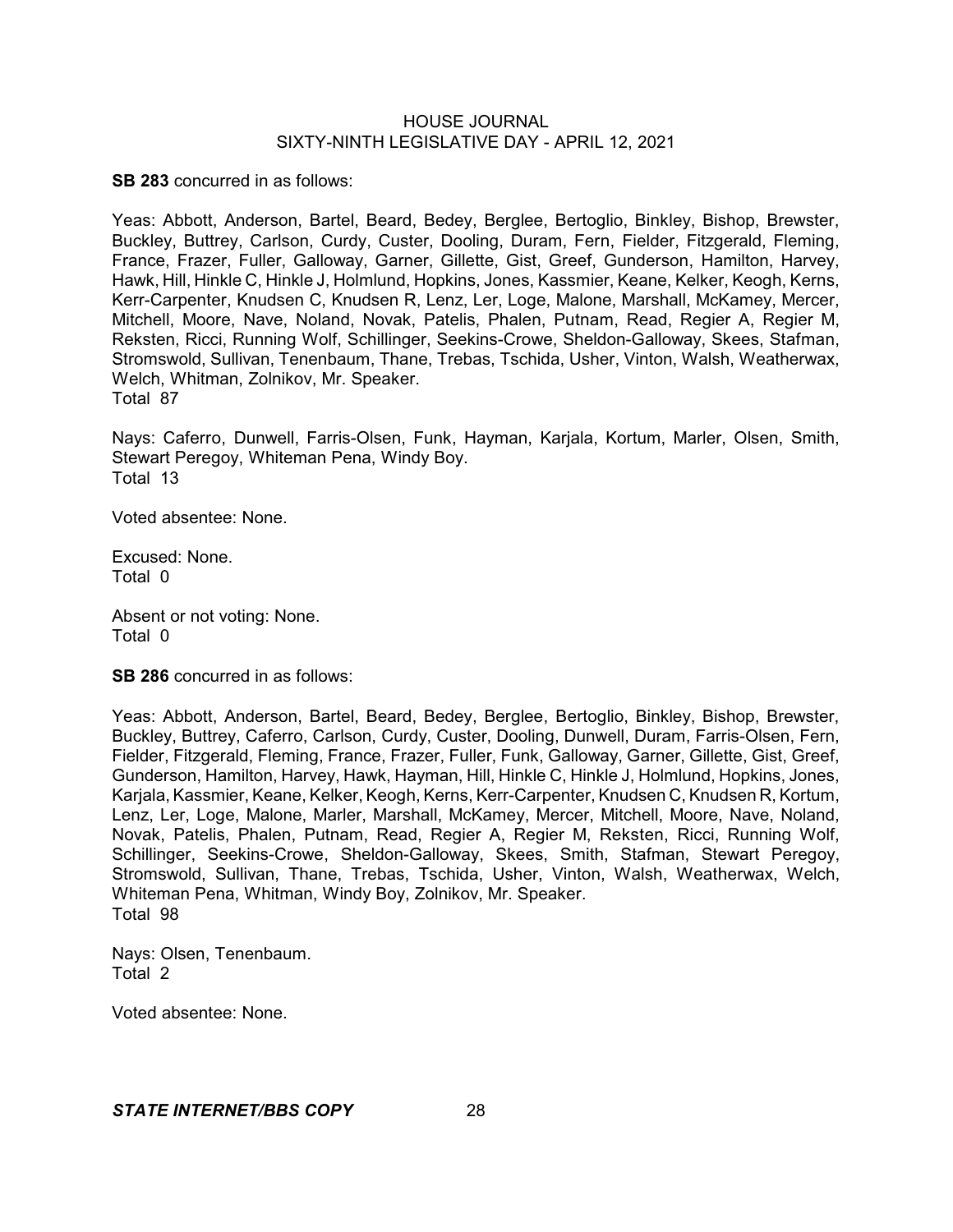Excused: None. Total 0

Absent or not voting: None. Total 0

**SB 302** concurred in as follows:

Yeas: Abbott, Anderson, Bartel, Beard, Bedey, Berglee, Bertoglio, Binkley, Bishop, Brewster, Buckley, Buttrey, Caferro, Carlson, Curdy, Custer, Dooling, Dunwell, Duram, Farris-Olsen, Fern, Fielder, Fitzgerald, Fleming, France, Frazer, Fuller, Funk, Galloway, Garner, Gillette, Gist, Greef, Gunderson, Hamilton, Harvey, Hawk, Hayman, Hill, Hinkle C, Hinkle J, Holmlund, Hopkins, Jones, Karjala, Kassmier, Keane, Kelker, Keogh, Kerns, Kerr-Carpenter, Knudsen C, Knudsen R, Kortum, Lenz, Ler, Loge, Malone, Marler, Marshall, McKamey, Mercer, Mitchell, Moore, Nave, Noland, Novak, Olsen, Patelis, Phalen, Putnam, Read, Regier A, Regier M, Reksten, Ricci, Running Wolf, Schillinger, Seekins-Crowe, Sheldon-Galloway, Skees, Smith, Stafman, Stewart Peregoy, Stromswold, Sullivan, Tenenbaum, Thane, Trebas, Tschida, Usher, Vinton, Walsh, Weatherwax, Welch, Whiteman Pena, Whitman, Windy Boy, Zolnikov, Mr. Speaker. Total 100

Nays: None. Total 0

Voted absentee: None.

Excused: None. Total 0

Absent or not voting: None. Total 0

**SB 306** concurred in as follows:

Yeas: Abbott, Anderson, Bartel, Beard, Bedey, Berglee, Bertoglio, Binkley, Bishop, Brewster, Buckley, Buttrey, Caferro, Carlson, Curdy, Custer, Dooling, Dunwell, Duram, Farris-Olsen, Fern, Fielder, Fitzgerald, Fleming, France, Frazer, Fuller, Funk, Galloway, Garner, Gillette, Gist, Greef, Gunderson, Harvey, Hawk, Hayman, Hill, Hinkle C, Hinkle J, Holmlund, Hopkins, Jones, Karjala, Kassmier, Keane, Kelker, Keogh, Kerns, Kerr-Carpenter, Knudsen C, Knudsen R, Kortum, Lenz, Ler, Loge, Malone, Marler, Marshall, McKamey, Mercer, Mitchell, Moore, Noland, Novak, Olsen, Patelis, Phalen, Putnam, Read, Regier A, Regier M, Reksten, Ricci, Running Wolf, Schillinger, Seekins-Crowe, Sheldon-Galloway, Skees, Smith, Stafman, Stewart Peregoy, Stromswold, Sullivan, Tenenbaum, Thane, Trebas, Tschida, Usher, Vinton, Walsh, Weatherwax, Welch, Whiteman Pena, Whitman, Windy Boy, Zolnikov, Mr. Speaker. Total 98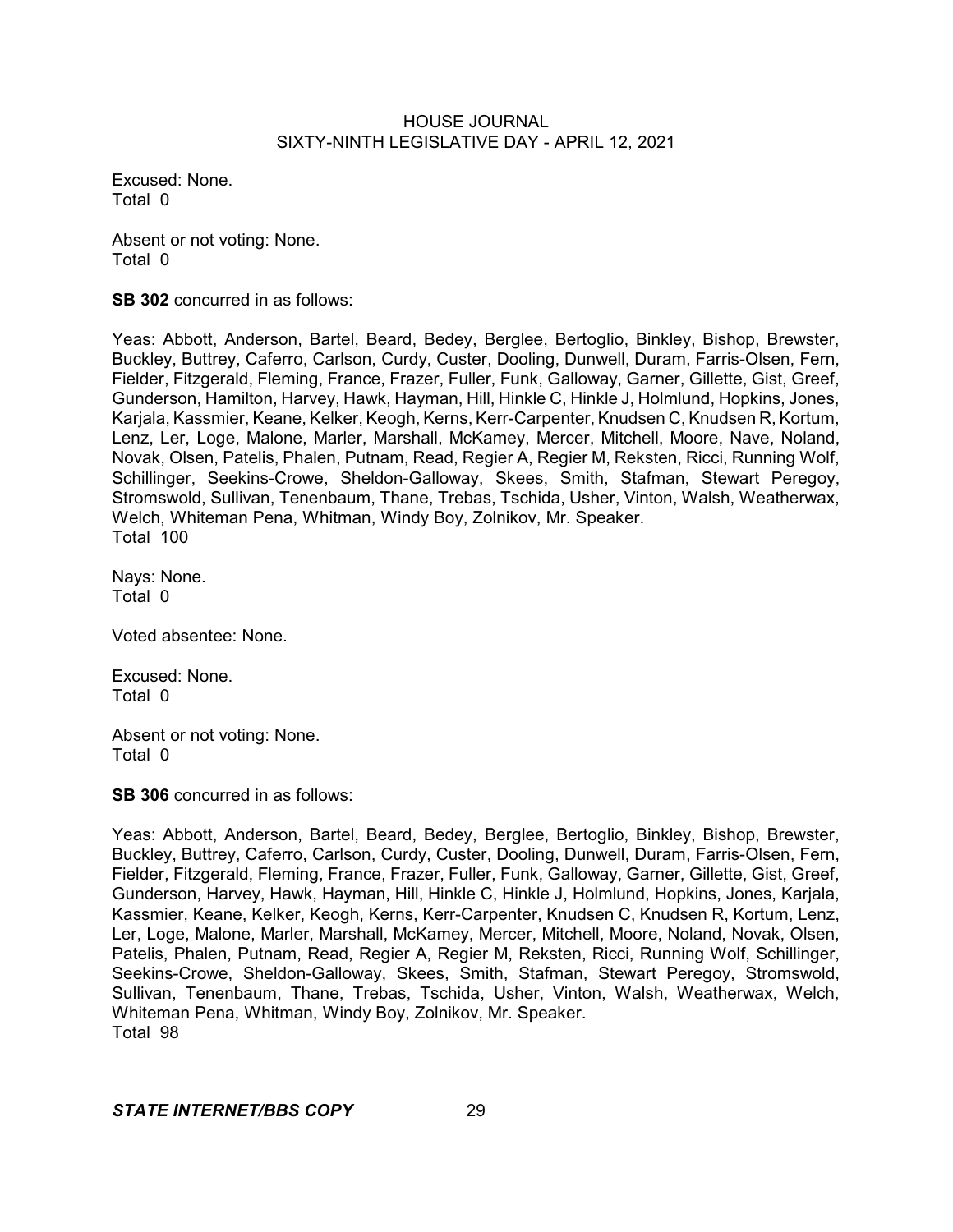Nays: Hamilton, Nave. Total 2

Voted absentee: None.

Excused: None. Total 0

Absent or not voting: None. Total 0

**SB 307** concurred in as follows:

Yeas: Anderson, Bartel, Beard, Bedey, Berglee, Bertoglio, Binkley, Bishop, Brewster, Buckley, Buttrey, Caferro, Carlson, Curdy, Custer, Dooling, Duram, Fern, Fielder, Fitzgerald, Fleming, France, Frazer, Fuller, Funk, Galloway, Garner, Gillette, Gist, Greef, Gunderson, Hamilton, Harvey, Hawk, Hill, Hinkle C, Hinkle J, Holmlund, Hopkins, Jones, Kassmier, Keane, Kelker, Kerns, Kerr-Carpenter, Knudsen C, Knudsen R, Lenz, Ler, Loge, Malone, Marshall, McKamey, Mercer, Mitchell, Moore, Nave, Noland, Novak, Patelis, Phalen, Putnam, Read, Regier A, Regier M, Reksten, Ricci, Schillinger, Seekins-Crowe, Sheldon-Galloway, Skees, Stafman, Stromswold, Sullivan, Trebas, Tschida, Usher, Vinton, Walsh, Welch, Whitman, Zolnikov, Mr. Speaker. Total 83

Nays: Abbott, Dunwell, Farris-Olsen, Hayman, Karjala, Keogh, Kortum, Marler, Olsen, Running Wolf, Smith, Stewart Peregoy, Tenenbaum, Thane, Weatherwax, Whiteman Pena, Windy Boy. Total 17

Voted absentee: None.

Excused: None. Total 0

Absent or not voting: None. Total 0

**SB 327** concurred in as follows:

Yeas: Abbott, Anderson, Bartel, Beard, Bedey, Berglee, Bertoglio, Binkley, Bishop, Brewster, Buckley, Buttrey, Caferro, Carlson, Curdy, Custer, Dooling, Duram, Farris-Olsen, Fern, Fielder, Fitzgerald, Fleming, France, Frazer, Fuller, Funk, Galloway, Garner, Gillette, Gist, Greef, Gunderson, Hamilton, Harvey, Hawk, Hayman, Hill, Hinkle C, Hinkle J, Holmlund, Hopkins, Jones, Karjala, Kassmier, Keane, Kelker, Keogh, Kerns, Kerr-Carpenter, Knudsen C, Knudsen R, Kortum, Lenz, Ler, Loge, Malone, Marler, Marshall, McKamey, Mercer, Mitchell, Moore, Nave, Noland, Novak, Patelis, Phalen, Putnam, Read, Regier A, Regier M, Reksten, Ricci, Running Wolf, Schillinger, Seekins-Crowe, Sheldon-Galloway, Skees, Smith, Stafman, Stewart Peregoy,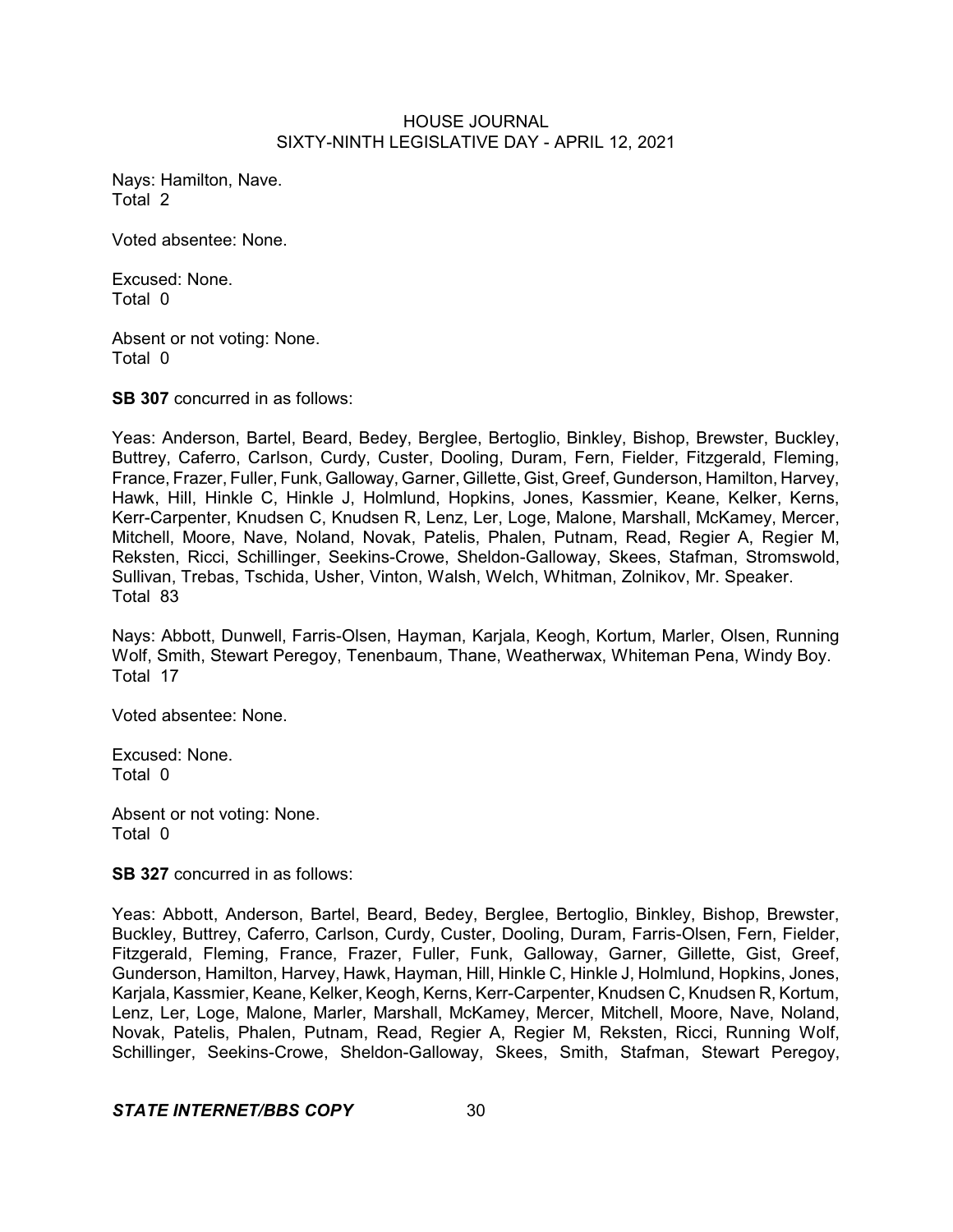Stromswold, Sullivan, Tenenbaum, Thane, Trebas, Tschida, Usher, Vinton, Walsh, Weatherwax, Welch, Whiteman Pena, Whitman, Windy Boy, Zolnikov, Mr. Speaker. Total 98

Nays: Dunwell, Olsen. Total 2

Voted absentee: None.

Excused: None. Total 0

Absent or not voting: None. Total 0

**SB 345** concurred in as follows:

Yeas: Abbott, Anderson, Bartel, Beard, Bedey, Berglee, Bertoglio, Binkley, Bishop, Brewster, Buckley, Buttrey, Caferro, Carlson, Curdy, Custer, Dooling, Dunwell, Duram, Fern, Fielder, Fitzgerald, Fleming, France, Frazer, Fuller, Funk, Galloway, Garner, Gillette, Gist, Greef, Gunderson, Hamilton, Harvey, Hawk, Hayman, Hill, Hinkle C, Hinkle J, Holmlund, Hopkins, Jones, Karjala, Kassmier, Keane, Kelker, Keogh, Kerns, Kerr-Carpenter, Knudsen C, Knudsen R, Kortum, Lenz, Ler, Loge, Malone, Marler, Marshall, McKamey, Mercer, Mitchell, Moore, Nave, Noland, Novak, Patelis, Phalen, Putnam, Read, Regier A, Regier M, Reksten, Ricci, Running Wolf, Schillinger, Seekins-Crowe, Sheldon-Galloway, Skees, Smith, Stafman, Stewart Peregoy, Stromswold, Sullivan, Tenenbaum, Thane, Trebas, Tschida, Usher, Vinton, Walsh, Weatherwax, Welch, Whiteman Pena, Whitman, Windy Boy, Zolnikov, Mr. Speaker. Total 98

Nays: Farris-Olsen, Olsen. Total 2

Voted absentee: None.

Excused: None. Total 0

Absent or not voting: None. Total 0

**SB 348** concurred in as follows:

Yeas: Abbott, Anderson, Bartel, Beard, Bedey, Berglee, Bertoglio, Binkley, Bishop, Brewster, Buckley, Buttrey, Caferro, Carlson, Curdy, Custer, Dooling, Dunwell, Duram, Farris-Olsen, Fern, Fielder, Fitzgerald, Fleming, France, Frazer, Fuller, Funk, Galloway, Garner, Gillette, Gist, Greef,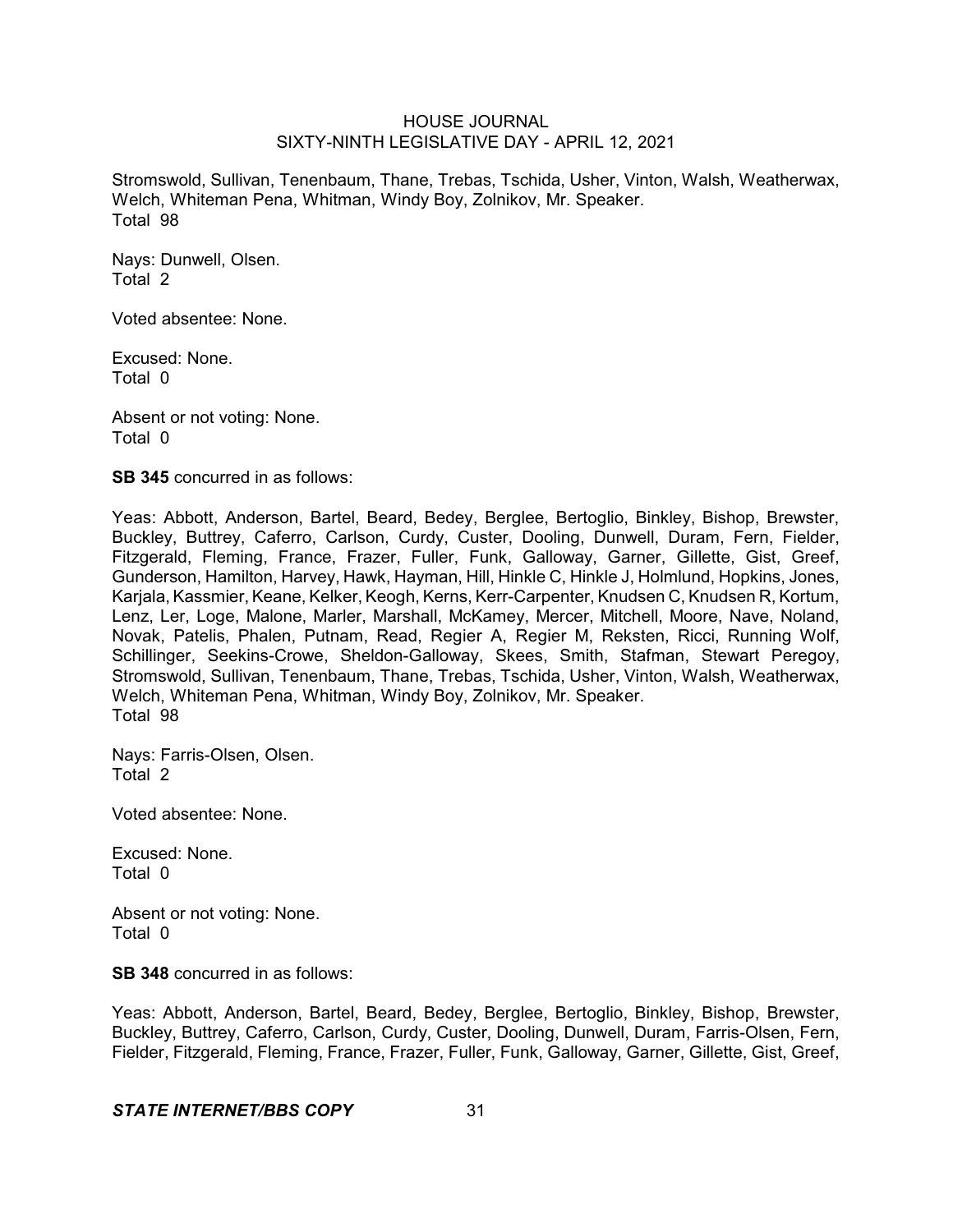Gunderson, Hamilton, Harvey, Hawk, Hayman, Hill, Hinkle C, Hinkle J, Holmlund, Hopkins, Jones, Karjala, Kassmier, Keane, Kelker, Keogh, Kerns, Kerr-Carpenter, Knudsen C, Knudsen R, Kortum, Lenz, Ler, Loge, Malone, Marler, Marshall, McKamey, Mercer, Mitchell, Moore, Nave, Noland, Novak, Olsen, Patelis, Phalen, Putnam, Read, Regier A, Regier M, Reksten, Ricci, Running Wolf, Schillinger, Seekins-Crowe, Sheldon-Galloway, Skees, Smith, Stafman, Stewart Peregoy, Stromswold, Sullivan, Tenenbaum, Thane, Trebas, Tschida, Usher, Vinton, Walsh, Welch, Whiteman Pena, Whitman, Windy Boy, Zolnikov, Mr. Speaker. Total 99

Nays: Weatherwax. Total 1

Voted absentee: None.

Excused: None. Total 0

Absent or not voting: None. Total 0

**SB 350** concurred in as follows:

Yeas: Anderson, Bartel, Beard, Bedey, Berglee, Bertoglio, Binkley, Brewster, Buttrey, Carlson, Custer, Dooling, Duram, Fielder, Fitzgerald, Fleming, Frazer, Fuller, Galloway, Garner, Gillette, Gist, Greef, Gunderson, Hill, Hinkle C, Hinkle J, Holmlund, Hopkins, Jones, Kassmier, Kerns, Knudsen C, Knudsen R, Lenz, Ler, Loge, Malone, Marshall, McKamey, Mercer, Mitchell, Moore, Nave, Noland, Patelis, Phalen, Putnam, Read, Regier A, Regier M, Reksten, Ricci, Schillinger, Seekins-Crowe, Sheldon-Galloway, Skees, Stromswold, Trebas, Tschida, Usher, Vinton, Walsh, Welch, Whitman, Zolnikov, Mr. Speaker. Total 67

Nays: Abbott, Bishop, Buckley, Caferro, Curdy, Dunwell, Farris-Olsen, Fern, France, Funk, Hamilton, Harvey, Hawk, Hayman, Karjala, Keane, Kelker, Keogh, Kerr-Carpenter, Kortum, Marler, Novak, Olsen, Running Wolf, Smith, Stafman, Stewart Peregoy, Sullivan, Tenenbaum, Thane, Weatherwax, Whiteman Pena, Windy Boy. Total 33

Voted absentee: None.

Excused: None. Total 0

Absent or not voting: None. Total 0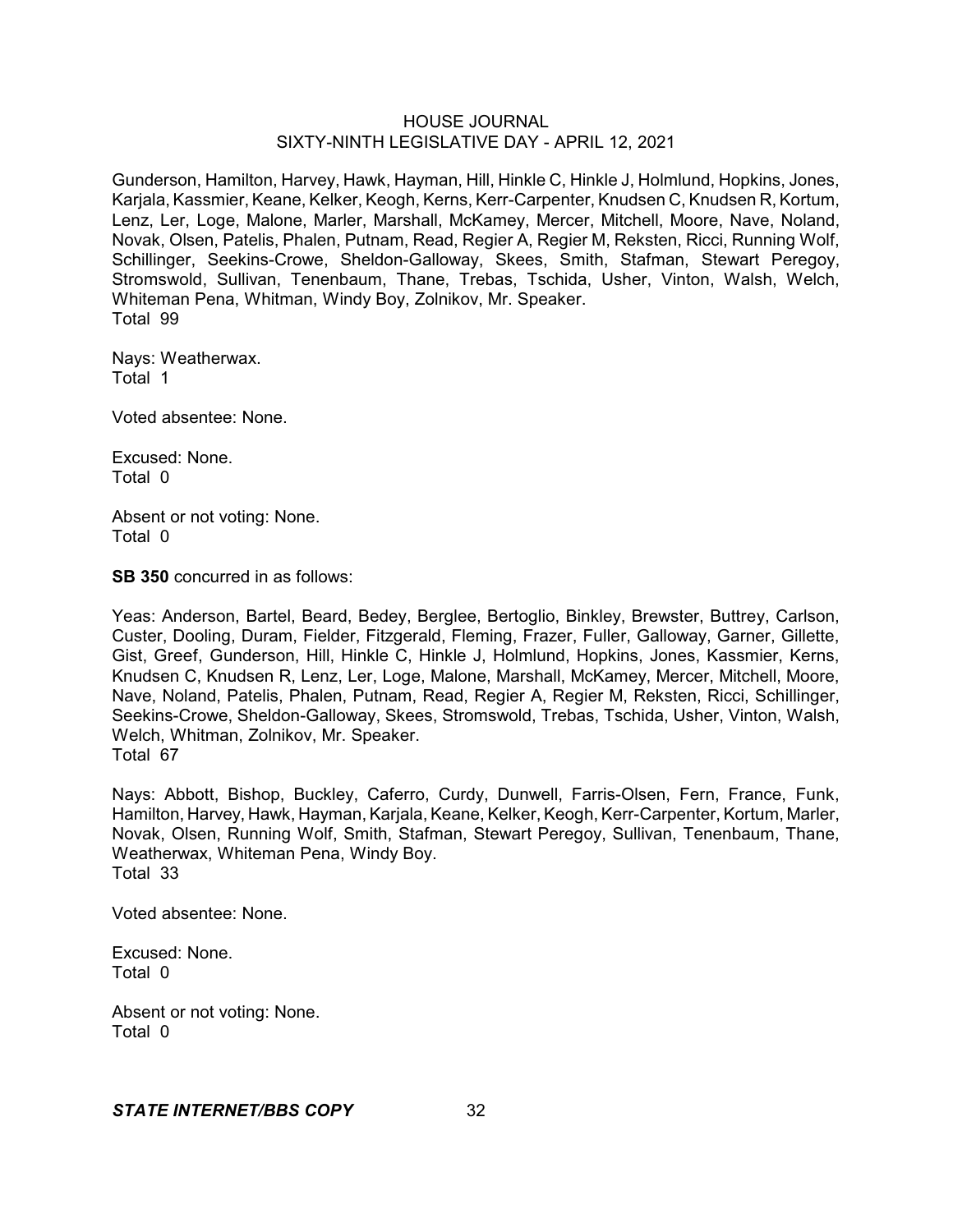**SB 351** concurred in as follows:

Yeas: Abbott, Anderson, Bartel, Beard, Bedey, Berglee, Bertoglio, Binkley, Bishop, Brewster, Buckley, Buttrey, Caferro, Carlson, Curdy, Custer, Dooling, Dunwell, Duram, Farris-Olsen, Fern, Fielder, Fitzgerald, Fleming, France, Frazer, Fuller, Funk, Galloway, Garner, Gillette, Gist, Greef, Gunderson, Hamilton, Harvey, Hawk, Hayman, Hill, Hinkle J, Holmlund, Hopkins, Jones, Karjala, Kassmier, Keane, Kelker, Keogh, Kerns, Kerr-Carpenter, Knudsen C, Knudsen R, Kortum, Lenz, Ler, Loge, Malone, Marler, Marshall, McKamey, Mercer, Moore, Nave, Noland, Novak, Olsen, Phalen, Putnam, Reksten, Ricci, Running Wolf, Seekins-Crowe, Sheldon-Galloway, Skees, Smith, Stafman, Stewart Peregoy, Stromswold, Sullivan, Tenenbaum, Thane, Trebas, Usher, Vinton, Walsh, Weatherwax, Welch, Whiteman Pena, Whitman, Windy Boy, Zolnikov, Mr. Speaker. Total 92

Nays: Hinkle C, Mitchell, Patelis, Read, Regier A, Regier M, Schillinger, Tschida. Total 8

Voted absentee: None.

Excused: None. Total 0

Absent or not voting: None. Total 0

**SB 372** concurred in as follows:

Yeas: Abbott, Anderson, Bartel, Beard, Bedey, Berglee, Bertoglio, Binkley, Bishop, Brewster, Buckley, Buttrey, Caferro, Carlson, Curdy, Custer, Dooling, Dunwell, Duram, Farris-Olsen, Fern, Fielder, Fitzgerald, Fleming, France, Frazer, Fuller, Funk, Galloway, Garner, Gillette, Gist, Greef, Gunderson, Hamilton, Harvey, Hawk, Hayman, Hill, Hinkle J, Holmlund, Hopkins, Jones, Karjala, Kassmier, Keane, Kelker, Keogh, Kerns, Kerr-Carpenter, Knudsen C, Knudsen R, Kortum, Lenz, Ler, Loge, Malone, Marler, Marshall, McKamey, Mercer, Moore, Nave, Noland, Novak, Olsen, Patelis, Phalen, Putnam, Regier A, Regier M, Reksten, Ricci, Running Wolf, Schillinger, Seekins-Crowe, Skees, Smith, Stafman, Stewart Peregoy, Stromswold, Sullivan, Tenenbaum, Thane, Trebas, Usher, Vinton, Walsh, Weatherwax, Welch, Whiteman Pena, Whitman, WindyBoy, Zolnikov, Mr. Speaker. Total 95

Nays: Hinkle C, Mitchell, Read, Sheldon-Galloway, Tschida. Total 5

Voted absentee: None.

Excused: None. Total 0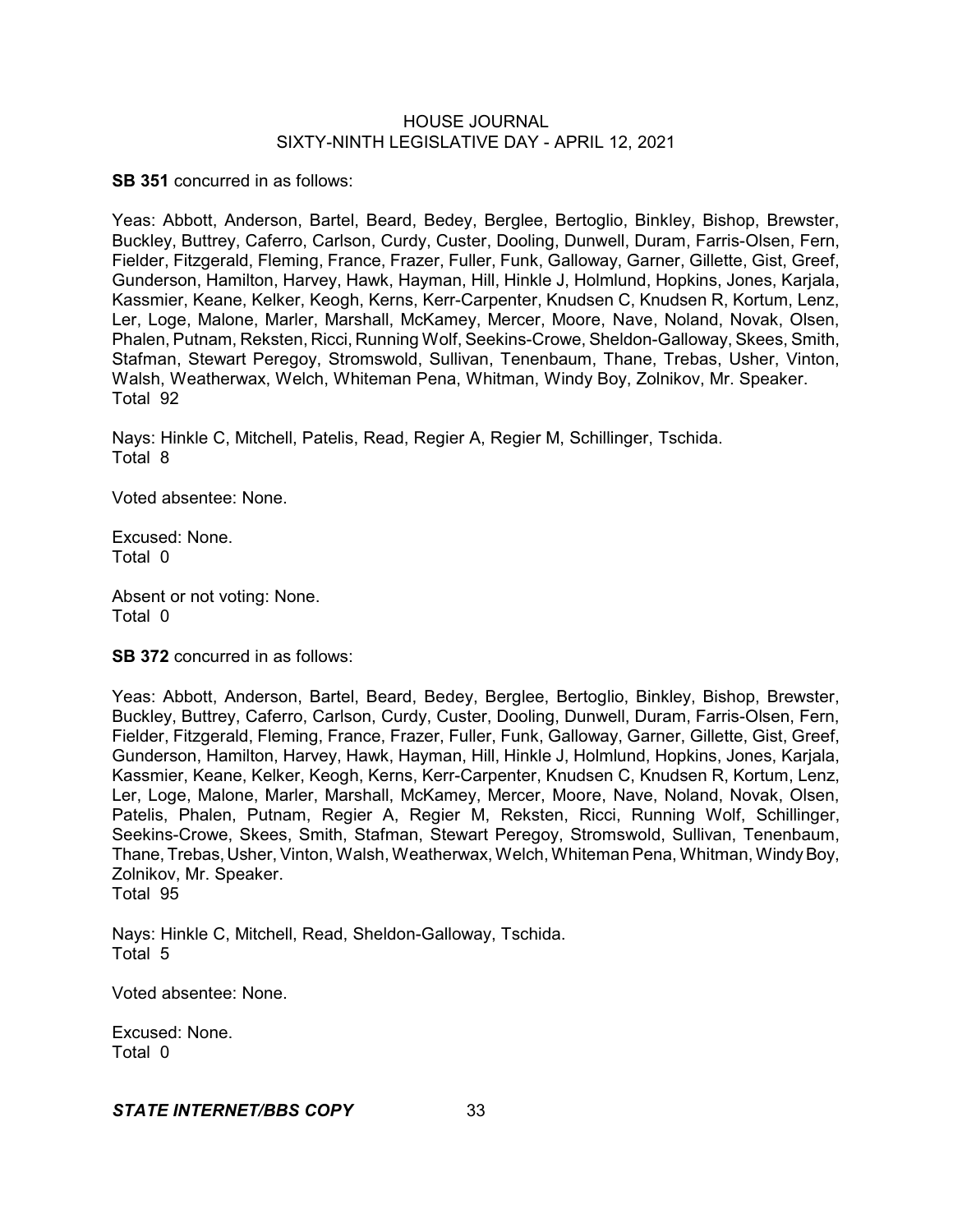Absent or not voting: None. Total 0

**SJR 5** concurred in as follows:

Yeas: Abbott, Anderson, Beard, Bedey, Berglee, Bertoglio, Bishop, Brewster, Buckley, Buttrey, Caferro, Curdy, Custer, Dooling, Dunwell, Duram, Farris-Olsen, Fern, Fitzgerald, Fleming, France, Frazer, Funk, Garner, Gist, Greef, Gunderson, Hamilton, Harvey, Hawk, Hayman, Hinkle J, Holmlund, Hopkins, Jones, Karjala, Kassmier, Keane, Kelker, Keogh, Kerns, Kerr-Carpenter, Knudsen C, Knudsen R, Kortum, Lenz, Loge, Malone, Marler, McKamey, Mercer, Moore, Novak, Olsen, Putnam, Reksten, Running Wolf, Skees, Smith, Stafman, Stewart Peregoy, Stromswold,

Sullivan, Tenenbaum, Thane, Trebas, Vinton, Walsh, Weatherwax, Welch, Whiteman Pena, Whitman, Windy Boy, Zolnikov, Mr. Speaker. Total 75

Nays: Bartel, Binkley, Carlson, Fielder, Fuller, Galloway, Gillette, Hill, Hinkle C, Ler, Marshall, Mitchell, Nave, Noland, Patelis, Phalen, Read, Regier A, Regier M, Ricci, Schillinger, Seekins-Crowe, Sheldon-Galloway, Tschida, Usher. Total 25

Voted absentee: None.

Excused: None. Total 0

Absent or not voting: None. Total 0

**SJR 6** concurred in as follows:

Yeas: Abbott, Anderson, Beard, Bedey, Berglee, Bertoglio, Bishop, Brewster, Buckley, Buttrey, Caferro, Carlson, Curdy, Custer, Dooling, Dunwell, Farris-Olsen, Fern, Fitzgerald, Fleming, France, Frazer, Fuller, Funk, Galloway, Garner, Gillette, Gist, Greef, Gunderson, Hamilton, Harvey, Hawk, Hayman, Holmlund, Jones, Karjala, Kassmier, Keane, Kelker, Keogh, Kerns, Kerr-Carpenter, Knudsen C, Knudsen R, Kortum, Ler, Loge, Malone, Marler, Marshall, McKamey, Mercer, Moore, Nave, Noland, Novak, Olsen, Phalen, Putnam, Read, Regier A, Reksten, Ricci, Running Wolf, Schillinger, Seekins-Crowe, Skees, Smith, Stafman, Stewart Peregoy, Stromswold, Sullivan, Tenenbaum, Thane, Trebas, Usher, Walsh, Weatherwax, Welch, Whiteman Pena, Whitman, Windy Boy, Mr. Speaker. Total 84

Nays: Bartel, Binkley, Duram, Fielder, Hill, Hinkle C, Hinkle J, Hopkins, Lenz, Mitchell, Patelis, Regier M, Sheldon-Galloway, Tschida, Vinton, Zolnikov. Total 16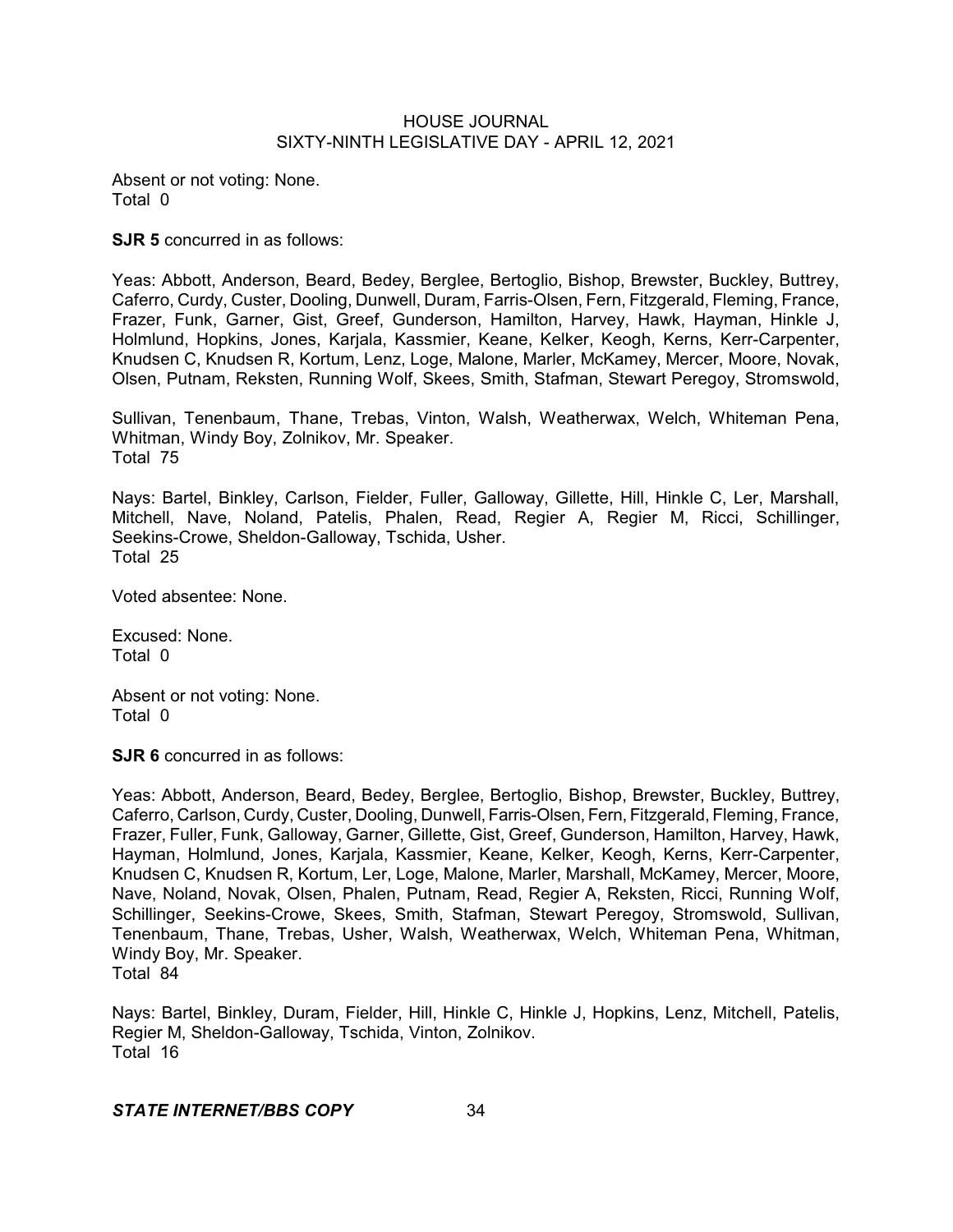Voted absentee: None.

Excused: None. Total 0

Absent or not voting: None. Total 0

**SJR 11** concurred in as follows:

Yeas: Abbott, Anderson, Bartel, Beard, Bedey, Berglee, Bertoglio, Binkley, Bishop, Brewster, Buckley, Buttrey, Carlson, Curdy, Custer, Dooling, Dunwell, Duram, Farris-Olsen, Fern, Fielder, Fitzgerald, Fleming, France, Frazer, Fuller, Funk, Galloway, Garner, Gillette, Gist, Greef, Gunderson, Hamilton, Harvey, Hawk, Hayman, Hill, Hinkle C, Hinkle J, Holmlund, Hopkins, Jones, Karjala, Kassmier, Keane, Kelker, Keogh, Kerns, Kerr-Carpenter, Knudsen C, Knudsen R, Kortum, Lenz, Ler, Loge, Malone, Marler, Marshall, McKamey, Mercer, Mitchell, Moore, Nave, Noland, Novak, Olsen, Patelis, Phalen, Putnam, Read, Regier A, Regier M, Reksten, Ricci, Running Wolf, Schillinger, Seekins-Crowe, Sheldon-Galloway, Skees, Smith, Stafman, Stewart Peregoy, Stromswold, Sullivan, Tenenbaum, Thane, Trebas, Tschida, Usher, Vinton, Walsh, Weatherwax, Welch, Whiteman Pena, Whitman, Windy Boy, Zolnikov, Mr. Speaker. Total 99

Nays: None. Total 0

Voted absentee: None.

Excused: None. Total 0

Absent or not voting: Caferro. Total 1

**SJR 21** concurred in as follows:

Yeas: Abbott, Anderson, Bartel, Beard, Bedey, Berglee, Bertoglio, Binkley, Bishop, Brewster, Buckley, Buttrey, Caferro, Carlson, Curdy, Custer, Dooling, Dunwell, Duram, Farris-Olsen, Fern, Fielder, Fitzgerald, Fleming, France, Frazer, Fuller, Funk, Galloway, Garner, Gillette, Gist, Greef, Gunderson, Hamilton, Harvey, Hawk, Hayman, Hill, Hinkle C, Hinkle J, Holmlund, Hopkins, Jones, Karjala, Kassmier, Keane, Kelker, Keogh, Kerns, Kerr-Carpenter, Knudsen C, Knudsen R, Kortum, Lenz, Ler, Loge, Malone, Marler, Marshall, McKamey, Mercer, Mitchell, Moore, Nave, Noland, Novak, Olsen, Patelis, Phalen, Putnam, Read, Regier A, Regier M, Reksten, Ricci, Running Wolf, Schillinger, Seekins-Crowe, Sheldon-Galloway, Skees, Smith, Stafman, Stewart Peregoy,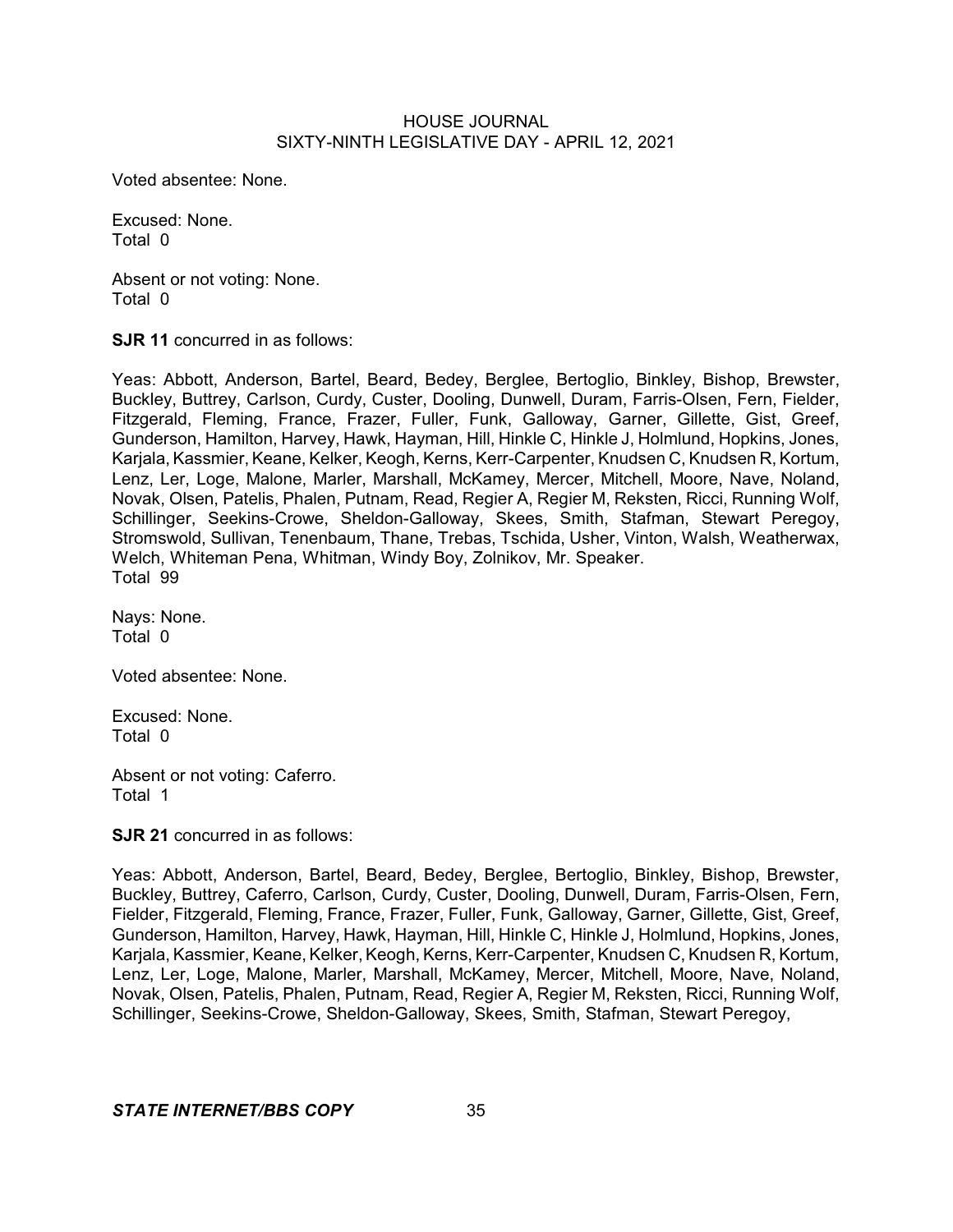Stromswold, Sullivan, Tenenbaum, Thane, Trebas, Tschida, Usher, Vinton, Walsh, Weatherwax, Welch, Whiteman Pena, Whitman, Windy Boy, Zolnikov, Mr. Speaker. Total 100

Nays: None. Total 0

Voted absentee: None.

Excused: None. Total 0

Absent or not voting: None. Total 0

#### **MOTIONS**

Majority Leader Vinton moved to re-refer **SB 355** to the Appropriations Committee. Without objection, do ordered.

Representative Mercer moved the House override the Governor's veto of **SB 227.**

Motion carried as follows:

Yeas: Abbott, Anderson, Bartel, Beard, Bedey, Berglee, Bertoglio, Binkley, Brewster, Buckley, Buttrey, Caferro, Carlson, Curdy, Custer, Dooling, Duram, Fern, Fielder, Fitzgerald, Fleming, France, Frazer, Fuller, Funk, Galloway, Garner, Gillette, Gist, Greef, Gunderson, Hamilton, Harvey, Hawk, Hayman, Hill, Hinkle C, Hinkle J, Holmlund, Hopkins, Jones, Karjala, Kassmier, Keane, Kerns, Kerr-Carpenter, Knudsen C, Knudsen R, Kortum, Lenz, Ler, Loge, Malone, Marshall, McKamey, Mercer, Mitchell, Moore, Nave, Noland, Novak, Patelis, Phalen, Putnam, Read, Regier A, Regier M, Reksten, Ricci, Running Wolf, Schillinger, Seekins-Crowe, Sheldon-Galloway, Skees, Stewart Peregoy, Stromswold, Sullivan, Thane, Trebas, Tschida, Usher, Vinton, Walsh, Weatherwax, Welch, Whitman, Windy Boy, Zolnikov, Mr. Speaker. Total 89

Nays: Bishop, Dunwell, Farris-Olsen, Kelker, Keogh, Marler, Olsen, Smith, Stafman, Tenenbaum, Whiteman Pena. Total 11

Voted absentee: None.

Excused: None. Total 0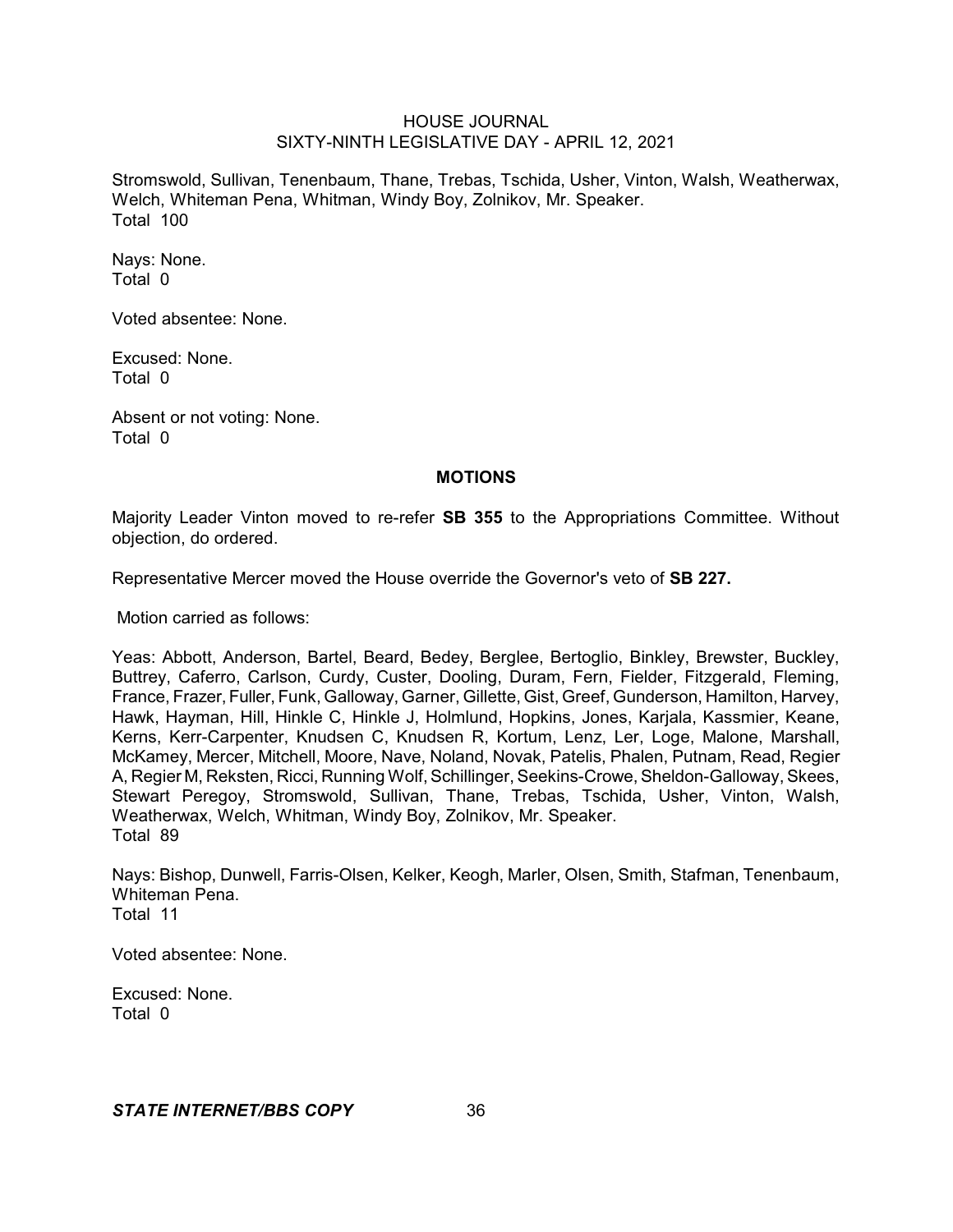Absent or not voting: None. Total 0

## **UNFINISHED BUSINESS**

Pursuant to House rule H50-210, Representative Stafman requested to change their April 9, 2021 Third Reading vote on **SJ 5** from Not Voting to Yes. The vote was not recorded due to a remote voting system malfunction.

## **SPECIAL ORDERS OF THE DAY**

On Sunday, April 11, 2021, the Montana Legislature met to recognize and record the passing of former members of the Senate and House of Representatives. Memorials of those members are included in this journal beginning on the following page.

## **ANNOUNCEMENTS**

Committee meetings were announced by the committee chairs.

Majority Leader Vinton moved the House adjourn until 1:00 p.m., Tuesday, April 13, 2021. Motion carried.

House adjourned at 2:48 p.m.

CAROLYN TSCHIDA WYLIE GALT<br>Chief Clerk of the House Chief Clerk of the House

Speaker of the House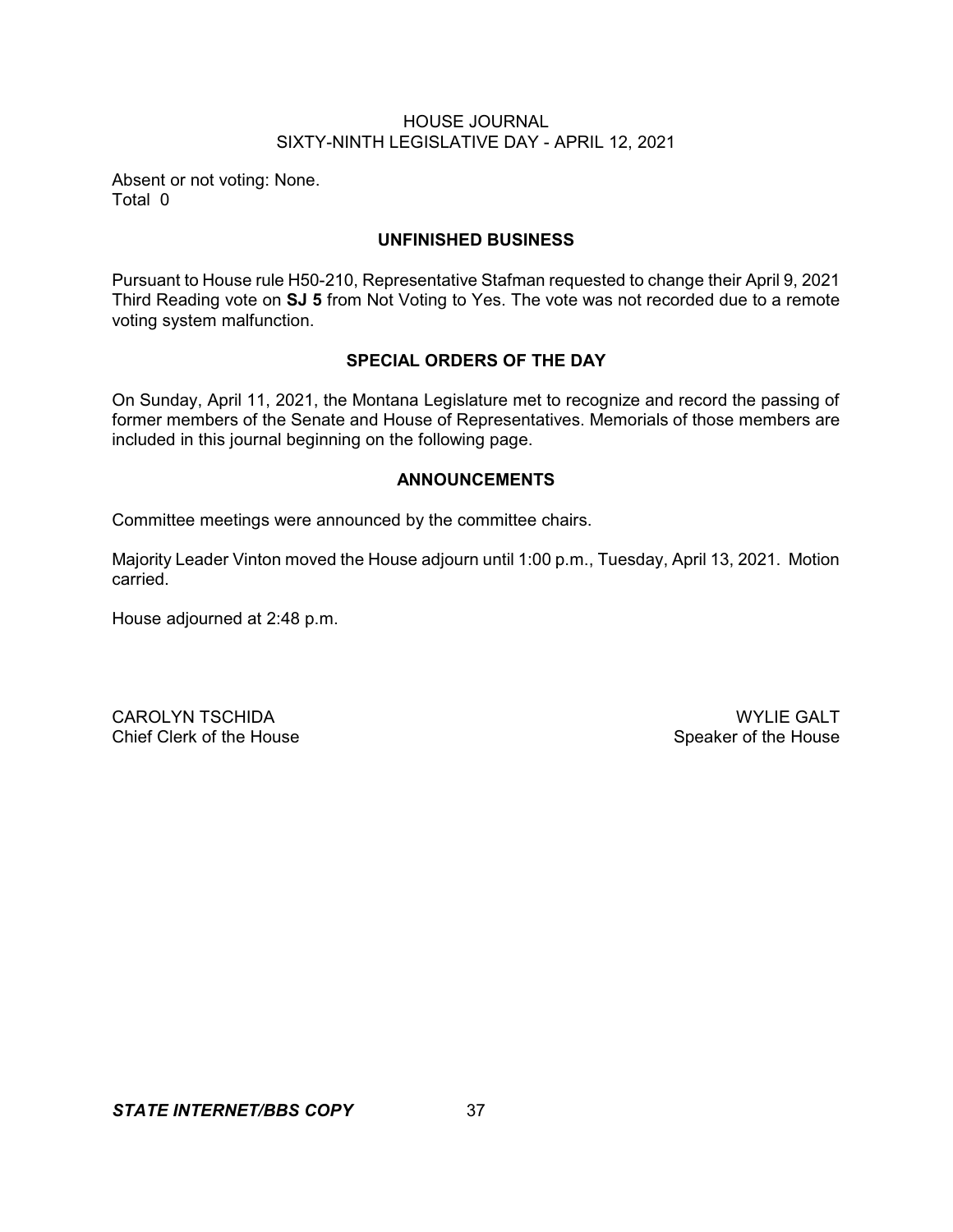# **HARRY K. BERG**

*WHEREAS, it is with deep and sincere sorrow that the members of the Sixty-Seventh Legislative Assembly of the State of Montana record the passing of Harry K. Berg on May 8, 2020 at the age of 76. It is fitting and proper that the record and accomplishments of Harry Berg be filed on the officialrecords of this Assembly, and the following facts relative to his career are hereby noted*.

Harry Berg was the seventh of eight children born to Henry and Ruth Berg. He was raised on a ranch south of Shawmut, and he learned early that work and perseverance were needed for success. He attended grade school, along with, at the most, 6 fellow students in a small log cabin schoolhouse about the size of a modern living room with no electricity or running water. He attended high school in Big Timber where he participated in sports and music. After high school he joined the Army Reserve and was discharged in 1968. He worked his way through Montana State University and graduated with a bachelor's degree in 1975 and a master's in education.

Harry married Linda Yost in 1967. Linda was the girl next door … but that was 20 miles away. In 1968 they moved to Great Falls and Harry began a 27-year teaching career with the Great Falls Public Schools. He was very active in the education association, serving in many capacities at the local, state, and national levels. He also worked for H&R Block for 15 years.

He became politically active and was elected to the Montana State Senate in 1980 and served one term.

In 1984 Harry and Linda were blessed with their only son, Eric. Retiring from teaching in 1994 allowed Harry and Eric lots of quality time together, forming a truly special bond. One of Harry's proudest moments was serving as Best Man in Eric's wedding to Jessica Purdy in 2019.

Harry was preceded in death by his parents, Henry and Ruth, brothers John, Richard and Ben; brother-in-law Lawrence Gee; and sisters-in-law Theresa and Nyla Berg. He is survived by his wife Linda; son Eric (Jessica); sister Mary Jane (Tookie) Gee; brother Arnold (Diane), Lloyd (Linda) and Glenn (Holly); sister-in-law Joan Berg and many wonderful nieces, nephews, cousins and friends.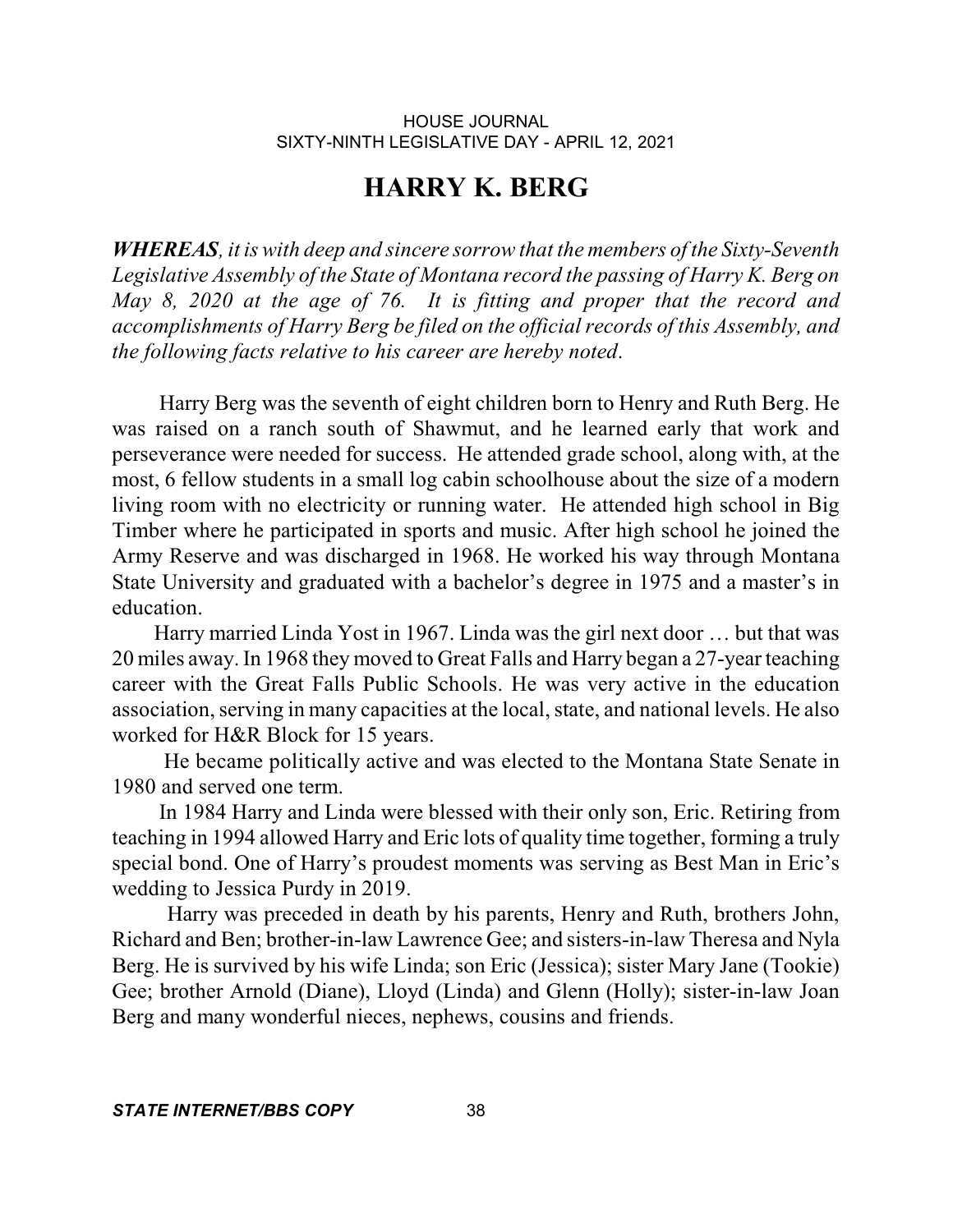## **GENE NORMAN ERNST**

*WHEREAS, it is with deep and sincere sorrow that the members of the Sixty-Seventh Legislative Assembly of the State of Montana record the passing of Gene Norman Ernst on June 30, 2020 in Stanford at the age of 92. It is fitting and proper that the record and accomplishments of Gene Norman Ernst be filed on the official records of this Assembly, and the following facts relative to his career are hereby noted*.

Gene was born in Great Falls to Jacob and Gertrude Ernst of Stanford. He was raised on the family homestead four miles northeast of Stanford. After graduating from Stanford High School, Gene joined the U.S. Air Force and served as an Information Specialist at Lowry Air Force Base in Colorado for two years.

 After the service, he attended and graduated in 1951 with a bachelor's degree in ag science from Montana State University. Later that summer Gene married Geraldine Worth of Butte, and they returned to the family farm where they farmed and ranched and raised their family.

 Gene was a lifetime member of the Stanford Presbyterian Church. He was also active in the Masonic Lodge, Order of Eastern Star, Shriners, the Montana Grain Growers Association and the American Legion. He served over 10 years as Post Commander for the American Legion in Stanford.

From 1976 to 1986 he served in the Montana House of Representatives.

 Gene had a gentle disposition, and he enjoyed giving his time to help his family and others in his community. Gene's sense of humor and grit were present throughout his entire life and will be forever remembered by his family.

 Gene was preceded in death by his beloved wife of 46 years, Gerry; his son, Daniel; and his parents, Jacob and Gertrude. He is survived by his brother, Norman Ernst of Lewistown; by his children Ward Ernst; Lennie (Amy) Ernst and Debbie Ernst. He is also survived by six grandchildren, numerous great grandchildren, nieces and nephews.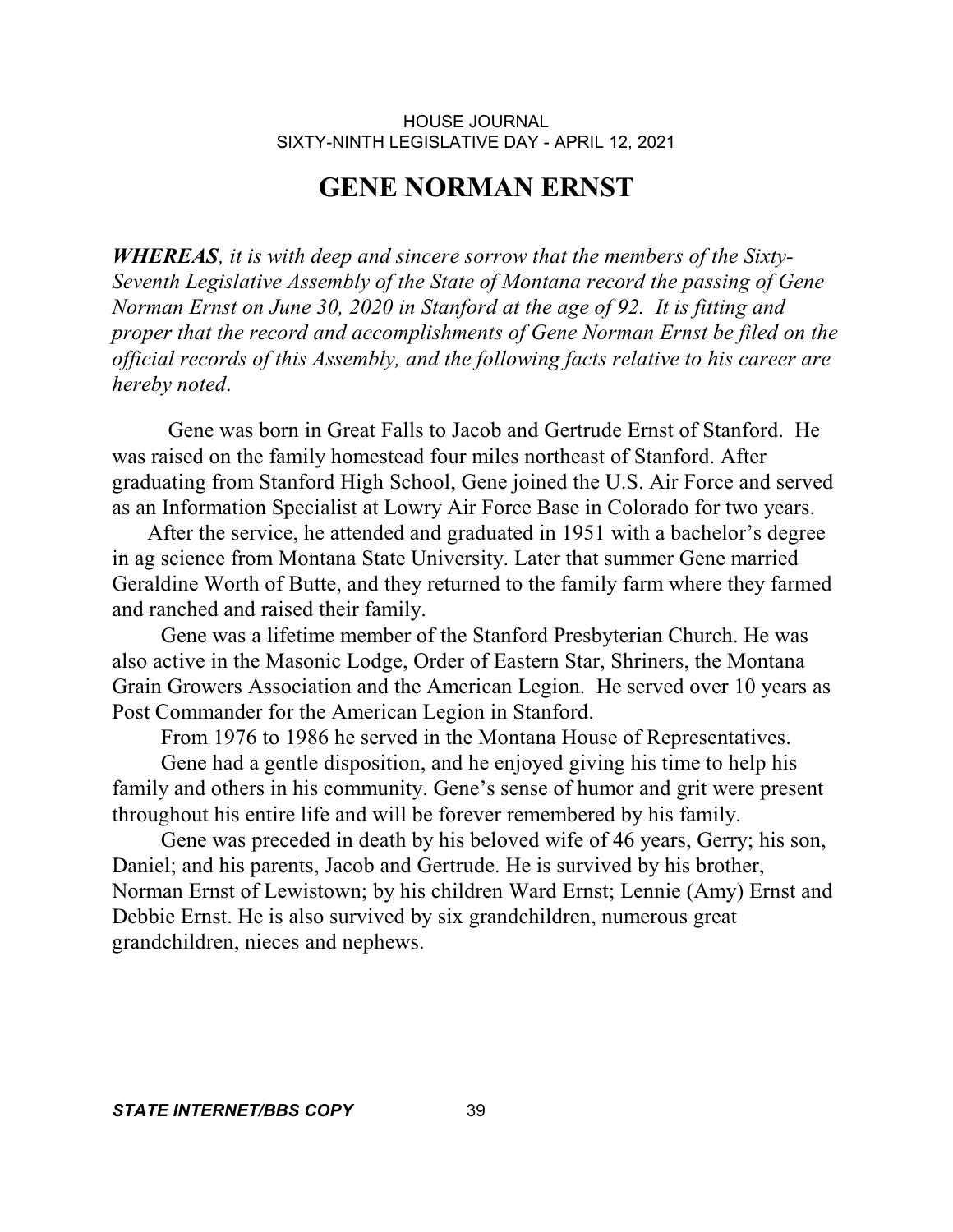## **CLAYTON ROSS FISCUS**

*WHEREAS, it is with deep and sincere sorrow that the members of the Sixty-Seventh Legislative Assembly of the State of Montana record the passing of Clayton Ross Fiscus on November 10, 2020 at the age of 84 in Billings. It is fitting and proper that the record and accomplishments of Clayton Ross Fiscus be filed on the official records of this Assembly, and the following facts relative to his career are hereby noted*.

 Clayton Fiscus was born in Belle Fourche, South Dakota on July 11, 1936 to Vernon Ross Fiscus and Tima Rivers Fiscus. He graduated from Newell High School and completed one year of college in Brookings, South Dakota before joining the Navy and serving on the USS Forrestal, United States  $6<sup>th</sup>$  fleet as a heavy equipment operator, lineman and general foreman from 1962-1971.

 In 1962 he met and married the love of his life of 58 years, Lurlene (Lori) Jo Foillette, and they had two children. In 1971 Clayton suffered an industrial accident when he was electrocuted, severely burned, and nearly died. He lost his left arm, left leg, and was catastrophically disabled.

 After rehabilitation he went into real estate as a salesman/broker and opened Fiscus Realty in 1977. In 1991 he was named Realtor of the Year. He invested in real estate, developed subdivisions, worked with homebuilders, and did new construction projects. He loved and respected his colleagues in the real estate industry.

 Clayton was passionate about helping his community and making a difference in people's lives. He served in the Billings Heights Kiwanis Club and was awarded Kiwanian of the Year in 1980-81. He also served as the Director of the Special K Ranch.

 In 2012 Clayton won a seat in the Montana House of Representatives. He served in the 2013 and 2015 sessions. He served on the Judiciary, Transportation, and Fish, Wildlife and Parks committees.

 Clayton was preceded in death by his brother LeRoy and his parents Vernon and Tima. He is survived by his wife Lori Fiscus, son Vincent Fiscus, daughter Denise Fiscus, former son-in-law Mike Homme as well as cousins, several nieces and nephews and many good friends who are called family.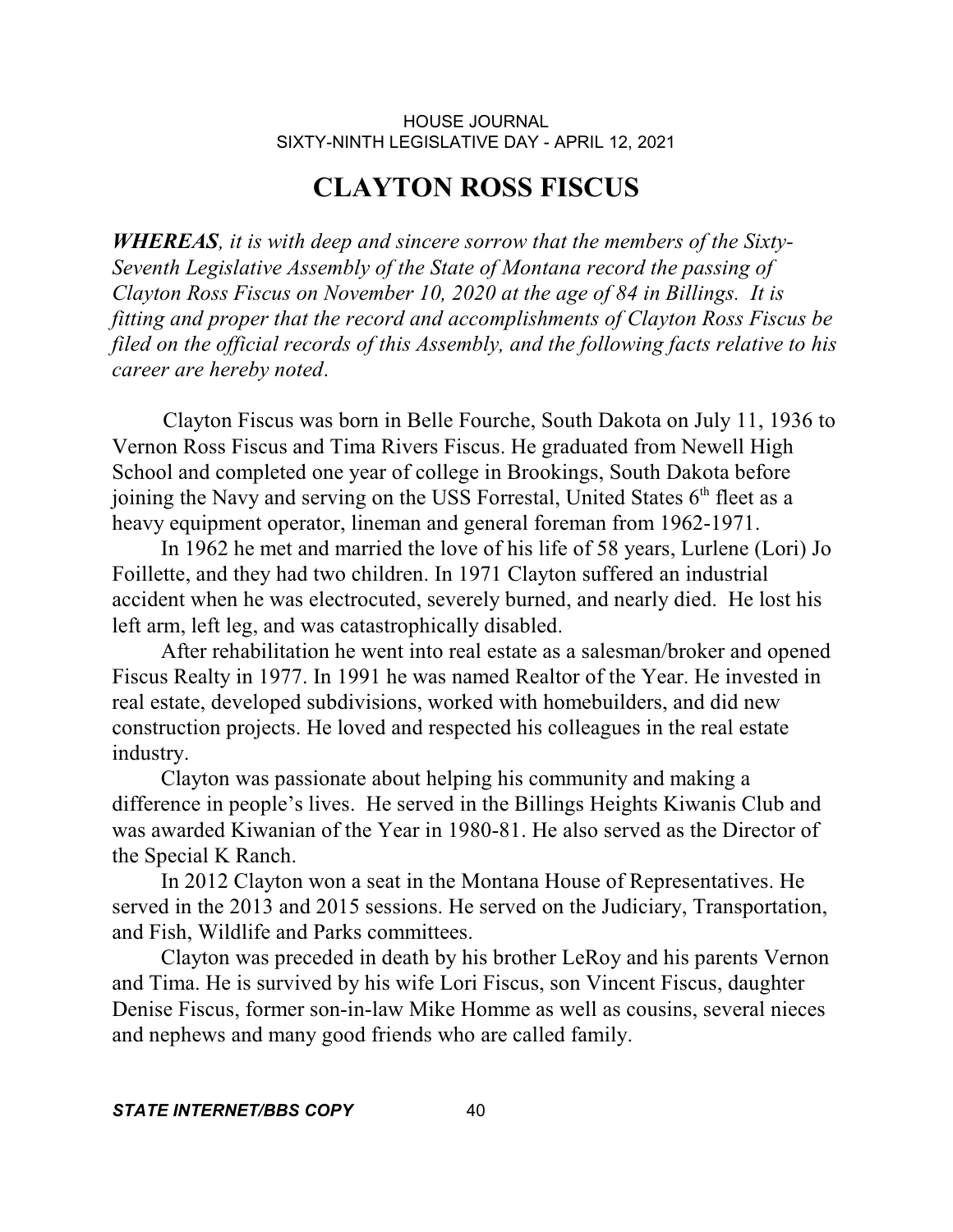## **KELLY FRANCIS FLYNN**

*WHEREAS, it is with deep and sincere sorrow that the members of the Sixty-Seventh Legislative Assembly of the State of Montana record the passing of Kelly Francis Flynn on March 3, 2021 after a four-year battle with cancer. It is fitting and proper that the record and accomplishments of Kelly Flynn be filed on the official records of this Assembly, and the following facts relative to his career are hereby noted.*

 Kelly Flynn was born on October 4, 1954 in Townsend to Frank and Rose Flynn. He worked hard on the family ranch and began his lifetime love of sports. The "Flyin' Flynns" terrorized the basketball court, and Kelly went on to a track career which took him to Western Montana College and then to Denmark for several years. He coached Montana distance runners and trained future coaches.

 After his time in Denmark, Kelly returned to the family ranch and the mountains he loved. The family created what was called "a paradise for hunters, summer vacationers and family at Hidden Holly Hideaway." He believed that he was a just temporary steward of the land, and worked to create healthy forests, nurture productive fields and protect wildlife. He was a cowboy and outdoorsman, and he guided guests and hunters around the mountains on horseback.

 Kelly's love of the land and his strong desire to serve his community and his state led him to the Montana Legislature. He served in the Montana House of Representatives from 2010-2018. He was proud of his work on conservation legislation and supporting constituents. On his final day in the House, as he made the sine die motion he urged people to "Remember the past, plan for the future, but live for today."

 Kelly was preceded in death by his parents and his brothers Joel and Steven. He is survived by his wife Jill; his daughters Shannon (Lynn) Reynolds and Siobhan; his twin brother and best friend Kevin (Nora); brothers Gary (Theresa) and Bryan (Emulyn); sisters Loralee (Dave) Wilkey and Teresa (Dan) Artz; and sisters-in-law Peggy Flynn and Sharon Flynn.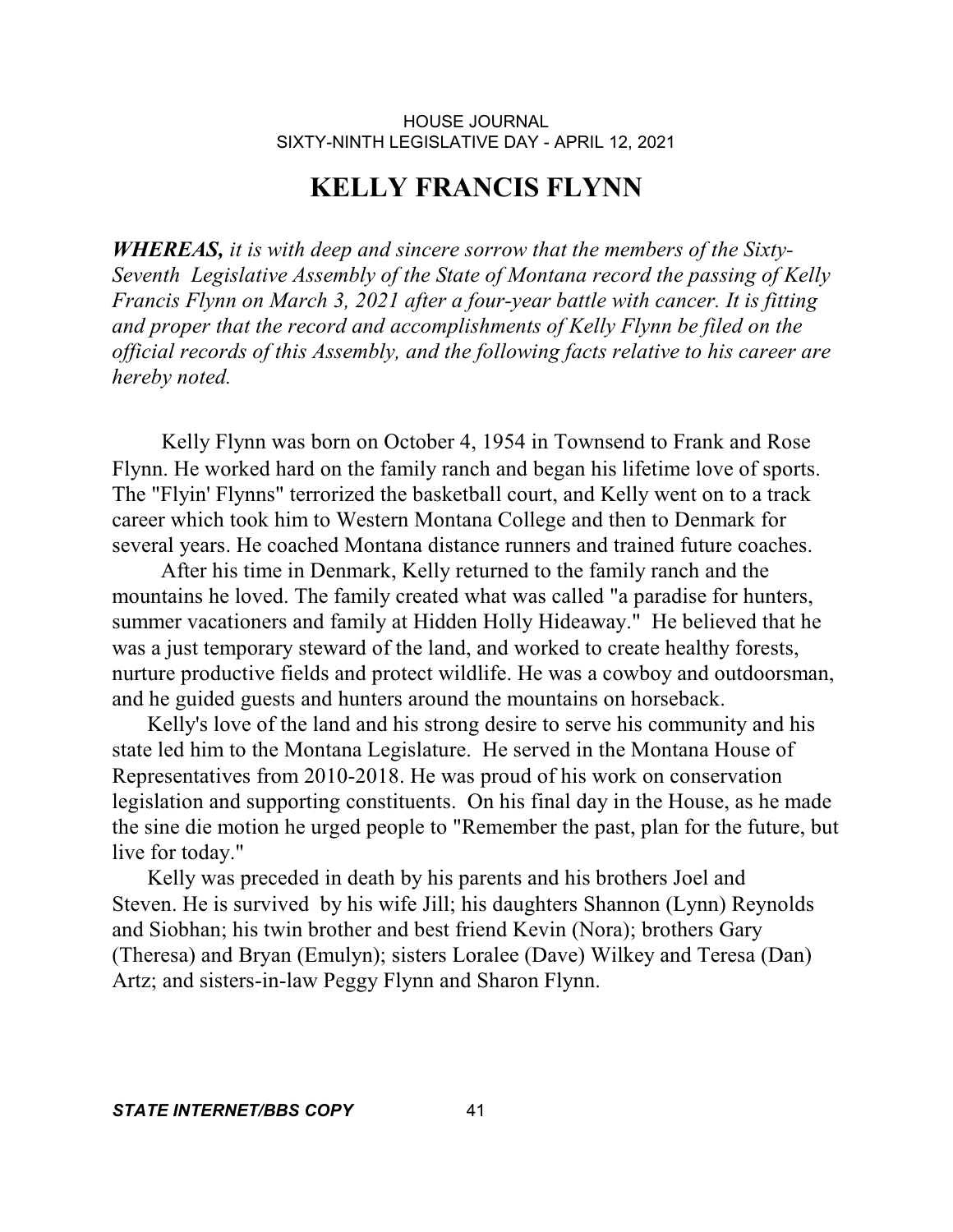# **WILLIAM E. "BILL" GLASER**

*WHEREAS, it is with deep and sincere sorrow that the members of the Sixty-Seventh Legislative Assembly of the State of Montana record the passing of Bill Glaser on March 5, 2021. It is fitting and proper that the record and accomplishments of Bill Glaser be filed on the official records of this Assembly, and the following facts relative to his career are hereby noted.*

 Bill Glaser was born to O.R. and Phyllis Dorr Glaser and spent his first 20 years in southern California attending school and working in his father's TV and radio shop. In the early 1960s Bill moved to Montana to work for the Anaconda Company. In 1962 he returned to California, got married, had two sons, got into the communications business and divorced.

 In 1970 Bill married the love of his life, Patsy Blake Willis, and the couple moved to her family ranch on Indian Creek east of Billings. Patsy's family says that she joined Bill's family with four vociferous teenagers and an outspoken mother.

 Bill's talent and ambition became evident in Montana. He started a communications business and an internet business and began what would become a volunteer fire department. He learned to fly in order to get around Montana and Wyoming for business. He did the sound for some annual summer fairs and became well acquainted with many famous entertainers, including Charley Pride.

 Bill served in the Montana House of Representatives from 1987 to 1990, the Montana Senate in the 1997-2001 sessions, then returned to the House for the 2005-2009 sessions. He served on the Education, Taxation, Local Government and Appropriations committees.

 Bill and Patsy ran a busy business out of their large ranch home but found time to enjoy their family. According to Patsy, Bill enjoyed this chaotic life far better than his quiet life in California.

 Bill is survived by Patsy; sons Mark (Grace) and Mike (Susannah), stepchildren Linda Grosskopf, Gwin Taft, Mike (Debbie) Hammond and Nancy (Scott) Morrison; 15 grandchildren 19 great-grandchildren, 4 great-greatgrandchildren; sisters, brother, and nieces and nephews.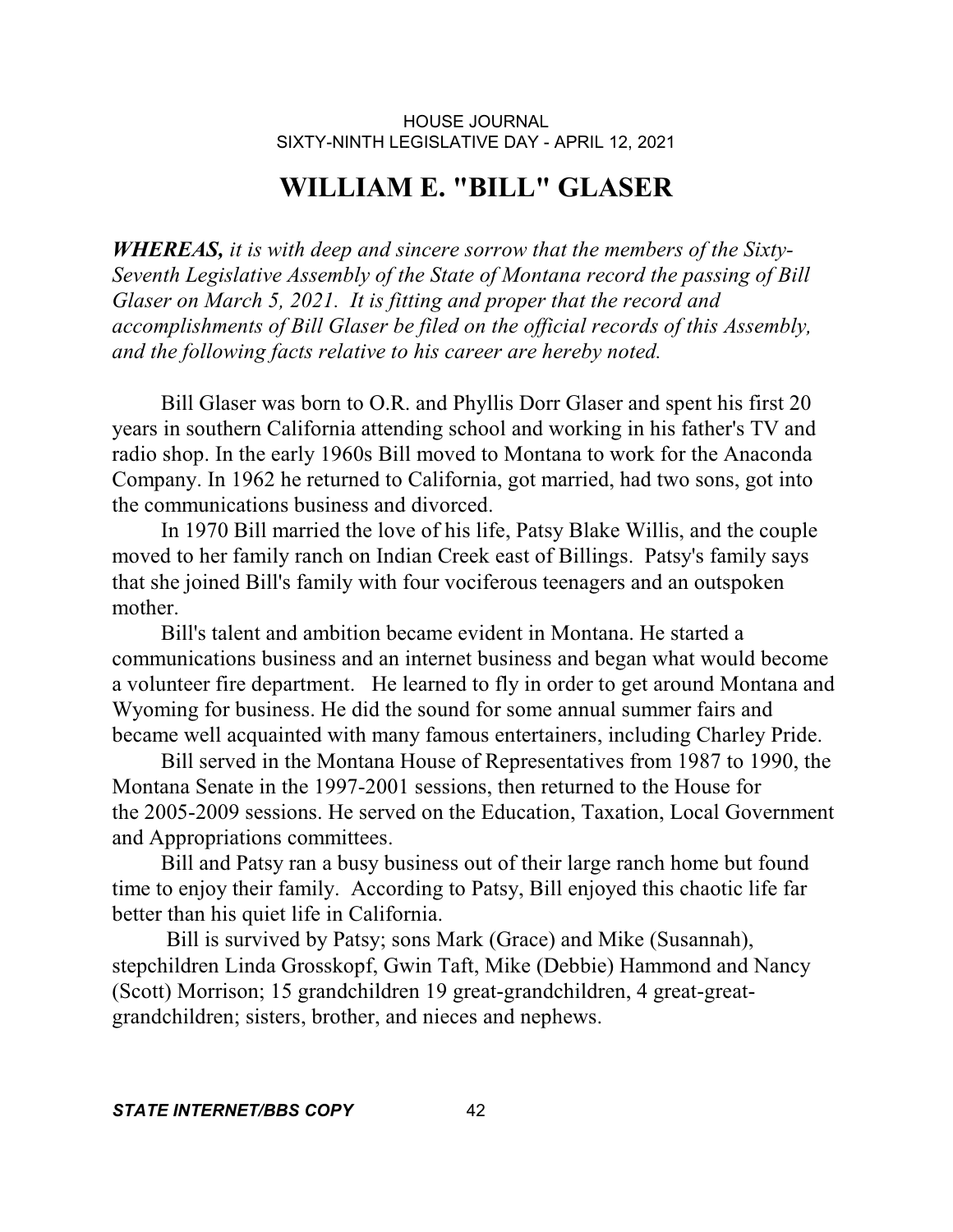## **EMILY SWANSON HIBBARD**

*WHEREAS, it is with deep and sincere sorrow that the members of the Sixty-Seventh Legislative Assembly of the State of Montana record the passing of Emily Swanson Hibbard on June 26 th , 2019. It is fitting and proper that the record and accomplishments of Emily Swanson Hibbard be filed on the official records of this Assembly, and the following facts relative to her career are hereby noted*.

Emily Swanson Hibbard was born on January 12, 1947 in Oak Brook, Illinois to Oliver Gordon Stonington MD and Catherine Davis Stonington. She was raised in Denver where she began her lifelong devotion to horses. Emily graduated from Bennington College in Vermont, and she earned a Master of Education at the University of California at Berkeley.

With a desire to teach, she got a job as an Outward-Bound instructor in Colorado. Eventually, she became an elementary school teacher, spurring the idea to create the Bozeman Environmental Education program.

Emily moved to Bozeman in 1978. Not usually domestic, she sewed an 18 foot tipi with a Singer sewing machine where she lived for 18 months while overseeing the construction of her home in Kelly Canyon.

She served two terms in the Montana House of Representative (one as minority leader) and one term in the Montana State Senate. While in office she served as the Chair of the Western Interstate Commission of Higher Education.

While serving as a legislator, she crossed party lines, falling in love and eventually marrying Republican Senator Chase Hibbard. Emily became a participating partner on his family ranch, embracing the demands of a large-scale operation. Throughout her life, Emily always had a dog at her side and horses waiting to ride. Chase and Emily had a fabulous partnership nourishing each other's political views, testing each other's athletic and competitive spirits, and supporting each other to be engaged citizens.

Emily is survived by her husband Chase Hibbard, daughter Natalie Wysocki (Kevin), her grandchildren Tate, Gianna and Georgia Wysocki, stepchildren Tyler (Heather) Hibbard and Marshall Hibbard (Terah) and step grandchildren James and Laine Hibbard. She is also survived by her siblings Dave, Gordo, Pete, and Jani Stonington, nieces and nephews, and an amazing and diverse network of friends. She was preceded in death by her son Erik Swanson.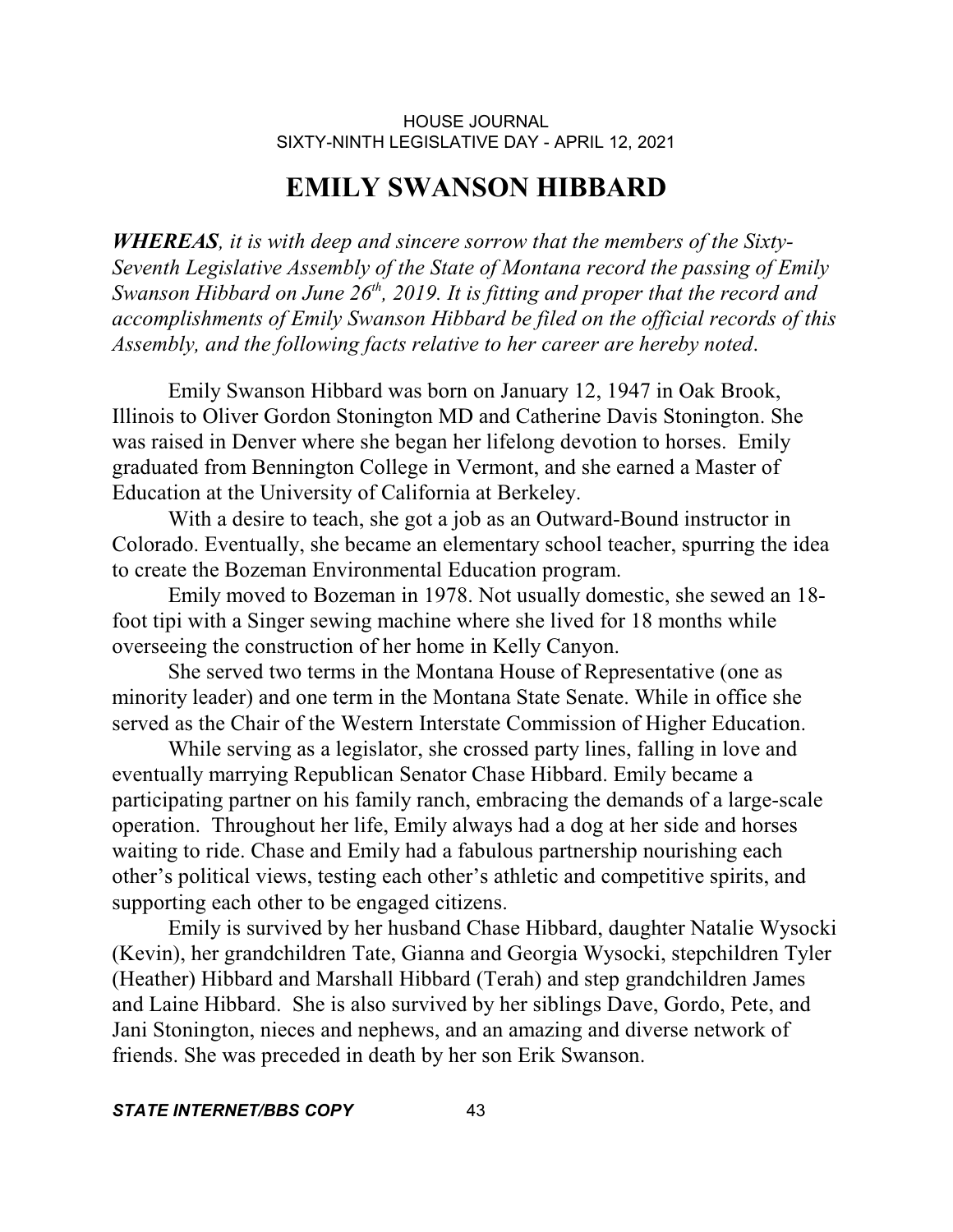# **JUDITH HELEN "JUDY" JACOBSON**

*WHEREAS, it is with deep and sincere sorrow that the members of the Sixty-Seventh Legislative Assembly of the State of Montana record the passing of Judy Jacobson on June 22, 2019 in Butte. It is fitting and proper that the record and accomplishments of Judy Jacobson be filed on the official records of this Assembly, and the following facts relative to her career are hereby noted*.

 Judy was born February 26, 1939, in South Bend, Indiana to Robert and Leah (Alexander) Haxton. She was raised and educated in Milwaukee, Wisconsin, and attended the University of Wisconsin in Madison.

 She married Dr. John R. Jacobson in Milwaukee on November 30, 1963 and together they made their home in Butte. Judy and John celebrated 55 years of marriage on November 30, 2018.

 Judy earned a bachelor's degree in Society and Technology from Montana Tech, and her husband, children, mother and grandchildren proudly watched her walk across the stage to accept that degree in 1995, graduating as Salutatorian of her class and Valedictorian of her section.

In 1980, Judy was appointed to the Montana State Senate and was the first female state senator from Butte. She was re-elected in 1982 and served in the Senate until 1996. Judy was the chair of the Senate Finance & Claims Committee.

 Judy was elected Chief Executive of Butte-Silver Bow in 2000 and served one term, deciding to leave public service to spend more time with her grandchildren and traveling with John.

 Besides her parents, she is preceded in death by her son, Eric, sister, Leah Rae Jamiolkowski and her parents-in-law, Ray and Marion Jacobson. Survivors include her husband, Dr. John R. Jacobson of Butte, daughters and sons-in-aw, Wendy (Skip) Dobbs, Jo Dee (Mark) Black; grandchildren: Jacob, Amber, Jennifer, Mikey, Megan, Matt, Abbie, and Doug. Great-grandchildren: Kayson Ray, Lillian, Mae Ann, Weston, and Gracie; her brothers-in-law and sisters-in-law, Lee and Judy Jacobson and Dan and Nancy Jamiolkowski as well as numerous nieces and nephews.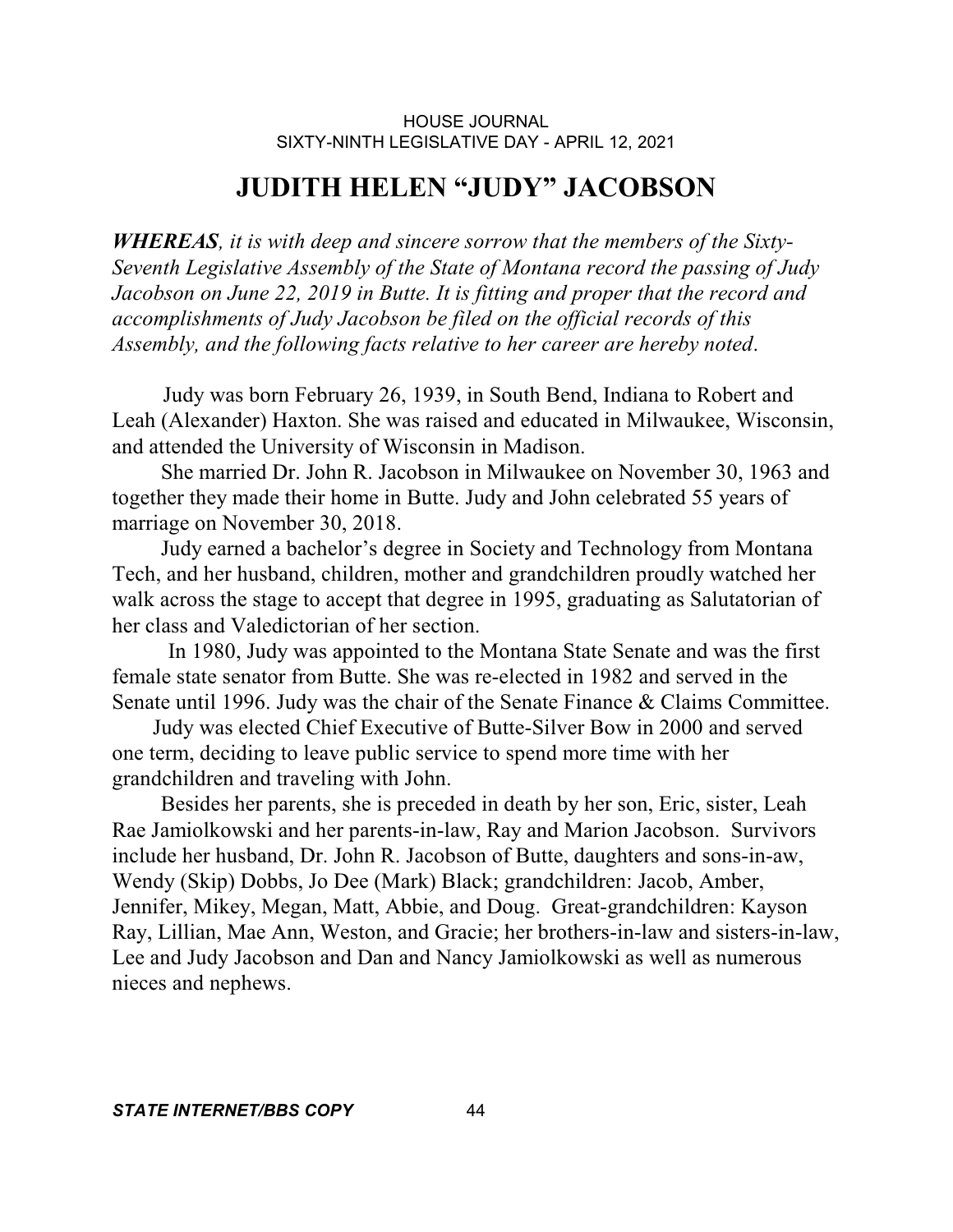## **CLEVE J. LONEY**

*WHEREAS, it is with deep and sincere sorrow that the members of the Sixty-Seventh Legislative Assembly of the State of Montana record the passing of Cleve Loney on August 22, 2020, in a kayak accident on the Missouri River. It is fitting and proper that the record and accomplishments of Cleve Loney be filed on the official records of this Assembly, and the following facts relative to his career are hereby noted.*

 Cleve Loney was born on November 5, 1950 on a ranch outside of Highwood. Rodeo was his first love and spanned over 29 years. He received a rodeo scholarship to Sheridan College but transferred to Montana State University after winning his first regional championship. A member of the MSU 1972 rodeo National Championship Team, he competed at the National Final Rodeo in saddle bronc riding in 1973 and was the event's Rookie of the Year. He is a member of the MSU Athletics Hall of Fame and the Montana Pro Rodeo Hall of Fame.

 He worked as a movie wrangler on 14 movies, including "Return to Lonesome Dove." He owned and operated a ranch in the Arlee area for twelve years, running 350 head of cattle and horses. Cleve obtained his real estate license and worked in farm and ranch real estate for over 35 years. He also served as a brand inspector for several decades.

 Cleve was well known in northcentral Montana for his political activity and his activism on behalf of child abuse victims. He was the current Cascade County Republican Party chairman and a delegate to the 2012 Republican National Convention. He drove in presidential motorcades for the Great Falls visits of Presidents Bush and Trump. He served in the Montana House of Representatives in the 2011 session.

 Cleve is survived his wife, Cyndi Baker; his son, Jeb; his daughter Raegen; Melva, the mother of his children; stepdaughters Rachel (Jason) Dittman, Arie Baker and Toriah (Paul) Amidon), a granddaughter, step-grandchildren, his sister Sharon Ruple, nieces and nephews.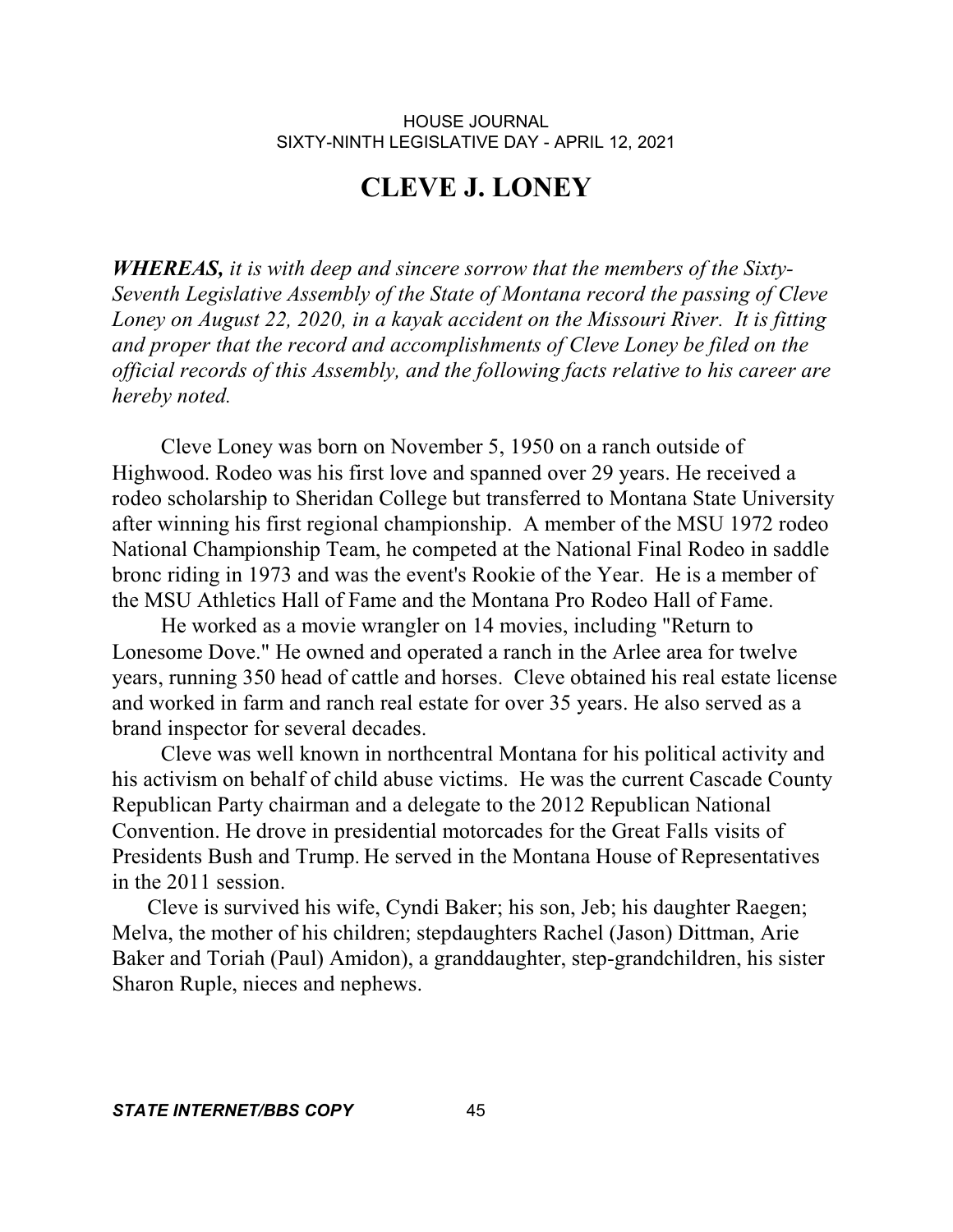# **JAMES "JIM" LUCAS**

*WHEREAS, it is with deep and sincere sorrow that the members of the Sixty-Seventh Legislative Assembly of the State of Montana record the passing of James "Jim" Lucas on April 10, 2020. It is fitting and proper that the record and accomplishments of Jim Lucas be filed on the official records of this Assembly, and the following facts relative to his career are hereby noted.*

 Jim was born on April 7, 1927 in Worland, Wyoming, the oldest of five children born to immigrant parents, his Dad Pete from Greece and his Mom Helen from Germany. The family moved to Miles City, and Jim graduated from Custer County High School at the age of 16 and attended Miles Community College.

 Jim transferred to the University of Montana before being drafted into the Army. He served as an Artillery Specialist and Military Intelligence Officer until the end of World War II. He returned to UM, received his BA and law degrees, and returned to Miles City as a partner in the Leavitt and Lucas law firm. He was the Custer County Attorney for ten years and a member of the Miles Community College Board of Trustees for 59 years. The Administration Building at MCC was named James P. Lucas Hall in his honor.

 Jim played American Legion baseball in high school, pitching for the State Championship team, and heplayed varsity basketball and baseball for the Grizzlies. After playing semi-pro baseball for nine years, he turned down an offer from the Brooklyn Dodgers to practice law.

 Jim was elected to the Montana House of Representatives in 1963. He served five terms and was the Minority Leader in 1965, the Majority Leader in 1967, and the Speaker of the House in 1969 and 1971.

 While in the Capitol he met and fell in love with Carol Duncan from Butte who was working for the Legislative Council. Carol died nine months to the day before Jim died ... on their 54th wedding anniversary.

 Jim was preceded in death by his wife Carol, his parents and four siblings, Don, Dorothy Ann, Betty and Bob. He is survived by his children, James II (Holly), Mark (Rachel), Leslie, and Todd (Robbi), 11 grandchildren and 5 greatgrandchildren.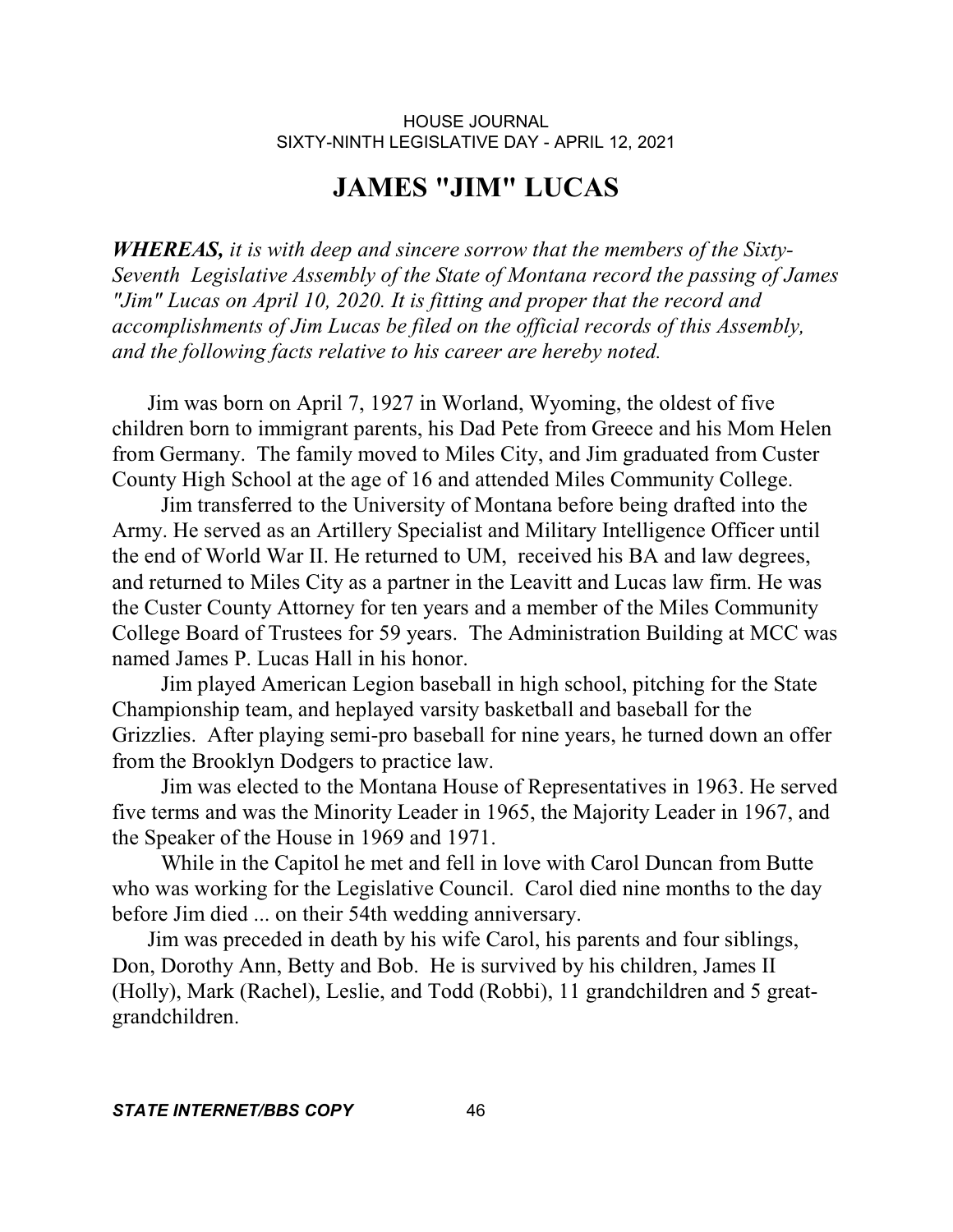# **RON MARLENEE**

*WHEREAS, it is with deep and sincere sorrow that the members of the Sixty-Seventh Legislative Assembly of the State of Montana record the passing of Former Congressman Ron Marlenee on April 26, 2020 in Bozeman. It is fitting and proper that the record and accomplishments of Ron Marlenee be filed on the official records of this Assembly, and the following facts relative to his career are hereby noted*.

Ron Marlene was born August 8, 1935 in Scobey, Montana to Charles and Margaret (Darchuk) Marlenee. He was later joined by brothers Bob and Lanny. The family homesteaded in a tarpaper shack north of Scobey and operated a farm through both a depression and a world war.

 Ron married Carmen Willard and together they had five children, David, Mike, Sheila, Casey, and Allison. In 1978, he married Cyndi Tiemann who became his wife, political partner, and best hunting and fishing buddy.

 In 1976, Ron was elected to the US House of Representatives in what was a rare Republican win in a disastrous election for the GOP on the heels of Watergate. When Ron got elected to the US Congress, there was only one other statewide Republican in office and that was Sonny Omholt, longtime Republican auditor. He served eight terms in the US House and is still Montana's longestserving Republican congressman.

While in Congress, Ron served on the Agriculture and Natural Resources Committees and was knows as a fierce fighter for the common man against a bureaucracy. He enjoyed working with President Reagan and referred to him as "the greatest politician and leader" he had ever met. They remained friends for many years.

 While Ron was best known for his political life, he is most fondly remembered as a father and grandfather.

 Ron is preceded in death by his parents, Charles and Margaret; his brothers, Bob and Lanny; sons David and Mike; and his grandson, Jacob. He is survived by his wife, Cyndi of Bozeman; his children, Sheila (Dennis) Wolff, Casey (Pam), and Allison (Pete) Helland; nine grandchildren, three great-grandchildren, and his two nieces and three nephews.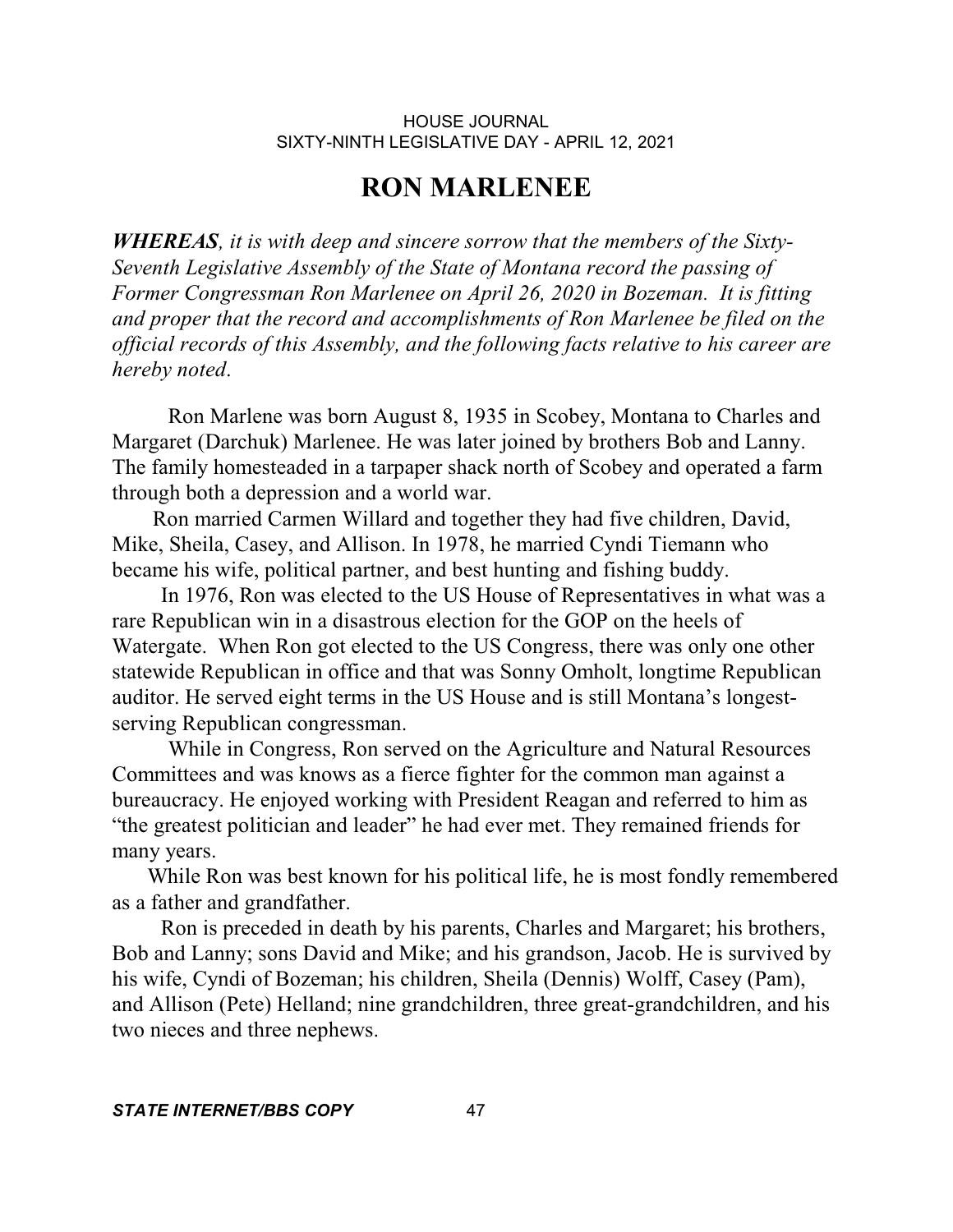## **SCOTT THOMAS MCCULLOCH**

*WHEREAS, it is with deep and sincere sorrow that the members of the Sixty-Seventh Legislative Assembly of the State of Montana record the passing of Scott Thomas McCulloch died on September 9, 2020 in Billings at the age of 61. It is fitting and proper that the record and accomplishments of Scott McCulloch be filed on the official records of this Assembly, and the following facts relative to his career are hereby noted.* 

 Scott was born on December 6, 1968 in St. Paul, Minnesota to Carol Theresa McCulloch and George Frederick McCulloch. He grew up in Roseville, Minnesota and graduated from Alexander Ramsey High School and the University of Minnesota-Duluth where he obtained a bachelor's degree in elementary education. Scott moved to Montana and taught at Broadwater and Big Sky elementary schools in Billings from 1983-1995.

It was at Broadwater School that Scott met his beloved wife of 31 years, Melanie Shikany McCulloch. They had a son, Ben, who was the light of Scott's life.

In 1995 Scott became President of the Billings Education Association. He served in that position until 1999 when he began working for the Montana Federation of Public Employees where he remained until his time of death.

He fulfilled a lifetime political dream and represented Billings in the Montana Legislature for two terms, 1991-1993. Many colleagues along the way became his lifelong friends.

Scott loved to talk, laugh and tell stories. He was an organizer and a planner. He was a mentor, counselor and confidant to all those who needed him. He was a fixer, problem solver and stellar barbequer. He loved time spent with his brothers and extended family. He traveled to sporting events around the country andloved camping in the Montana wilderness.

Scott was preceded in death by his mother Carol and his father Fred. He is survived by his loving wife Melanie, his son Ben, his brothers Bruce, Bobby, Tom (Lisa), Steven, Michael (Tammy), many aunts, uncles, cousins, nieces, nephews and many wonderful friends.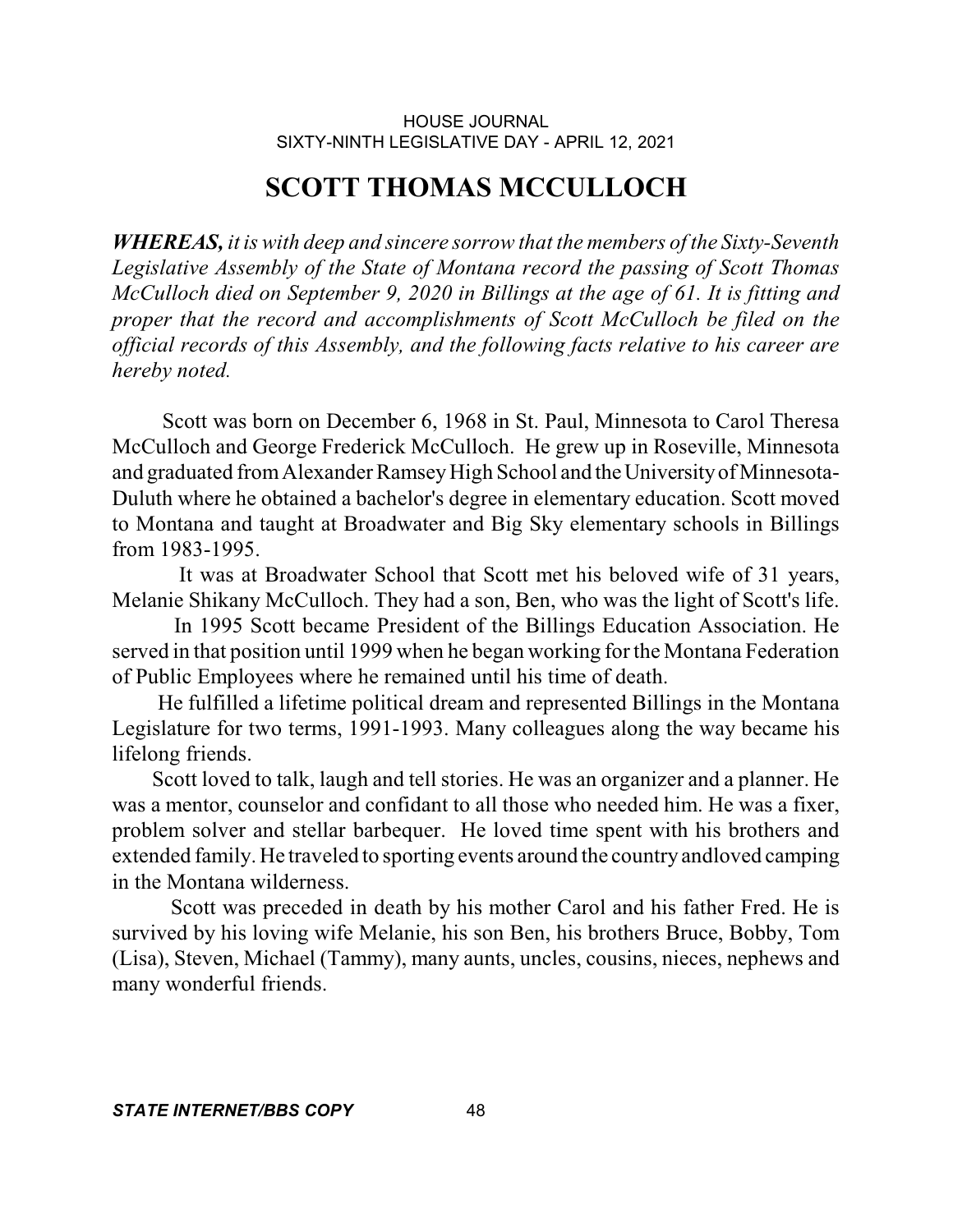## **PERRY JAMES "JIM" MOORE**

*WHEREAS, it is with deep and sincere sorrow that the members of the Sixty-Seventh Legislative Assembly of the State of Montana record the passing of Perry James "Jim" Moore on May 19, 2017 at age 89. It is fitting and proper that the record and accomplishments of Jim Moore be filed on the official records of this Assembly, and the following facts relative to his career are hereby noted.* 

 Jim Moore was born on December 21, 1927 in Lewistown. After graduating from Harlowton High School in 1945 at age 17, he enlisted in the Navy and spent seven months on an aircraft carrier traveling the Pacific Ocean. After discharge in 1946, Jim enrolled at Montana State studying agriculture economics. He was a member of the original college rodeo team and rode bulls, saddle broncs and bareback horses. Jim met and married Kathryn Nash, a beautiful college equestrian, and they were married 63 years.

 Jim and Kay had three children: Dianne Aurie Moore (Atlanta), Perry J. Moore IV (Woodinville, Washington) and Steven Francis Moore, a rancher on the former Moore Family ranch, Two Dot. Jim's children, like their father, were educated at the Two Dot Grade School, Harlowton High School, and Montana State University.

 Jim eventually managed the ranch south of Two Dot, raising Hereford cattle. During winter months Jim took a correspondence course in law, and passed the Montana Bar the same week he was elected to the Montana State Senate. He served three sessions in the Senate, 1969, 1971 and 1973, and was the Republican Minority Leader for his last two terms.

 After retiring from his law practice in Bozeman, he received the Jameson Award from the Montana State Bar, as an attorney who exemplified the highest values of the legal profession. He also wrote a volume of short stories and five novels.

 Jim is survived by his wife Kathryn, his children Dianne, Perry, and Steven; daughters-in-law Sue Moore and Kathy Moore, and Aurie's significant other, Peter West, and grandchildren Sanford and Rachel Moore (parents Sue and Steve) and Christine and Julianne (parents Kathy and Perry); nieces and nephews.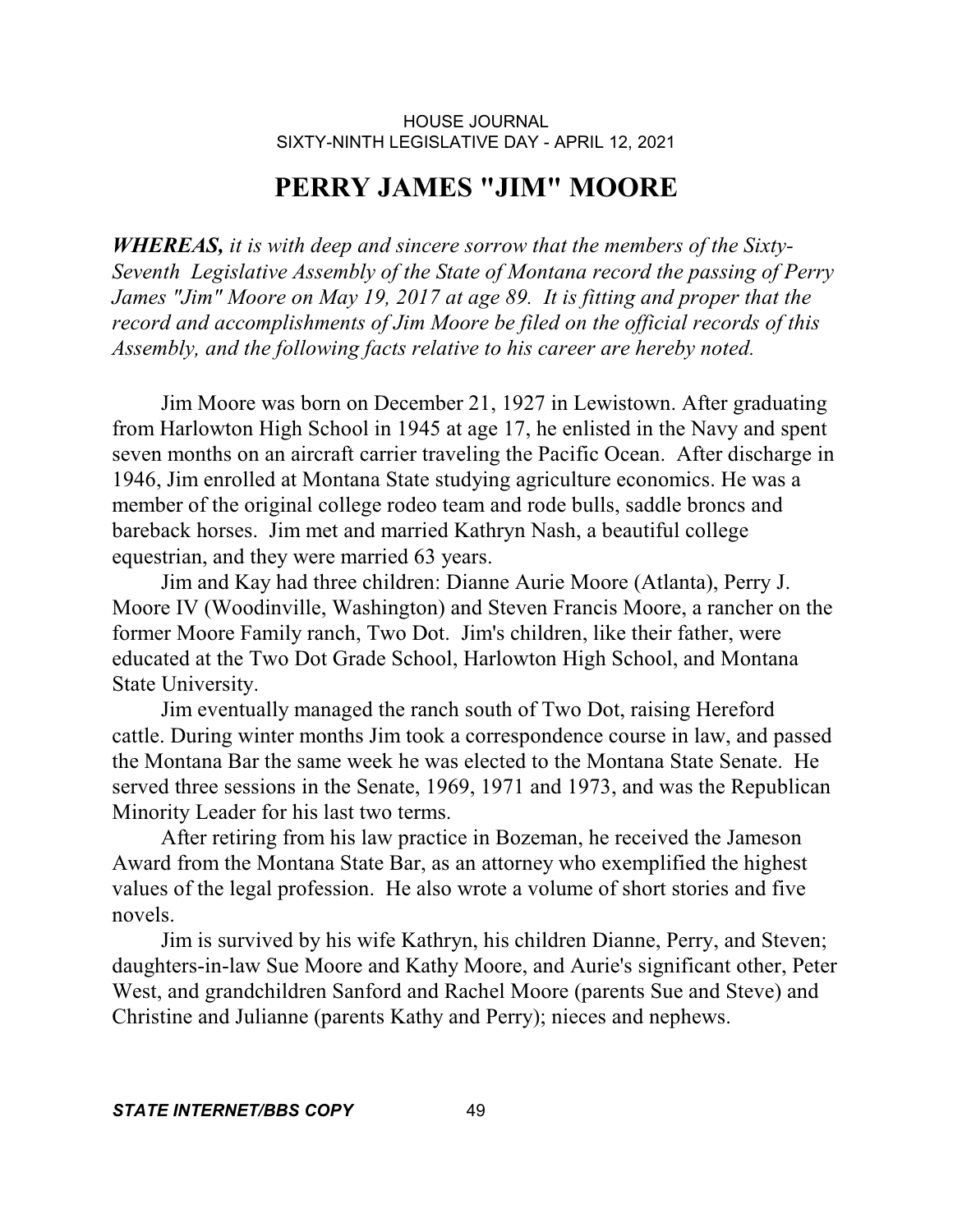## **DALE MORTENSEN**

*WHEREAS, it is with deep and sincere sorrow that the members of the Sixty-Seventh Legislative Assembly of the State of Montana record the passing of Dale Mortensen on January 29, 2020 at the age of 53. It is fitting and proper that the record and accomplishments of Dale Mortensen be filed on the official records of this Assembly, and the following facts relative to his career are hereby noted*.

 Dale was born in Helena on October 14, 1966. He graduated from Montana State University with a bachelor's degree in Social and Criminal Justice.

 He worked as a police officer and deputy sheriff in the Bozeman area and in Hardin. He then ran his own investigation and security business. He was also a field representative for Congressman Rehberg.

Dale successfully ran for a seat in the Montana House of Representatives in 2014 representing the Billings Heights. Law enforcement in the eastern part of the state had long complained that the Montana State Crime Lab in Missoula was too far away to be useful. But an Eastern Montana satellite lab was not an easy sell. Some lawmakers argued that expansion of the Missoula lab would produce better results.

In 2015 Dale carried a bill to create a satellite state crime lab in Billings which was passed by the Legislature. Many felt that was probably the most significant thing the three-term lawmaker did for Billings and Eastern Montana. Dale served in the House in 2015, 2017 and 2019. He served on the Natural Resources, State Administration, Agriculture and Judiciary committees.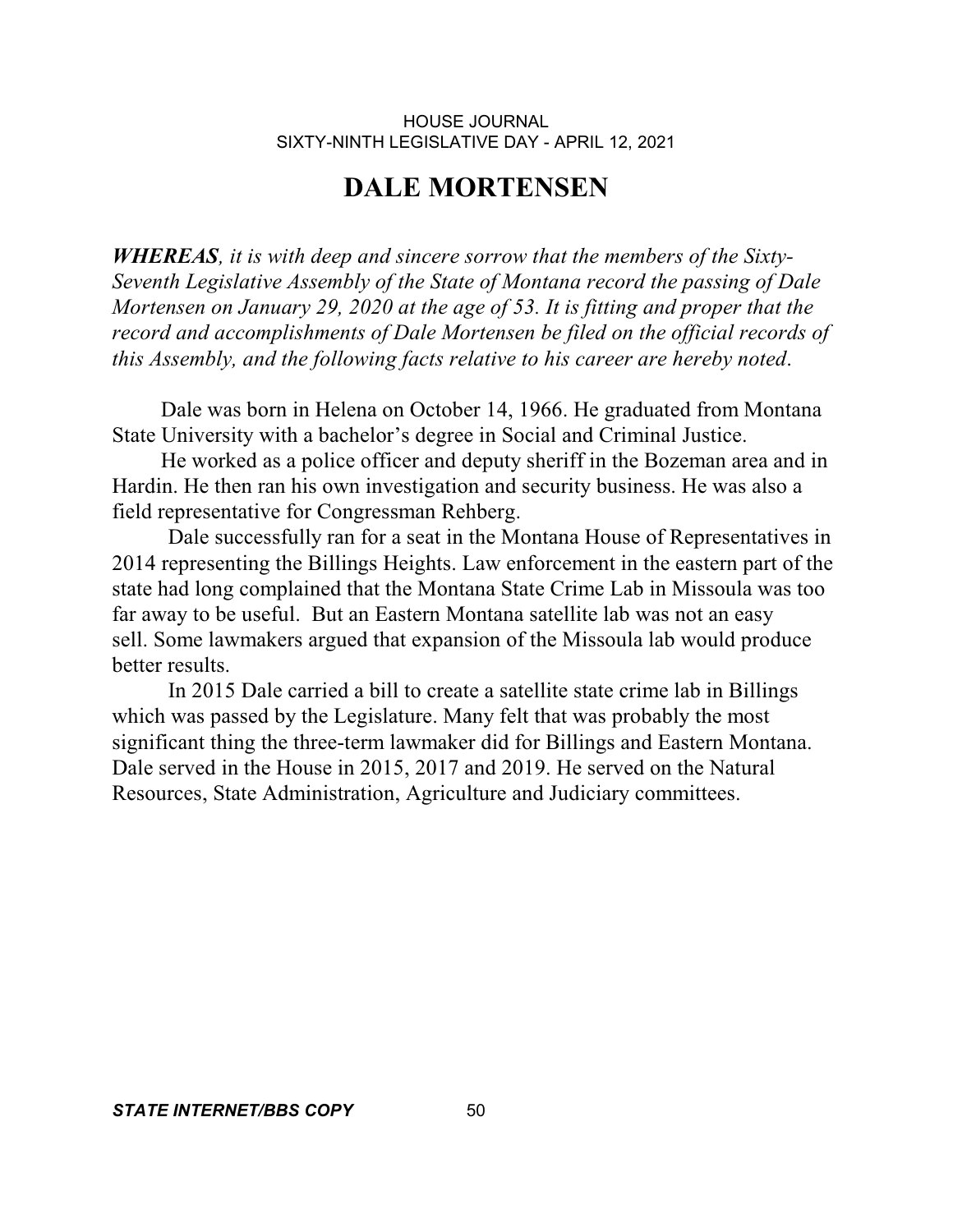## **MARY LOU PETERSON**

*WHEREAS, it is with deep and sincere sorrow that the members of the Sixty-Seventh Legislative Assembly of the State of Montana record the passing of Mary Lou Peterson on August 6, 2019 at the age of 88. It is fitting and proper that the record and accomplishments of Mary Lou Peterson be filed on the official records of this Assembly, and the following facts relative to her career are hereby noted*.

Mary Lou Peterson was born at Okanogan, WA, on May 5, 1931 to George and Minnie Meyerhoff and was raised and educated there. She went on to receive her bachelor's degree in education from Eastern Washington University at Cheney and her master's degree from Eastern Montana College at Billings.She and her late husband David came first to Warland and later moved to Eureka in 1964, where she and David taught in the grade school and he later served as principal. Mary Lou taught until her retirement in 1983.

She was elected to the Montana House of Representatives from House District 1 in 1985 and served until 1993. She served on the Highways, Natural Resources, Fish and Game, and House Appropriations committees during her tenure.

She married David Peterson on June 15, 1952. Always an active part of numerous community affairs, they moved to their retirement home on Glen Lake in the 1990s. She had been an involved member of St. Michael and All Angels Episcopal Church, the Republican Party, and numerous other organizations of the Tobacco Valley.

Her husband David preceded her in death in 2017. Surviving are her sons Eric and Karl and twins Leonard and Mark; her sister, Mina Jane Meyers, seven grandchildren and six great-grandchildren.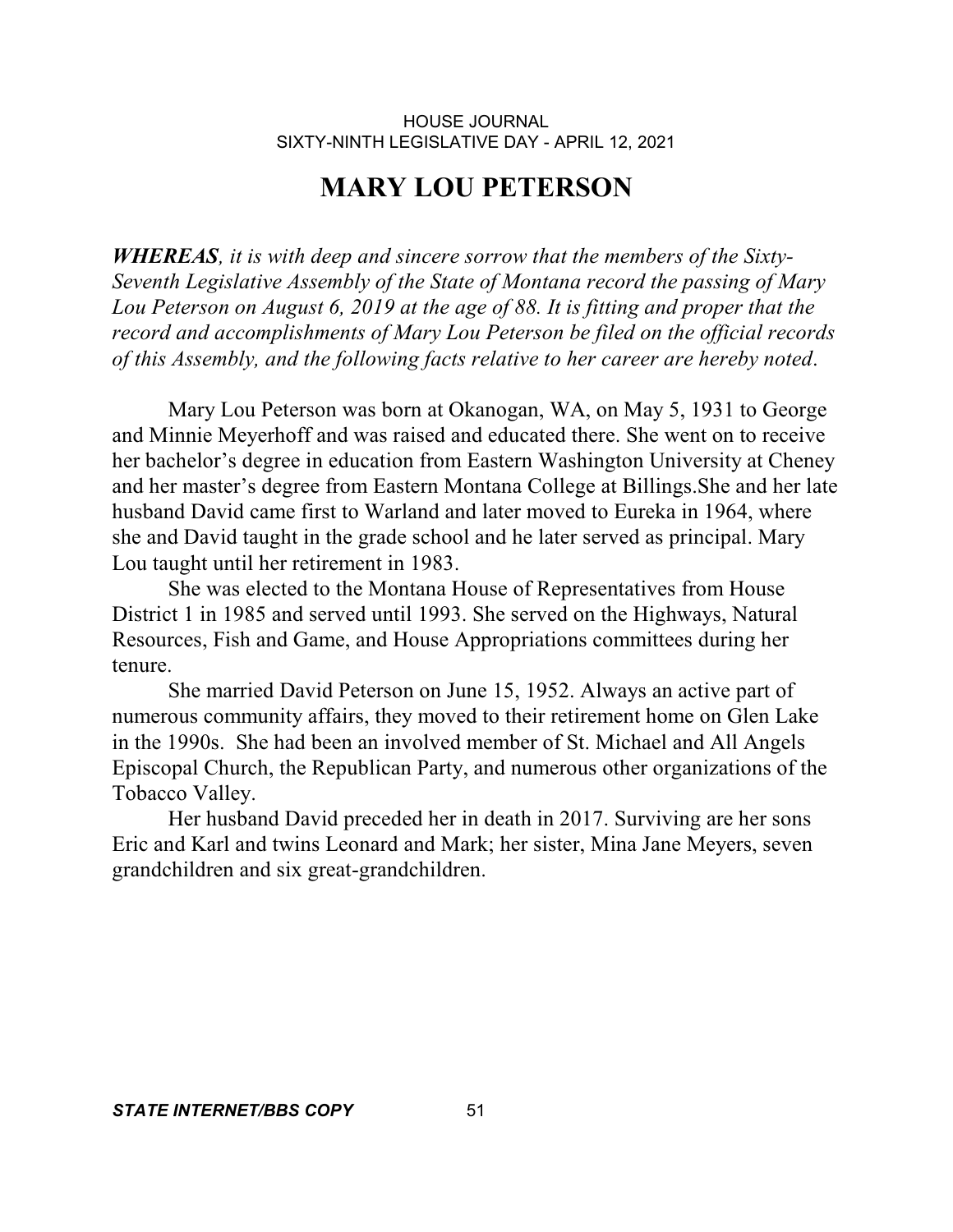## **JACK REHBERG**

*WHEREAS, it is with deep and sincere sorrow that the members of the Sixty-Seventh Legislative Assembly of the State of Montana record the passing of Jack Rehberg on December 2, 2020. It is fitting and proper that the record and accomplishments of Jack Rehberg be filed on the official records of this Assembly, and the following facts relative to his career are hereby noted.*

 Jack Rehberg was born on May 17, 1929 in Billings to Wallace and Dorothy (Hamilton) Rehberg. He was raised on the family dairy farm west of town, graduated from Billings Senior High School and earned his bachelor's degree in dairy manufacturing from Montana State University. He married the girl next door, Patricia Cooley, and they remained happily married for over 68 years.

 As a young man Jack decided he was going to marry a neighbor girl, Patricia Cooley. Many times he would try to fool other suitors by parking his own car in front of her house. It worked. They were married on June 27, 1951 and remained happily married for over 68 years.

 Jack began his career co-managing the Midland Guernsey Dairy Farm on Rehberg Lane with his brother, Wally, and the Milky Way Drive-In across from Eastern Montana College with his mother, Dorothy. He was both manager and short order cook at the Milky Way for 20 years, while still delivering milk.

 Jack's love of politics led him to the State Legislature where he served in the Montana House of Representatives from 1963 to 1967 and in the State Senate from 1969 to 1971. Jack played the organ that had been set up in the Senate chambers during breaks in the action.

After the Milky Way closed in 1971, Jack began a new career as executive director of the Montana Petroleum Association and the Rocky Mountain Oil and Gas Association. Later he served as the Vice President of Security Federal Savings and Loan before becoming its president, where he oversaw the expansion to 23 locations across Montana and the change from a savings and loan to a bank.

Jack is survived by his wife Patricia, his children Shanna (David) Henry and Dennis (Janice); his sister Jeanine Lee, his five grandchildren: Jaclyn, Ryan, AJ, Katie and Elsie; and four great-grandchildren.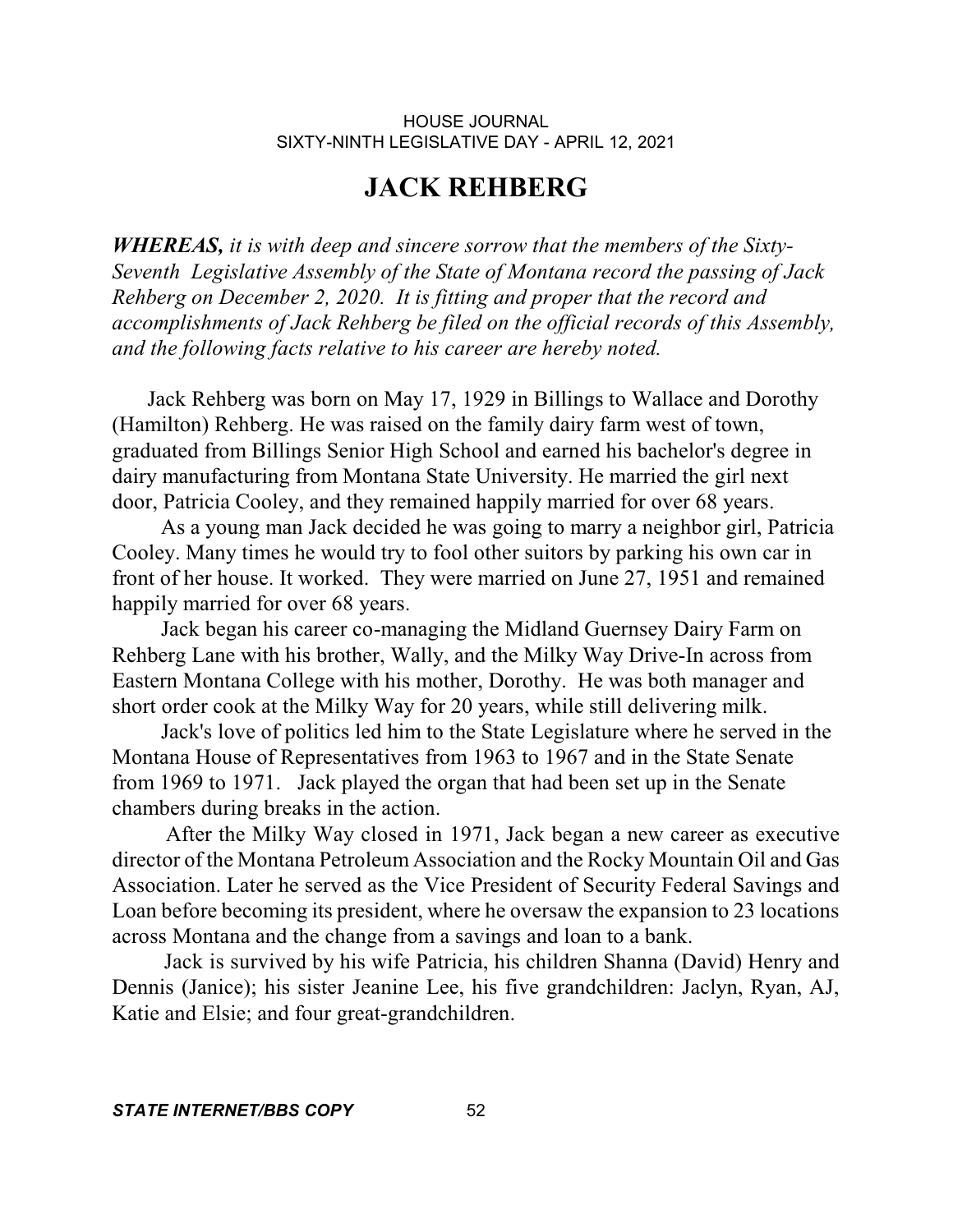# **JAMES G. "JIM" SHOCKLEY**

*WHEREAS, it is with deep and sincere sorrow that the members of the Sixty-Seventh Legislative Assembly of the State of Montana record the passing of James G. Shockley on September 14, 2020. It is fitting and proper that the record and accomplishments of James G. Shockley be filed on the official records of this Assembly, and the following facts relative to his career are hereby noted*.

 Jim Shockley was born in Phoenix, Arizona on September 12, 1944 to Gene and Helen Shockley. He moved around and graduated from Jeb Stuart High School in Virginia in 1962. He attended the University of Oklahoma for one semester, when he transferred to the University of Montana. Darby, the home of his paternal grandparents, Clyde and Margaret Shockley, was always considered home.

 In 1963 Jim became a Marine and served in duty stations such as Okinawa, the Philippines and Vietnam. In 1965 he was severely wounded in Vietnam by enemy machine gun fire. His friend, Sergeant Major Freddie Murray rescued him from the ambush site, saving Jim's life. After his service, Jim returned to the University of Montana and obtained a bachelor's in history and found Marilee, who became his wife of 51 years.

 In 1969 Jim went to Officers Candidate School and was commissioned as a 2<sup>nd</sup> Lieutenant in the Marines. While in the Marines he returned to UM where he obtained his JD degree in 1976. He then practiced as a trial lawyer in the Marine Corps for 12 years. Jim retired from the Corps in February 1988 as a Major. He earned the Purple Heart and many other awards

 In 1989 Jim and Marilee moved to Victor, opening their law and CPA firms. Jim had a solo practice including public defending, real estate law, estates and other services.

 In 1999 Jim became a legislator, first serving 6 years in the House of Representatives and then 8 years in the Senate.

 Jim was predeceased by his parents and grandparents. He is survived by his spouse Marilee, and his brothers, Mark (Sherry) and Steve (Nancy), as well as many nieces, nephews, cousins, friends, and other relatives.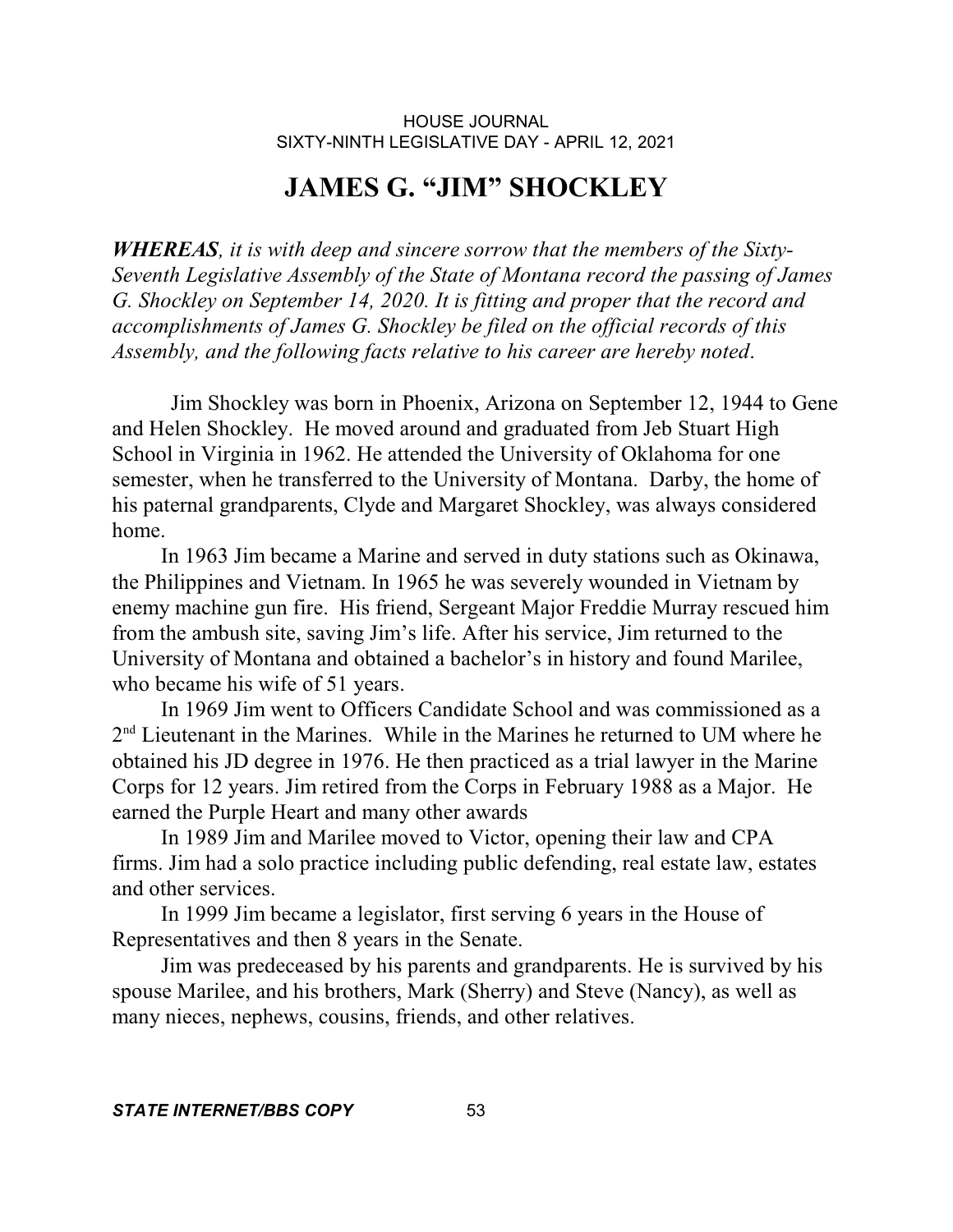## **DONALD J. "DON" STEINBEISSER**

*WHEREAS, it is with deep and sincere sorrow that the members of the Sixty-Seventh Legislative Assembly of the State of Montana record the passing of Donald J. Steinbeisser on September 12, 2020 at the age of 85. It is fitting and proper that the record and accomplishments of Donald J. Steinbeisser be filed on the official records of this Assembly, and the following facts relative to his career are hereby noted*.

 Don was born on April 15, 1935 in Sidney to Joseph and Mary Schuhart Steinbeisser. He grew up the second of five children on the family farm and graduated from Sidney High School in 1953. He chose to pursue his passion for farming, working alongside his father and younger brother, Joe. Don and Leona Gierke were married on August 29, 1959, made their home on the family farm, and started a family that would include five children, James, Don Jr., Craig, Janet and Trisha. Don served in the U.S. Army Reserves from 1957 to 1962.

 Don served in the Montana House of Representatives from 2000 to 2005 and in the Montana State Senate from 2005 to 2012. He was proud of his time spent in the legislature and was highly respected on both sides of the aisle for his calm demeanor on contentious issues and his ability to listen to all sides. It was at the Legislature that Don found love again after Leona's passing. Amelia (Lia) Pirrone brought Don a cup of coffee, and that cup turned into a beautiful marriage. They would have celebrated their  $13<sup>th</sup>$  wedding anniversary December 1, 2020.

 Don was a proud second-generation Montana farmer/rancher. He often traveled to Washington DC and overseas to lobby on farm bills and trade agreements. On 9/11 Don was in Washington DC at the US Capitol Building.

 Don was preceded in death by his parents, his brother Leo, his twin sister Doris Tveit, his wife Leona and his nephew Keith. He is survived by his wife Lia; his sons, Jim (May Ann), Don Jr. (DelRae)., and Craig; daughters Janet (Jim) Krivec and Trisha (John) Zowada; nine grandchildren, Jennifer (Luke) See, Michael (Jessica) Steinbeisser, Ryan, Lauren and Jonathan Krivec, Sara Zowada, Corbin, Liam and Claire Steinbeisser; five great-grandchildren; his brother Joseph (Mary Ann) Steinbeisser, Jr.; his stepchildren Annalisa Pirrone (Ray Ervin) and Riccardo (Britt) Pirrone; his sister Mary Schwede; and numerous nieces and nephews.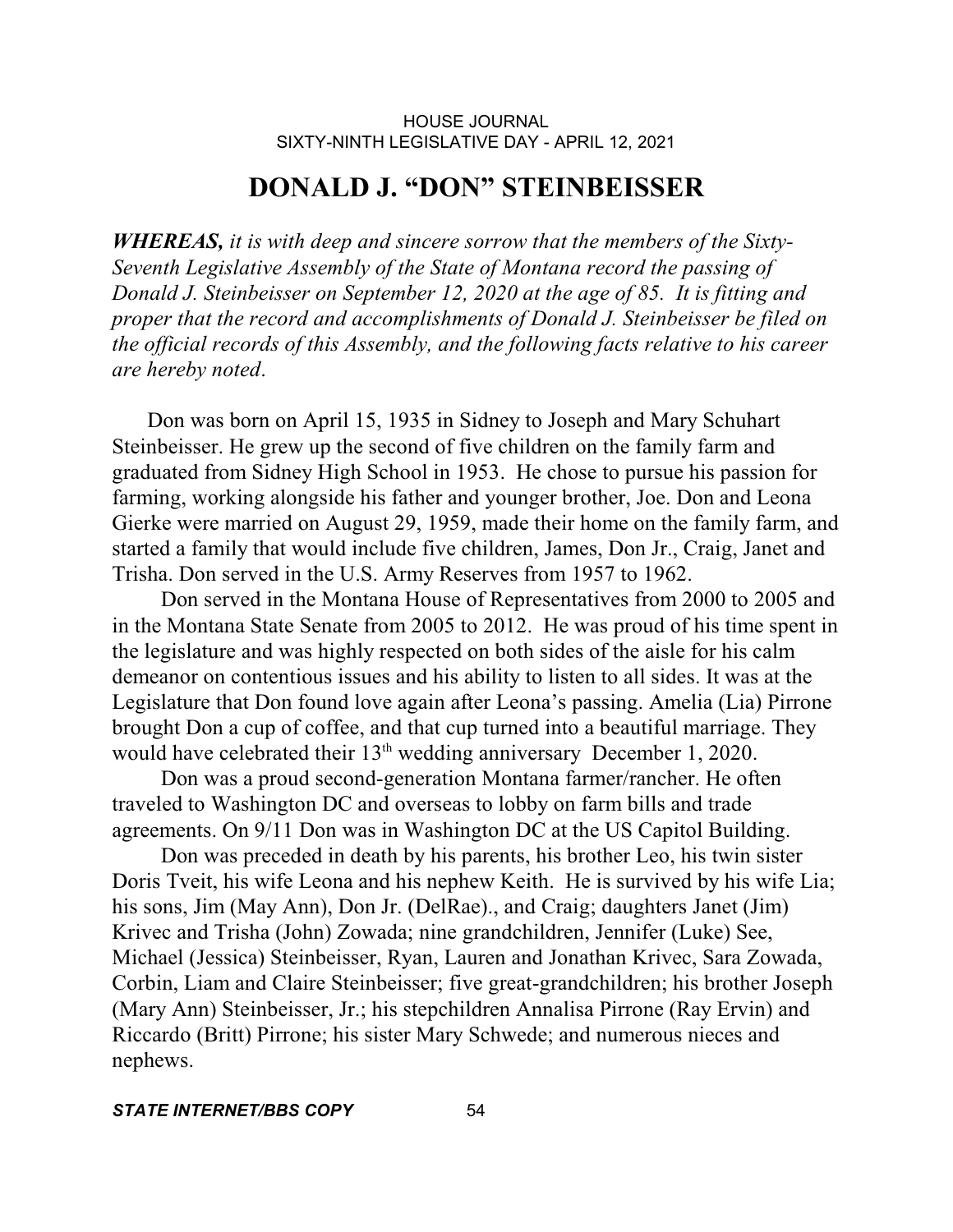## **GOVERNOR STAN STEPHENS**

*WHEREAS, it is with deep and sincere sorrow that the members of the Sixty-Seventh Legislative Assembly of the State of Montana record the passing of Governor Stan Stephens on April 3, 2021 in Kalispell at the age of 91. It is fitting and proper that the record and accomplishments of Governor Stan Stephens be filed on the official records of this Assembly, and the following facts relative to his career are hereby noted*.

Stan Stephens was born September 16, 1929, in Calgary, Alberta, Canada, to Margaret and Joseph Stephens, immigrants from Scotland and England. He grew up in a loving and musically gifted family, learning from his father to master the trumpet at an early age. By age 7, Stan was playing trumpet solos in the Calgary Symphony and music became a life-long passion to him,

At age 19, Stan moved to the United States, eventually settling in Havre, Montana. Prior to seeking US citizenship, he enlisted in the US Armed Forces Broadcast Network and served in the Korean War. Upon his return to Havre in the early 1950's, he proposed to the girl who captured his heart, Ann Hanson. The two were married in 1954 and raised two daughters. Ann passed away in 2017.

Stan's 38-year career began in broadcasting and as co-owner of radio station KOJM. He later expanded into community television and introduced cable television to Havre in the 1960s followed by expansion to Glasgow and Sidney.

His radio editorials were most notable. He wrote and aired radio editorials covering a broad spectrum of issues on the local, state and national fronts. In 1975, he earned national recognition by receiving the Edward R. Murrow award for journalistic excellence.

He served as a Republican state senator from Havre for 16 years, serving in several leadership positions along the way. In 1986, the National Republican Legislators Association recognized him as one of the country's ten most outstanding state lawmakers. Stan then ran for Governor and was sworn in as Montana's 20th Governor on January 2, 1989.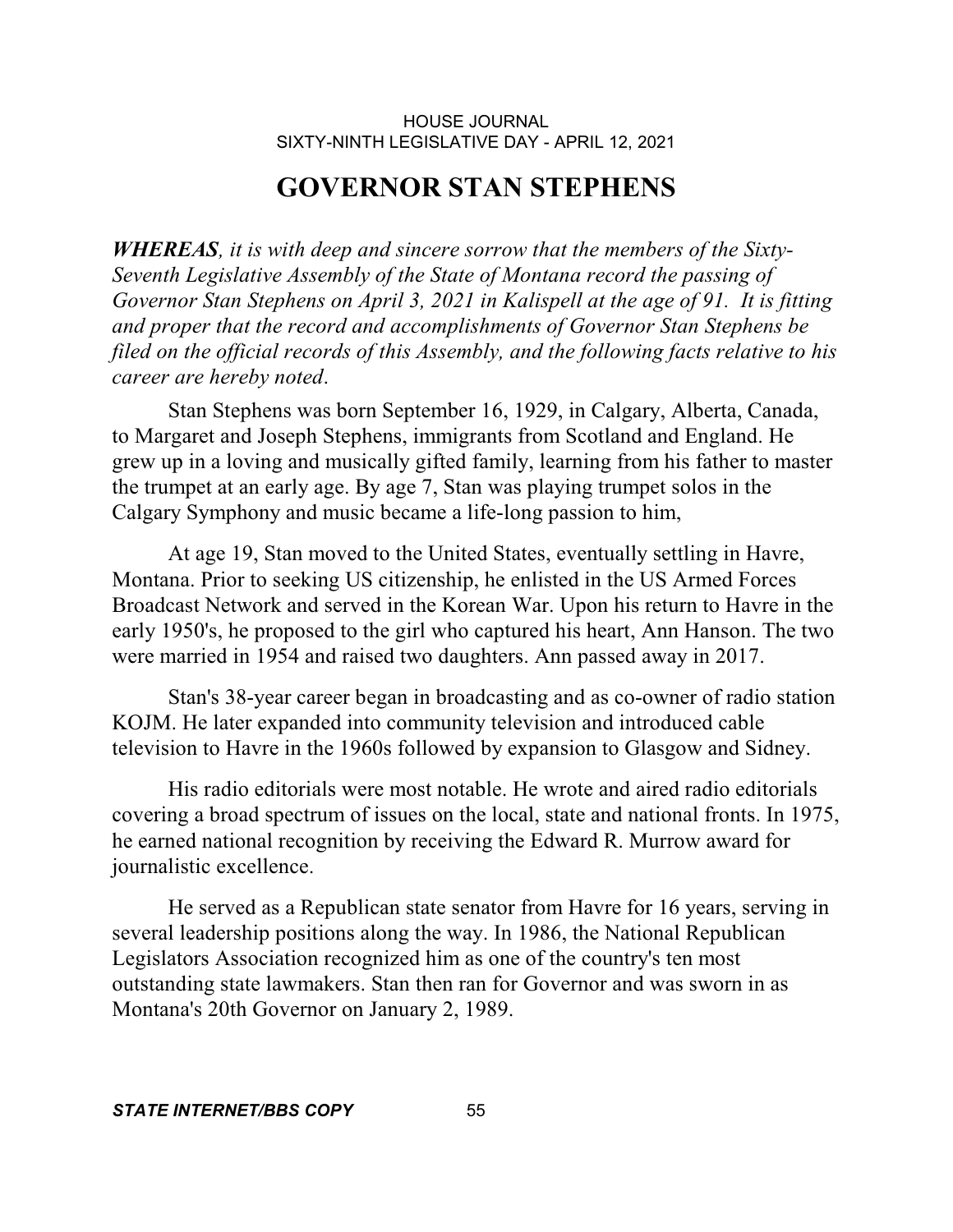## **BILL STRIZICH**

*WHEREAS, it is with deep and sincere sorrow that the members of the Sixty-Seventh Legislative Assembly of the State of Montana record the passing of Bill Strizich on July 24, 2020. It is fitting and proper that the record and accomplishments of Bill Strizich be filed on the official records of this Assembly, and the following facts relative to his career are hereby noted.* 

 Bill Strizich was born in March 1949 in Great Falls, the first son of August "Gus" Strizich and attended both Great Falls High School and then graduating from C. M. Russell High School in 1967. He attended Montana State Unviersity, initially to study chemistry and eventually graduated with a degree in sociology and criminal justice.

 He met his wife, Jeanne, in college, and he was a member of the Phi Delta Theta fraternity. Their son, Stephen John, was born in Bozeman in May of 1971. After graduating, Bill went on to a successful career working for the Montana Board of Crime Control, and then working as a juvenile probation officer in Great Falls. In 1980, he went into business with his brother, opening one of the first computer stores in Montana, called Montana Micro Computers, located in Great Falls.

 Bill entered politics in the late 1980s, and served in the House of Representatives from 1987-1993. He was elected as the Minority Whip in 1993. President Bill Clinton appointed Bill to serve as the United States Marshal for the District of Montana, a position that Bill left after President Clinton's last term.

He later opened an art gallery and framing shop with his partner, Lori Fay, which he ran until becoming ill. During that time, he worked as a driver for rail crews and as a union representative for the American Steel Workers. He served on the board of directors for the Montana Civil Liberties Union and as a leader in the Montana Democratic Party.

 Bill is survived by his son, Stephen (Nikki); three grandchildren, Ethan, Faith, and Caleb; sister Leona (Greg); brother Larry; his partner, Lori Fay and son Cory.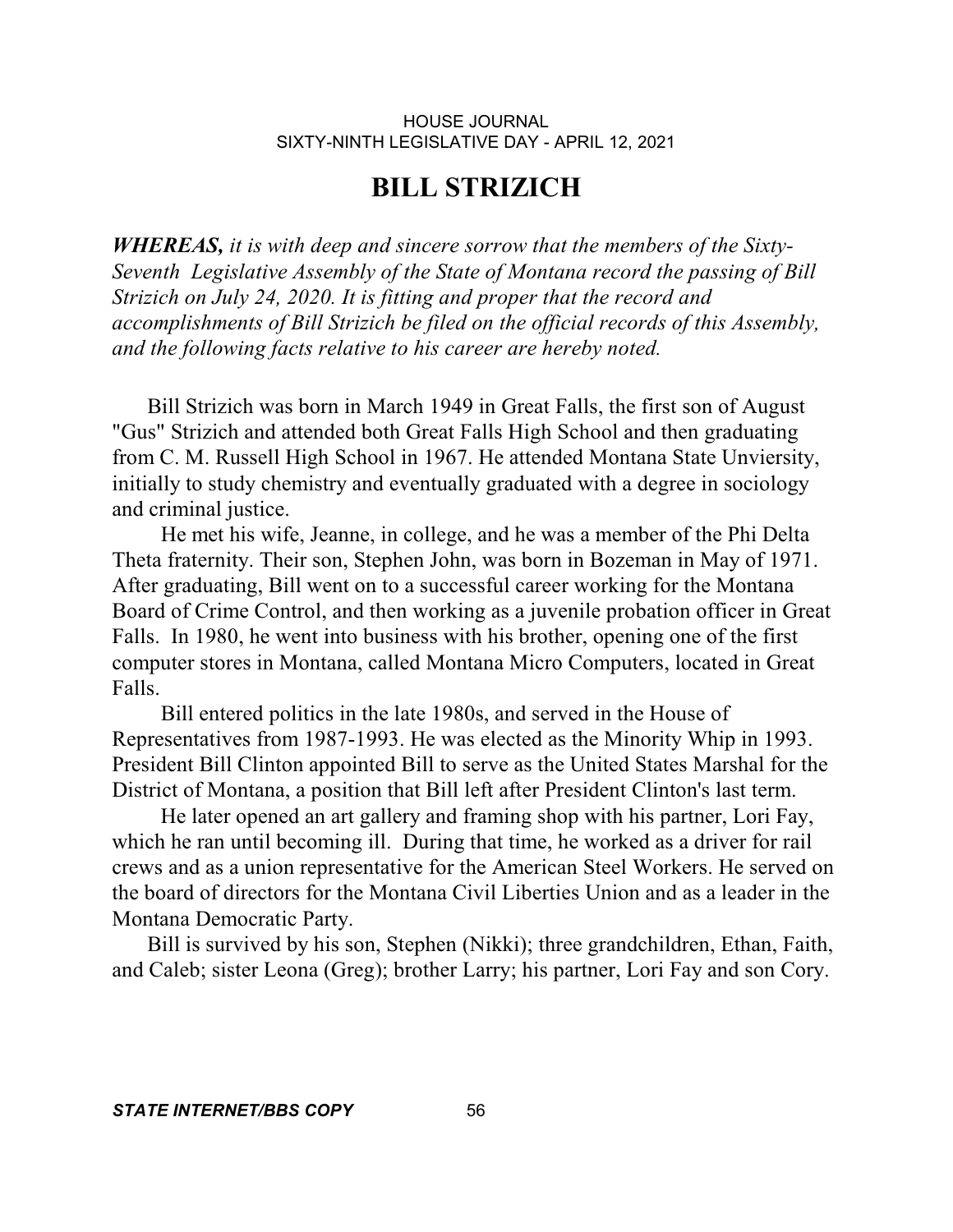## **JOSEPH "JOE" TROPILA**

*WHEREAS, it is with deep and sincere sorrow that the members of the Sixty-Seventh Legislative Assembly of the State of Montana record the passing of Joseph "Joe"Tropila on November 7, 2020 at the age of 85. It is fitting and proper that the record and accomplishments of Joseph Tropila be filed on the official records of this Assembly, and the following facts relative to his career are hereby noted*.

 Joe Tropila was born in Jersey City, New Jersey on May 31, 1935, to Helen and Stanley Tropila. He joined the United States Air Force in 1953 and served almost four years stationed at Keesler AFB in Mississippi, Korea and finally Malmstrom Air Force Base in Great Falls.

 While working various jobs in Great Falls, he studied and attained his bachelor's degree in biology from the College of Great Falls. He worked as a business director for the Great Falls Gas Company and in 1965 purchased Calhoun's Saloon in Black Eagle. Joe remained active in the tavern industry throughout the rest of the 60s, 70s and 80s. In addition to Calhoun's, he owned and operated Dutchman's (today's Longhorn Lounge), the old Heidelberg Bar. He designed and oversaw construction of the new Heidelberg.

 In 1974, Joe accepted a customer's challenge and ran successfully for the Montana House of Representatives where he served from 1975 -1980. In 1981, he was appointed Cascade County Clerk and Recorder, a position he retained through the early 1990's. Upon retiring, he remained in public service, serving again in the Montana Senate from 2003-2010.

 Joe was humbled to be made an honorary member of the Little Shell Tribe of Chippewa Indians. His commitment to their federal recognition spanned many years, and it was a source of immense joy for him when that recognition finally came in late 2019.

 Joe is survived by his wife, Mary; children, Mike (Laura), Cathy (Mike) MacDonald, Mitch (Erin), Cecile (Bruce) Sorensen; five grandchildren; and one great-grandchild.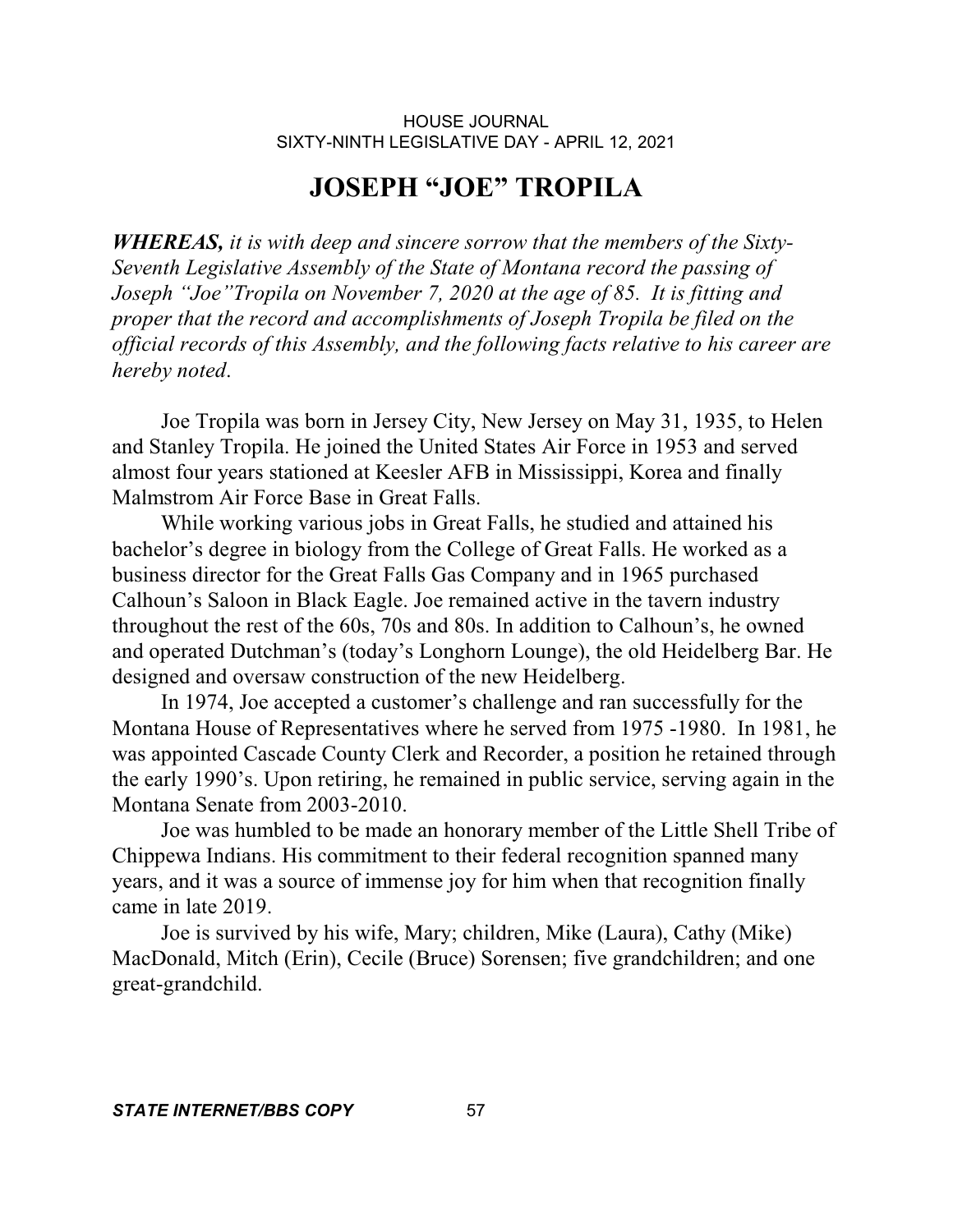## **LARRY V. TVEIT**

*WHEREAS, it is with deep and sincere sorrow that the members of the Sixty-Seventh Legislative Assembly of the State of Montana record the passing of Larry Tveit on October 3, 2020 in Billings. It is fitting and proper that the record and accomplishments of Larry Tveit be filed on the official records of this Assembly, and the following facts relative to his career are hereby noted.* 

Larry Tveit was born on April 25, 1935 to John and Ida Bernice (Lovely) Tveit in Fairview, the youngest of six children. He attended Sioux Pass Grade School and graduated from Sidney High School in 1953. A year later he married his high school sweetheart, Doris Anne Steinbeisser. He and Doris had five children. Larry married Lorrane Quincer Shackelford on Valentine's Day in 2003.

 After a farming career starting out with his dad and later with two of his sons, Larry moved to Sidney and retired from farming in 1996. He drove back and forth from the farm to check his oil wells and make sure the cattle had water. He loved to hunt and fish, especially at Rock Creek on Fort Peck and in northern Canada. He was a member of the Trinity Lutheran Church.

Larry was active as a member and chairman of the Fairview School Board, Exalted Ruler of the Elks Lodge, Board of Directors of the 1st United Bank in Sidney, a director of the Northeast Montana Land & Mineral Owners Association and the Montana Grain Growers Association. He was the Jaycee Outstanding Young Farmer in 1961. In 1996 he began his Black Gold Management consulting business where he shared his oil knowledge.

 In 1980 Larry was elected to the Montana State Senate. During his16 years in Helena he was instrumental in legislation concerning the Missouri Bridge and Fort Union renovation.

Larry is survived by his wife Lorraine; his five children Denise Gartner, Larry (Cheryl), Nolan (Leslie), Kevin (Pam), Carrie (Terry) Roth; nine grandchildren: Nathan, Natasha, Sharina, Brian, Brad, Shauna, Sarah, Darren, and Natalie; fourteen great-grandchildren: Holden, Journey, Sofia, Marina, Wyatt, Brett, Ethan, Caleb, Landon, Thea, Tenley, Grady, Zeemirah, Zyana, two step great-grandchildren, Katherine Patz and Kreed Bloem; many nieces and nephews and Lorraine's family: Ed (Linda Shackelford), Wes (Mary) Shackelford; Kathleen (Gary) Wagnild; 9 grandchildren and 16 great grandchildren.,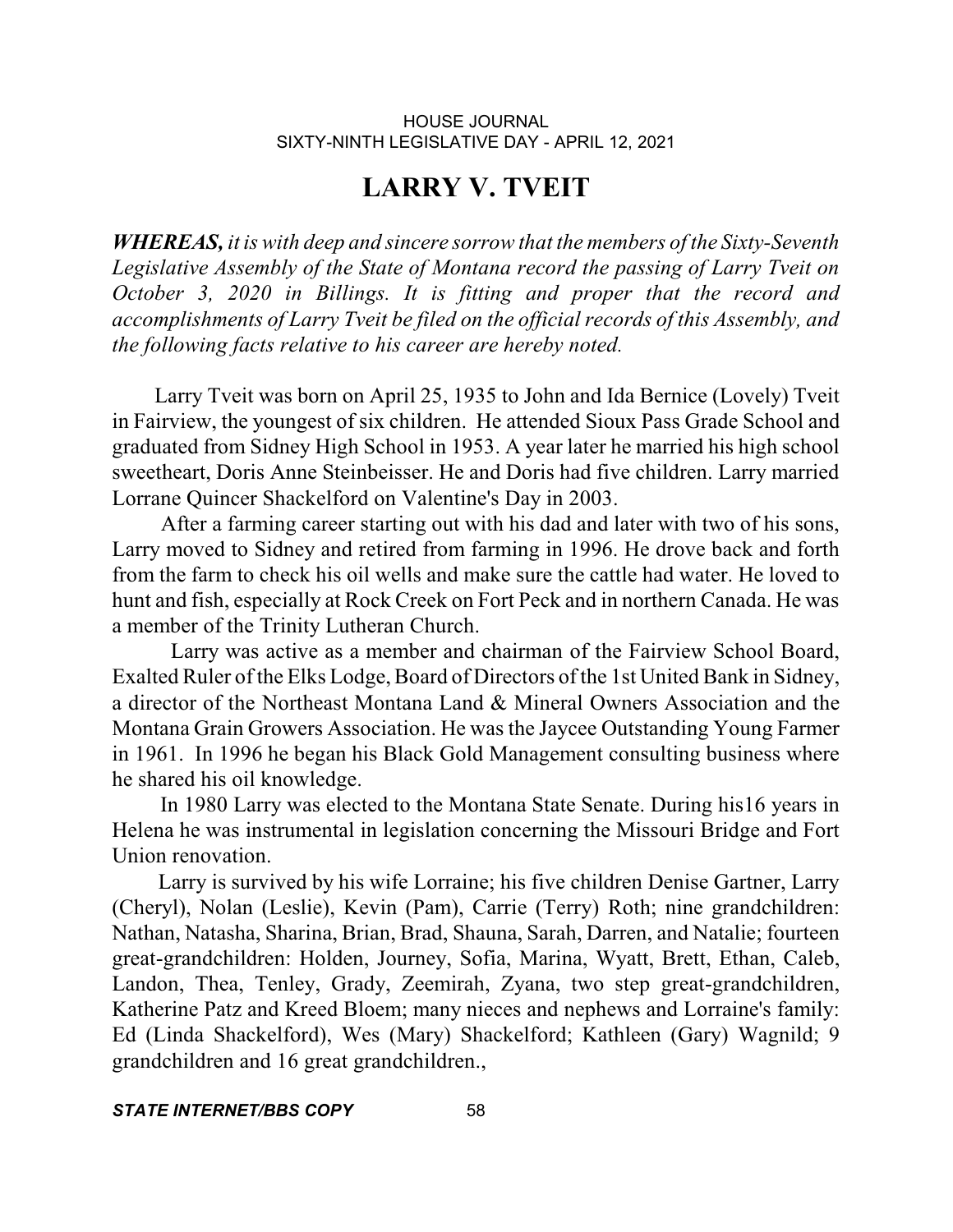# **TED WASHBURN**

*WHEREAS, it is with deep and sincere sorrow that the members of the Sixty-Seventh Legislative Assembly of the State of Montana record the passing of Ted Washburn on September 28, 2019 at the age of 78. It is fitting and proper that the record and accomplishments of Ted Washburn be filed on the official records of this Assembly, and the following facts relative to his career are hereby noted.* 

 Ted was born on April 9, 1941 to Earl T. and Helen Alex Washburn in White Plains, New York. He graduated from Bethlehem High School in 1959 and joined the Bethlehem Police Department. In 1967 he transferred to the New York State Department of Conservation as a Conservation Officer, having graduated from the New York State Police Academy. He met the love of hislife, Claudia Hallenbeck, and they were married on September 23, 1962. Ted was a devoted husband and father.

 Ted retired as Chief Conservation Officer after a 40-year career with the rank of Captain. He was named New York State Conservation Officer of the Year in 1975. He served as the Liaison Officer between New York State and the FBI, investigating and combating organized crime and improper hazardous waste disposal. One of the highlights of his career was being the head of security for the 1980 Winter Olympics at Lake Placid for bobsled, luge and ski jump.

After his retirement in 1998, Ted and Claudia moved to Bozeman, a place he had always considered hsi second home. He served as a Representative in the Montana House of Representatives from 2009 to 2014. He said that his career had been enforcing the law and now he was making the law. He held this responsibility in the highest regard. A highlight of Ted's service was hsi sponsorship and passage of the Wolf Management Law in 2013.

Ted was a deacon and elder of his church and was involved in jail ministry. Ted served as President of the Board of Liberty Place in Whitehall, Montana. He was a member of the NRA Rocky Mountain Elk Foundation and Walleyes Unlimited.

 Ted was preceded in death by his parents. He is survived by his wife Claudia, his brother Robert (Lorraine) of Concord, New Hampshire, his son Raymond (Sherri) Washburn of Warsaw, Indiana, his dauaghter Wendy (Mike) Houghton of Belgrade, his son James (Alyssa) of Townsend, and his grandchildren Timothy and William Washburn and Seth, Elizabeth Killian and Ted Houghton.